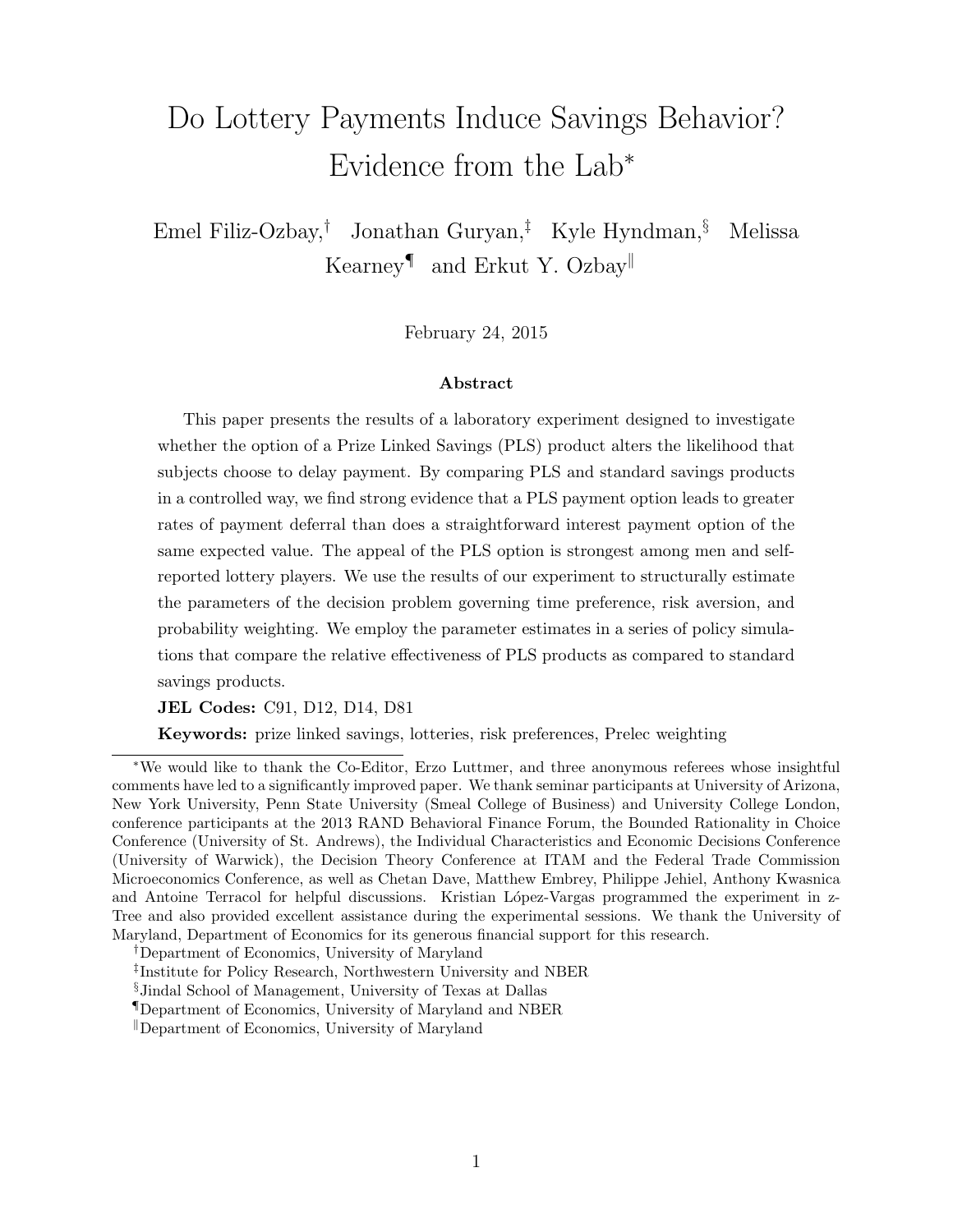## 1 Introduction

There is now widespread recognition that individual decision-making with regard to savings behavior often deviates from the standard neoclassical model of a risk-averse consumer making decisions according to the tenets of expected utility theory.<sup>[1](#page-1-0)</sup> In recent years, many policies have been suggested or implemented that make use of observed deviations from the standard neoclassical model to "nudge" consumers toward increased savings.<sup>[2](#page-1-1)</sup> Notable examples include changes in default  $401(k)$  settings such that employees are automatically enrolled in savings plans (cf, [Madrian and Shea](#page-41-0) [\(2001\)](#page-41-0)) and the "Save More Tomorrow" (SMarT) plan that has workers pre-commit to setting aside future wage increases in a savings account [\(Thaler and Benartzi,](#page-42-0) [2004\)](#page-42-0). [Chetty, Friedman, Leth-Petersen, Nielsen, and](#page-39-0) [Olsen](#page-39-0) [\(2012\)](#page-39-0) present evidence that the impact of targeted savings policies is larger if they affect passive choice versus active choice. The policy interest in this question is largely driven by the observation that many low- and moderate- income households do not have adequate savings. For example, [Lusardi, Schneider, and Tufano](#page-41-1) [\(2011\)](#page-41-1) find that nearly half of Americans would potentially have trouble coming up with \$2,000 in 30 days. There is increasingly a recognition that current savings products do not appeal to many low- to moderate- income consumers, generating an interest in innovation in the savings product space.

Prize Linked Savings (PLS) accounts constitute an alternative policy innovation in the domain of savings behavior. The concept of a Prize Linked Savings account is to add a stochastic element to an otherwise standard account, such that depositors periodically receive a chance to win a specified (and potentially large) prize that is a function of deposit amounts. PLS products are new to the United States, but have existed in some form around the world for hundreds of years. Currently the policy movement on PLS is ahead of the research, moving under the assumption that the addition of lottery-like features to otherwise standard savings products will induce individuals to save more. In 2009 a set of credit unions in the state of Michigan introduced the "Save to Win" PLS program, in conjunction with D<sub>2</sub>D Fund, a policy group focused on savings innovations for lower-income consumers. This program is considered a great success because it has successfully attracted deposits. Driven by this observation, in 2013, the states of North Carolina and Washington adopted the Save to Win program. Legislative efforts in additional states and recently the federal government would expand the reach of PLS products in the United States. In December 2014, the U.S. Senate unanimously passed the American Savings Promotion Act (HR 3374), following passage in the House in September. The legislation removes legal impediments that currently

<span id="page-1-0"></span><sup>&</sup>lt;sup>1</sup>The descriptive validity of expected utility theory has been challenged by a large body of experimental literature (e.g. [Starmer](#page-42-1) [\(2000\)](#page-42-1) for a review).

<span id="page-1-1"></span><sup>&</sup>lt;sup>2</sup>The use of this term in this context is due to [Thaler and Sunstein](#page-42-2)  $(2008)$ .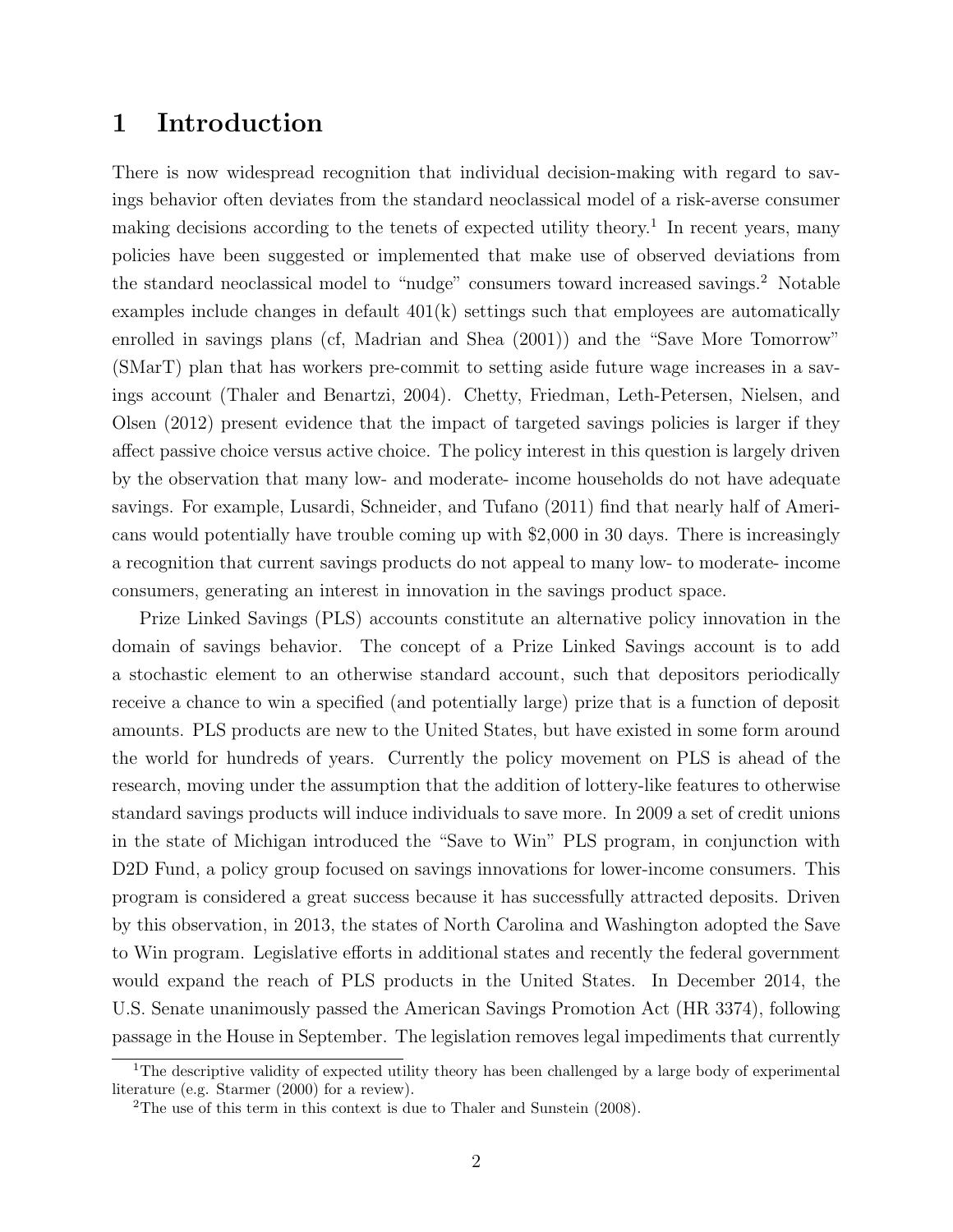prevent federally chartered banks and thrift institutions from offering "prize-linked savings" accounts (PLS).

But, crucially, there has yet to be research establishing that these products induce additional savings, as compared to a more standard savings account or product offering comparable expected returns. Attempts at running PLS field experiments with credit unions have not been successful, and so in this paper we turn to the experimental laboratory to generate evidence on this important question.

The idea behind PLS products is to leverage the appeal of gambling to entice people to invest in savings products that offer a positive expected return.<sup>[3](#page-2-0)</sup> The stochastic return could be in addition to some guaranteed interest payment or it could constitute the entire return. A PLS product is unlike a traditional lottery ticket in that the principal is returned to the investor. The random component of the return on savings can take the form of in-kind prizes – as is commonly offered by commercial banks in Latin America – or as a cash prize awarded to account holders as a part of a semi-regular drawing – as is the case with Britain's Premium Bonds. Prize Linked Savings accounts are presumed to appeal to individuals' appetite for lottery-like products, either because of risk-loving preferences or probability weighting in the decision function that leads individuals to overweight the likelihood of a gain.<sup>[4](#page-2-1)</sup> Alternatively, a preference for skewness [\(Mitton and Vorkink,](#page-41-2) [2007\)](#page-41-2) or an entertainment value of gambling [\(Conlisk,](#page-39-1) [1993\)](#page-39-1) might increase the appeal of the PLS.

In this paper we describe the results of a laboratory experiment designed to investigate whether the option of a PLS-type product alters the likelihood that subjects choose to save (i.e., delay payment). We also use the observed choice behavior to jointly estimate risk, discount, and probability weighting parameters under certain modeling assumptions. The popularity of PLS products in the settings in which they have been offered is often cited by policy advocates as evidence that they would be effective at encouraging savings. By comparing PLS and standard savings products in a controlled way, we are able to test

<span id="page-2-0"></span><sup>3</sup>[Kearney, Tufano, Guryan, and Hurst](#page-41-3) [\(2010\)](#page-41-3) provide an overview of prize-linked savings (PLS) products, including discussions of the history of such products, potential legal barriers, and descriptive evidence from some recent product roll outs in the United States.

<span id="page-2-1"></span><sup>4</sup> Nonlinear probability weighting has been put forth as an explanation for several behavioral phenomena. For example, [Barberis and Huang](#page-39-2) [\(2008\)](#page-39-2) show that such biased decision makers have a preference for skewness of returns in stocks. [Sydnor](#page-42-3) [\(2010\)](#page-42-3) argues that the over-weighting of small probabilities of a loss explains the fact that decision makers over-insure their homes against modest-scale risks. Similarly, [Barseghyan, Molinari, O'Donoghue, and Teitelbaum](#page-39-3) (Forthcoming) argue that probability distortions (i.e., overweighting of claim probabilities) play a key role in determining households' deductible choices and lead them to risk-averse behavior. [Snowberg and Wolfers](#page-41-4) [\(2010\)](#page-41-4) argue that probability misperceptions can explain the so-called "favorite-long shot bias" in pari-mutuel markets, although [Ottaviani and Sørensen](#page-41-5) [\(2009,](#page-41-5) [2010\)](#page-41-6) provide game theoretical models which are also capable of explaining this behavioral finding. Finally, [Hu and](#page-40-0) [Scott](#page-40-0) [\(2007\)](#page-40-0) argue that longevity annuities may be more attractive to consumers than immediate annuities because they over-weight the small probability of living long enough to receive a large payment.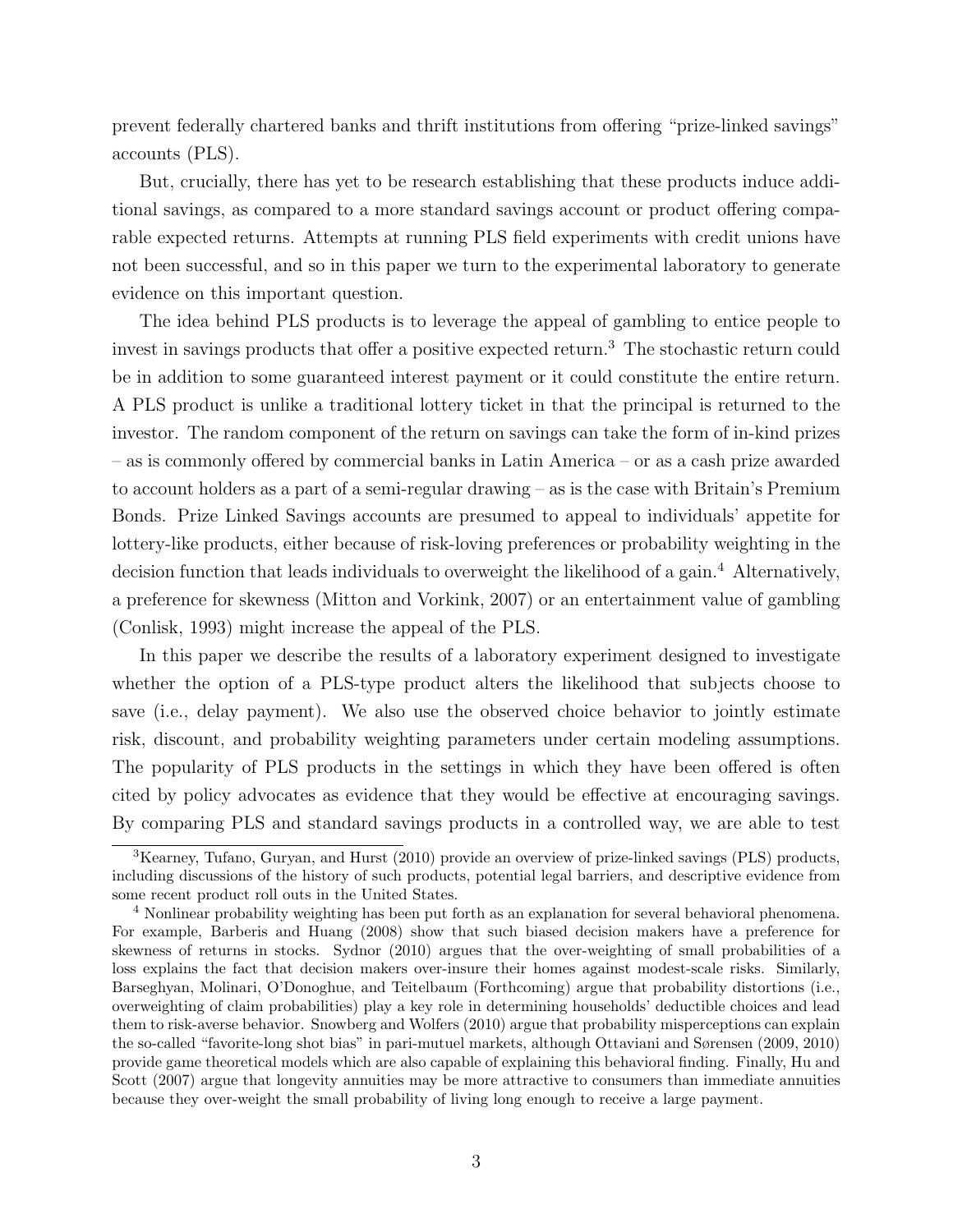whether the offer of PLS generates more savings behavior than otherwise equivalent non-PLS savings products.

The first main contribution of this paper is to determine whether the offer of a PLS type product increases the rate at which subjects choose to defer payment (which we take as indicative of savings behavior) as compared to the the offer of a guaranteed interest payment. We establish this in a laboratory experiment run on 96 students in the University of Maryland Experimental Economics Laboratory during March 2012. We followed the wellestablished practice of using binary choices to elicit preferences paired with probabilistically determined payments. We find strong evidence that a lottery-like payout leads to greater rates of payment deferral as compared to a straightforward interest payment of the same expected value. In other words, subjects make choices such that they appear to be more patient when the option paid later is a risky gamble than when it is a sure thing.[5](#page-3-0) The appeal of the PLS product appears to be greatest among men, self-reported lottery players, and, although the effect is somewhat weaker, those who report relatively low amounts in their existing bank accounts. Our experiment establishes that subjects defer payment for a stochastic return even if they find an equivalent certain payment too low to invest. Our paper is the first one making this foundational point based on controlled binary choice problems while jointly estimating parameters of a general model.

A few other papers have also considered the interaction between time and risk preferences. The most closely related is [Atalay, Bakhtiar, Cheung, and Slonim](#page-39-4) [\(2014\)](#page-39-4) who also describe the results of a portfolio-choice experiment designed to investigate the appeal of a PLS product over interest-only savings as well as lottery tickets. They show that the offer of PLS increases savings and reduces lottery expenditures.<sup>[6](#page-3-1)</sup> Two other papers — [Keren and](#page-41-7) [Roelofsma](#page-41-7) [\(1995\)](#page-41-7) and [Ahlbrecht and Weber](#page-38-0) [\(1997a\)](#page-38-0) — report similar results to us in that making the delayed payment risky appears to make subjects more patient, while [Anderson](#page-39-5) [and Stafford](#page-39-5) [\(2009\)](#page-39-5) reports results suggesting that adding risk induces subjects to prefer the early payment.<sup>[7](#page-3-2)</sup>

<span id="page-3-0"></span><sup>&</sup>lt;sup>5</sup>See [Epper and Fehr-Duda](#page-40-1) [\(2013\)](#page-40-1) for a summary of evidence of such behavior in the literature, and a model unifying time discounting and risk taking by allowing for interactions between these two concepts.

<span id="page-3-1"></span><sup>&</sup>lt;sup>6</sup>Although interesting and closely related, there are a number of important distinctions. Their design differs from ours in that they do not always fix the expected return of the PLS product to be the same as the interest-only option. They also do more to explain to subjects that the PLS product is essentially a lottery, which raises concerns about priming. Additionally, they offer subjects a choice between a PLS product and a lottery ticket, but by design, their PLS option second order stochastically dominates the lottery.

<span id="page-3-2"></span><sup>7</sup>However, in this study there is a confound in the experimental design between the presence of downside risk and the timing of payments, which casts doubt on their interpretation. Specifically, the only questions in their experiment in which subjects frequently chose the early payment was for questions of the form: \$20 now versus \$28 or \$16 with equal probability later. Therefore, it is unclear whether the effect is driven by the presence of risk alone or by the fact that it is possible to earn less money than by taking the safe, early payment. In any case, our experiment does not include downside risk, so our results are not necessarily in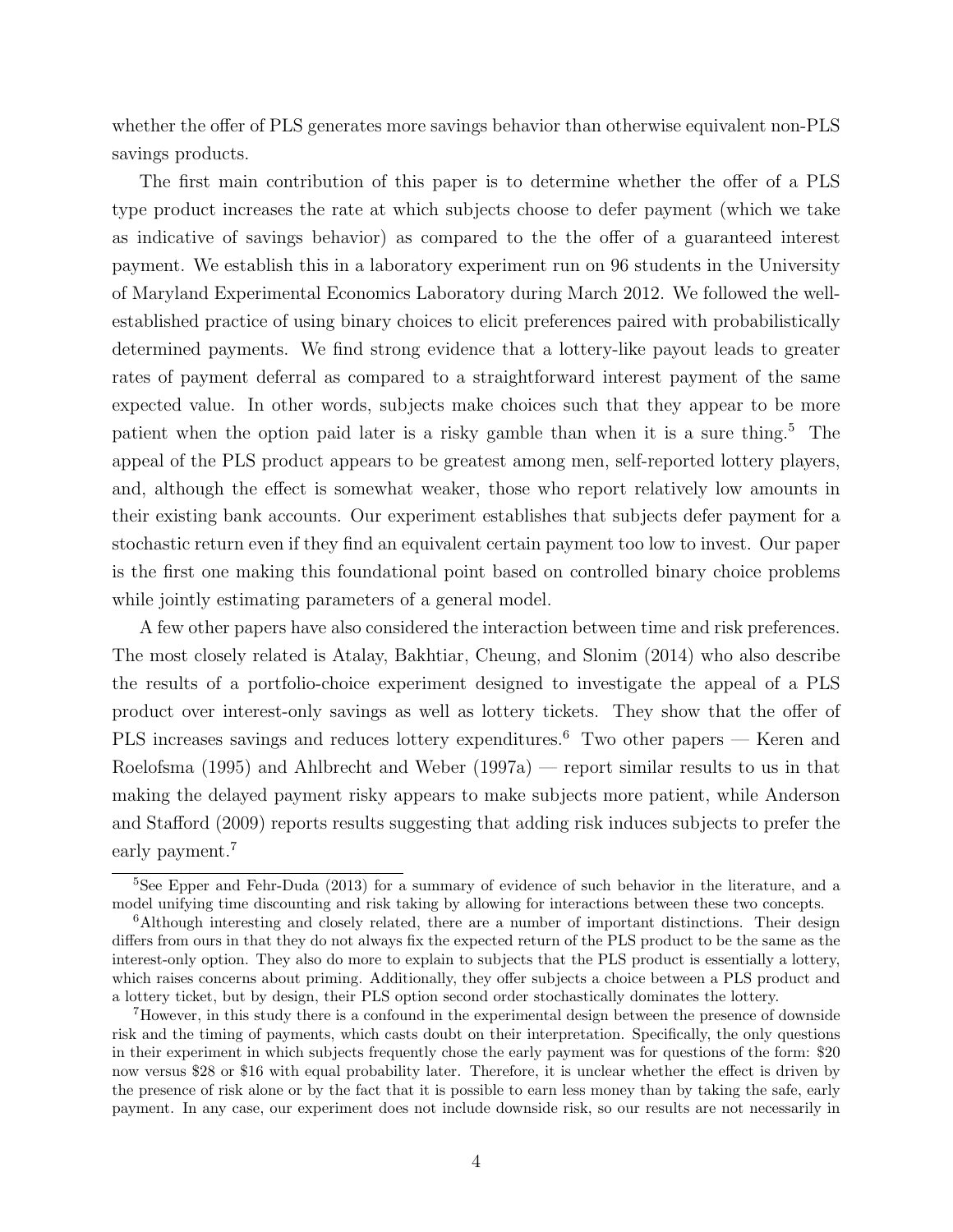The second main contribution of this paper is to use the observations from our experiment to jointly estimate decision-problem parameters under well-specified modeling assumptions. Specifically, we assume decision makers have a CRRA utility function and weight proba-bilities according to a [Prelec](#page-41-8) [\(1998\)](#page-41-8) probability weighting function.<sup>[8](#page-4-0)</sup> As first pointed out by [Yaari](#page-42-4) [\(1987\)](#page-42-4), in models with probability weighting, one's risk attitude cannot be solely described by the curvature of the utility function, but rather, the shape of the utility function together with probability weighting jointly determine the risk attitude of a decision maker. In addition, Andersen, Harrison, Lau, and Rutström [\(2008\)](#page-38-1) have demonstrated the importance of joint elicitation of risk and time preferences. Building on these insights, we designed our experiment to facilitate the joint elicitation and estimation of the various decision problem parameters. We adopt the theoretical framework and structural maximum likelihood methods of [Andersen et al.](#page-38-1) [\(2008\)](#page-38-1) to estimate jointly the consumer's discount factor, CRRA weighting parameter, and the Prelec probability weighting parameter.<sup>[9](#page-4-1)</sup> Our framework does not presume or test for an explicit interaction between the valuation of the lottery feature and the intertemporal nature of the savings decision. Without probability weighting, our structural estimation finds that subjects are both patient and modestly risk averse with results qualitatively similar to [Andreoni and Sprenger](#page-39-6) [\(2012\)](#page-39-6). However, our results also show that a model that allows for non-linear probability weighting fits the data substantially better. We also show that our model based on non-linear probability weighting provides a better fit to the data than one which assumes that decision makers have a direct preference for positively skewed assets. Moreover, we show that our main results are robust to unobserved heterogeneity.

The third main contribution of this paper is to use our structural estimates in simulations designed to estimate the response to the offer of PLS in some simple consumption-savings problems. We consider the relative effectiveness of PLS products as compared to standard savings products. We first show theoretically that, when given a choice between an interestonly device and a PLS device with the same expected return, there is always a prize large enough (with correspondingly small probability) such that a decision maker with non-linear probability weights prefers the PLS option. We then consider a simple intertemporal choice setting in which a risk averse decision maker with non-linear probability weights chooses

contradiction to [Anderson and Stafford](#page-39-5) [\(2009\)](#page-39-5).

<span id="page-4-0"></span><sup>8</sup>[Lichtenstein, Slovic, Fischhoff, Layman, and Combs](#page-41-9) [\(1978\)](#page-41-9) were the first to show that subjects tend to over-estimate rare events. Following the cumulative prospect theory of [Tversky and Kahneman](#page-42-5) [\(1992\)](#page-42-5), many studies, including [Gonzalez and Wu](#page-40-2) [\(1999\)](#page-40-2), [Abdellaoui](#page-38-2) [\(2000\)](#page-38-2) and [Bruhin, Fehr-Duda, and Epper](#page-39-7) [\(2010\)](#page-39-7) have found strong experimental support for an inverse S−shaped probability weighting function. Unlike our setting, these papers only consider choices over lotteries at a fixed point in time.

<span id="page-4-1"></span><sup>9</sup> [Stott](#page-42-6) [\(2006\)](#page-42-6) finds that among 256 models, Prelec's one-parameter weighting function is preferable to its two-parameter version and to other non-parametric models when combined with a CRRA utility function.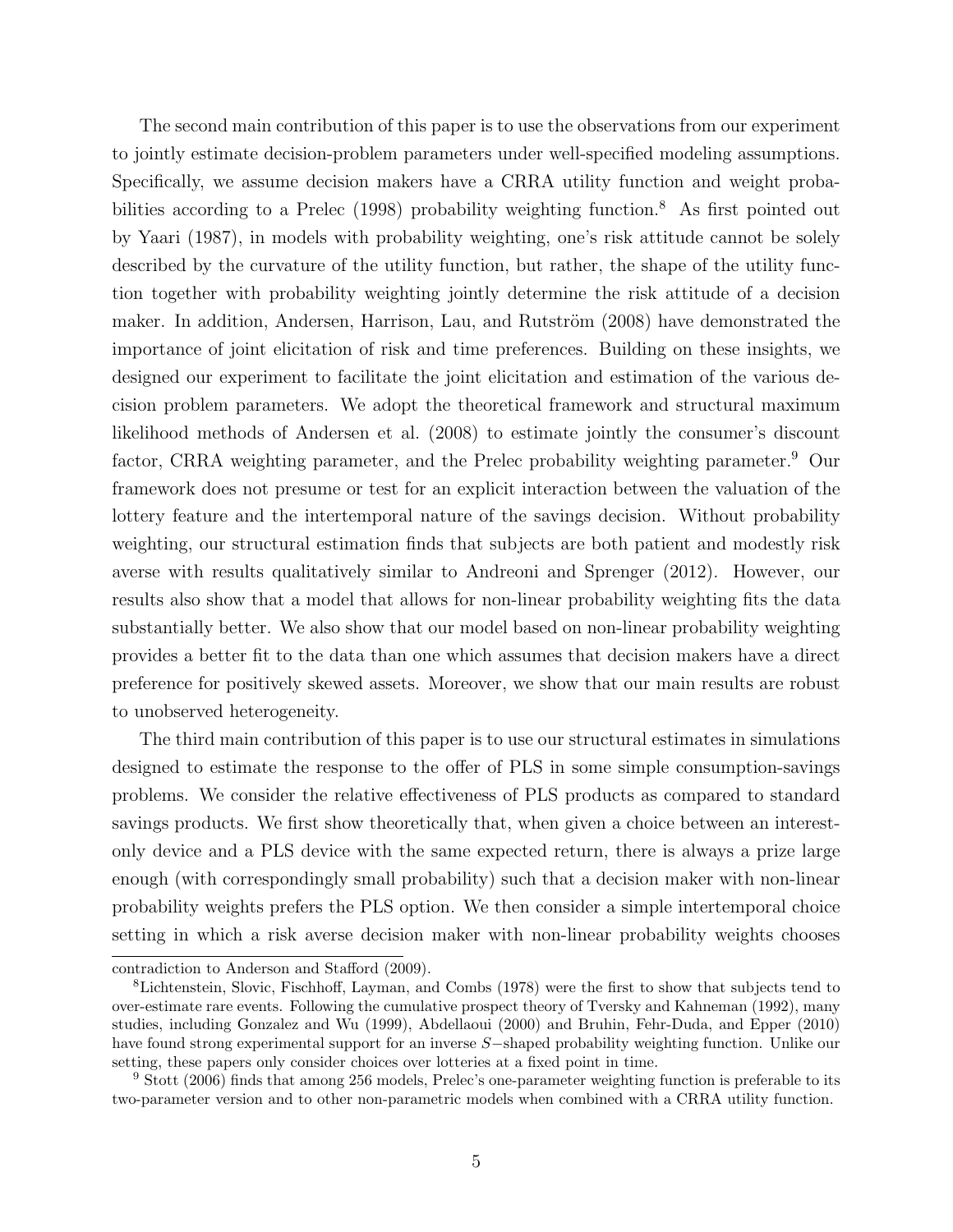between present and future consumption, where future consumption can come from a combination of interest-only savings or PLS savings with the same expected return. We show that when the probability of receiving the prize is less than a threshold, the decision maker will allocate all future consumption to PLS. A corollary of these results is that the decision maker will allocate more to future consumption when PLS is available than when only interest is available. Given our structural estimation results, we find that a 0.01% probability of receiving a large prize causes subjects to increase their savings by about 4% relative to an interest only savings device with equal expected return. We show that men increase their savings more than women; those who purchase lottery tickets increase more so than those who do not; and that those with lower savings increase their savings more than those with higher savings, though the latter result is not statistically significant at conventional levels.

Before proceeding, we address the question of external validity of our results based on a laboratory study on a population of student subjects. We want to stress that we do not claim that, for example, the offer of PLS in the general population would increase savings by the same 4% suggested by our structural estimates. To be sure, there are likely substantial differences between our subject population and the general population at large, or even a target group of low savers, which would lead to a different response to PLS than what we estimate. Rather, our paper should be seen as showing that savings can be increased by making the delayed payment risky. Nevertheless, it is worth mentioning that lab and field experiments can give consistent results when a similar estimation method is used such as [Laury, McInnes, and Swarthout](#page-41-10) [\(2012\)](#page-41-10) and [Andersen et al.](#page-38-1) [\(2008\)](#page-38-1), though in general it is common for point estimates to vary across lab and field experiments and to vary significantly even within field experiments. In this paper, we offer a mechanism – non-linear probability weighting– for the attractiveness of PLS. This underlying mechanism appears to be a fundamental decision bias that arises in a number of studies using laboratory, field and other data and, therefore, can be reasonably expected to be present in a target population of people with low savings within the general public. Hence, this paper should be seen as providing a proof of concept that savings can be increased by providing risky returns, and the attractiveness of PLS can reasonably be expected to be present in the broader population. We leave it to future work to document the magnitude of the effect in a more representative population

In the next section, we provide details on our experimental design. In Section [3](#page-12-0) we present descriptive results from our experimental data. In Section [4](#page-20-0) we describe our structural estimation approach and results. In Section [5](#page-30-0) we first show theoretically that non-linear probability weighting implies that PLS savings devices are preferred to interest-only devices and that they induce greater savings (for small enough probabilities/large enough prizes).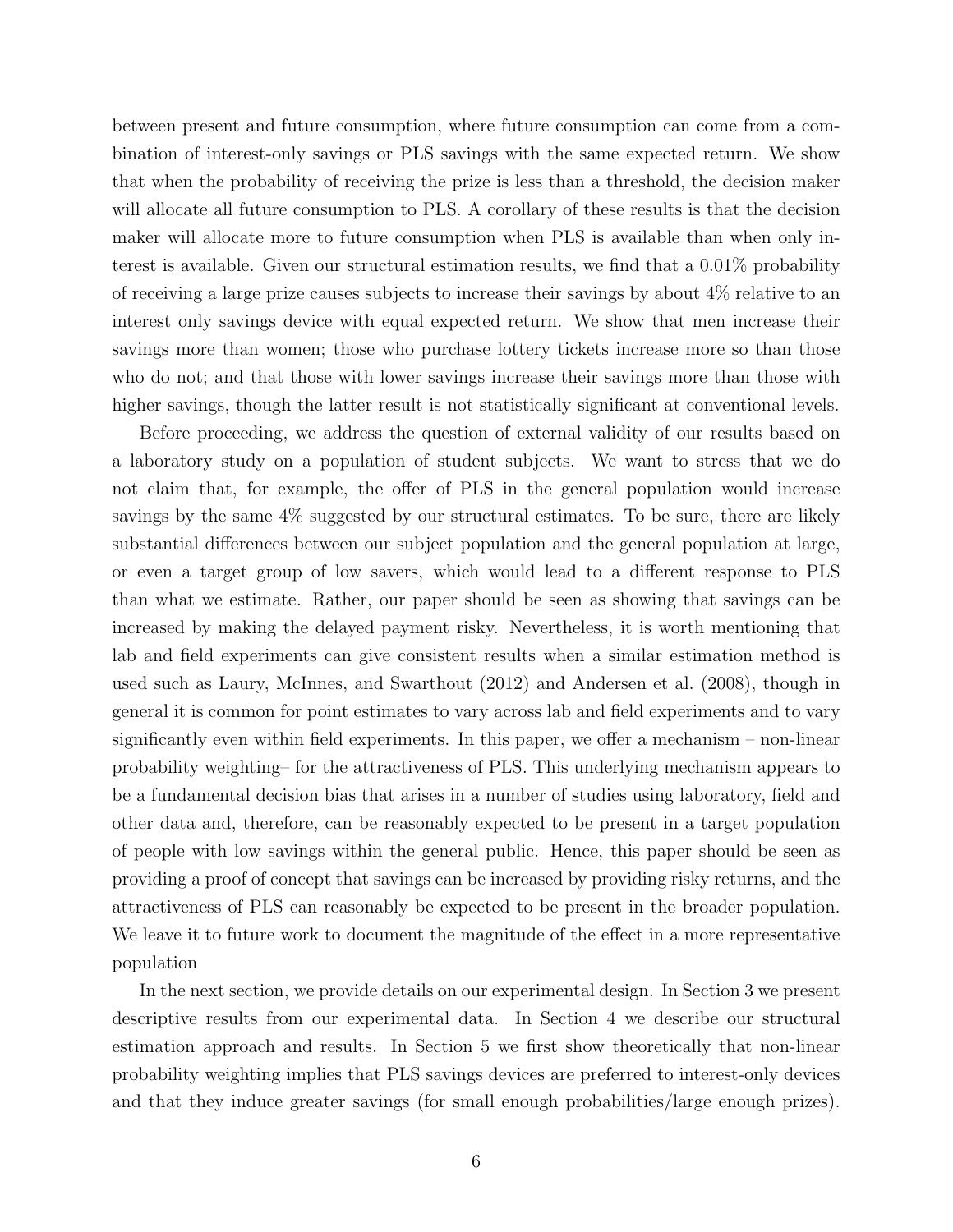We then conduct a number of numerical simulations using our earlier parameter estimates to quantify the effects of introducing PLS savings devices. Section [6](#page-35-0) concludes.

## 2 The Experiment

Our experiment is designed with two goals in mind. First, we are interested in observing whether savings behavior responds more to lottery, or stochastic, interest payments than to guaranteed interest payments of the same expected value. Second, we aim to estimate structural parameters of a choice problem which involves tradeoffs over time and across different degrees of risk and uncertainty. We estimate these structural parameters by jointly eliciting risk and time preferences in the manner of [Andersen et al.](#page-38-1) [\(2008\)](#page-38-1). Later, we use the estimated structural parameters to estimate the effect of the offer of PLS on savings. As a broad overview, each subject was given a set of 100 binary choices – ten decision problems, each with ten questions – which can be used to infer risk and time preferences. The decision problems were of two types: seven prize-linked savings decision problems, including a set of standard time discounting questions, and three standard [Holt and Laury](#page-40-3) [\(2002\)](#page-40-3) risk-decision problems used to isolate risk preferences. We designed this combination of questions to show whether the offer of PLS leads to more savings than the offer of a standard interest account, and to learn how behavioral responses to PLS derive from underlying preferences (e.g. whether subjects respond to PLS because they behave as if they weight probabilities linearly and have risk-seeking preferences, or engage in non-linear probability weighting with risk averse preferences). The various problems were designed to make choices that isolate parameters governing discounting, risk-preferences and probabilty weighting.

### 2.1 Prize Linked Savings Decision Problems

The set of choices that constitute the main experimental contribution of this project are the seven prize-linked savings decision problems. The crucial aspect of these problems is that they presented subjects with the option of a certain payment early (Option A) versus a payment with interest later (Option B). Table [1](#page-8-0) presents these seven sets of decision problems. The first set (a) is characterized by the choice between a certain payment early versus a certain payment later, where early and later refer to 3 and 5 weeks from the date of the experiment, respectively. All of the payments are scheduled to be in the future. The practical reason for this design is so that our estimation procedure is not encumbered by having to estimate hyperbolic discounting parameters.<sup>[10](#page-6-0)</sup> The specific questions in decision

<span id="page-6-0"></span><sup>10</sup>Of course, lack of an immediate reward only obviates the need to estimate a model of quasi-hyperbolic discounting; more general forms of non-exponential discounting may still be present. As a robustness check to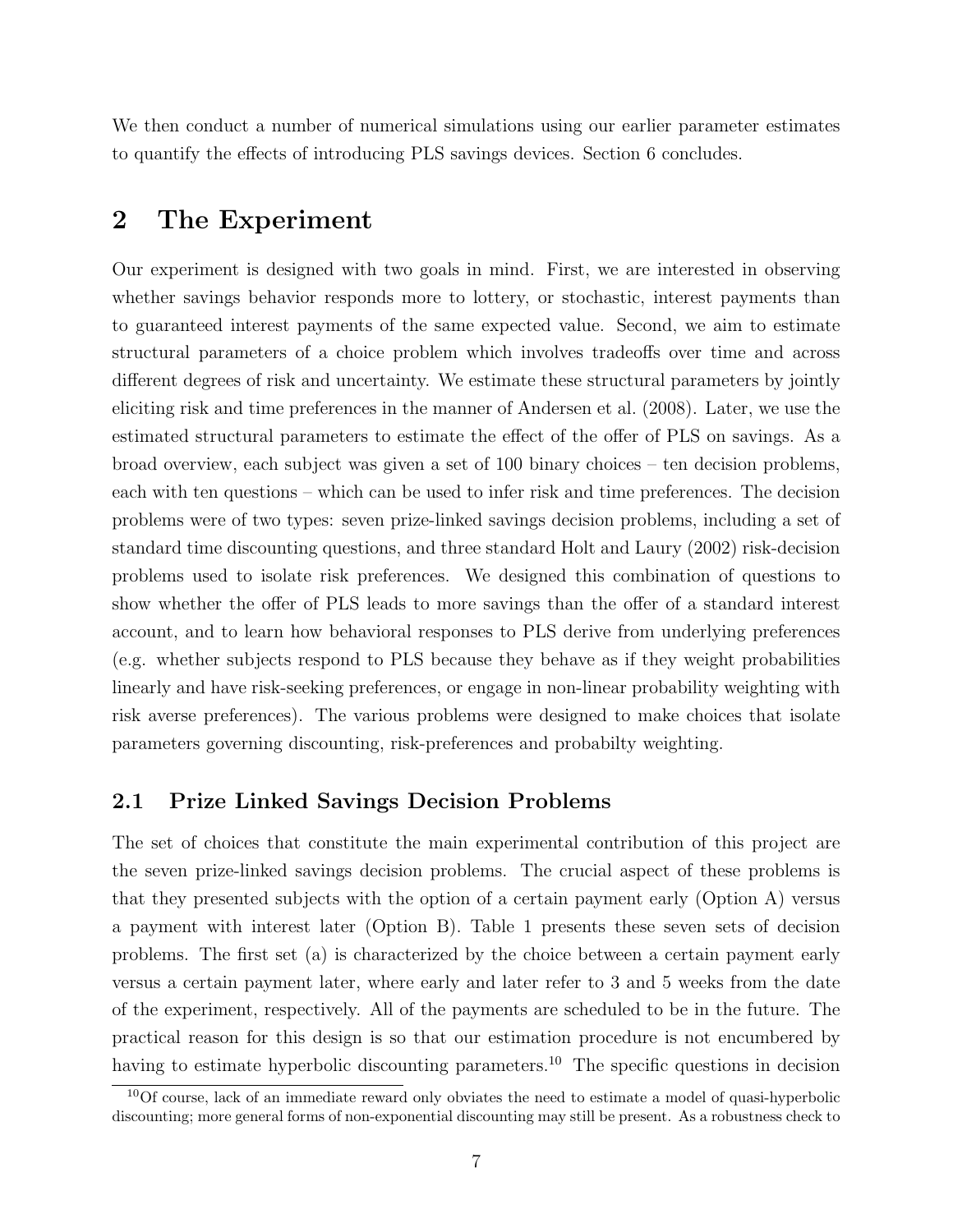problem set (a) involve the choice between Option A, a fixed amount of \$20 paid in 3 weeks versus Option B, which adds a guaranteed interest payment, ranging from \$1 to \$10, to be paid in 5 weeks. This set of questions constitutes standard time discounting questions, and we expect a greater interest payment to induce greater rates of savings behavior (or delayed payment).

More interestingly, decision problems (b) and (c) present the choice between a certain early payment of \$20 in 3 weeks, and a binary lottery payment in 5 weeks. Questions (1) - (10) in these two sets of problems involve expected interest payments of equal value to the corresponding question in problem set (a), but the payment is stochastic in nature. To explain the notation, take, for example, question (1) of problem set (b): the notation  $(30, 20)$ ;  $(0.10, 0.90)$ ] represents a lottery with a 10% chance of winning \$30 and a 90% chance of winning \$20, for an expected payment of \$21.[11](#page-7-0)

In general, looking at decision problems (a) - (c), the  $i<sup>th</sup>$  question for problem (a) corresponds to a choice of \$20 in three weeks or  $20 + i$  in five weeks; this is precisely the expected value of Option B for the  $i<sup>th</sup>$  question for both decision problems (b) and (c). Therefore, if the non-linear probability weighting is ruled out, a risk neutral decision maker should have the same switching point (sp) for all three decision problems, meaning they would move from early to later payment at the same expected interest payment in all three cases. Similarly, a risk averse decision maker with linear probability weighting would require an additional payment to take the risky option, and hence would be expected to switch later in problems (b) and (c). The lottery payment offered in problem set (c) is riskier than in (b); therefore, we would also expect a later switching point in problem (c). That is, under the assumption of a neoclassical risk averse decision maker,  $sp(a) \leq sp(b) \leq sp(c)$ . However, if, as many previous studies have found, subjects over-weight low probability events, then this should increase the attractiveness of Option B in the choice problems that involve a lottery payment. If the switching points (to delayed payment) are found to be earlier in sets (b) and (c), as compared to set (a), that would provide evidence suggesting that prize-linked savings products could be an effective way to entice individuals to save.

Observe in Table [1](#page-8-0) that decision problems  $(d) - (f)$  have the same general characteristics as decision problems (a) – (c). Two alterations are that the base payment is \$15 and the payment dates are in 2 weeks for Option A and in 6 weeks for Option B. A fourth problem set (g) is added in this series to allow us to make comparisons with higher prize and lower

our structural model, reported in Section [4,](#page-20-0) we estimated a specific form of hyperbolic discounting, based on Andersen, Harrison, Lau, and Rutström [\(2011b\)](#page-38-3) and were unable to reject the null hypothesis of exponential discounting.

<span id="page-7-0"></span><sup>&</sup>lt;sup>11</sup>The low prize of Option B being equal to the sure payment of Option A can be thought of as precautionary saving or security of principal à la PLS.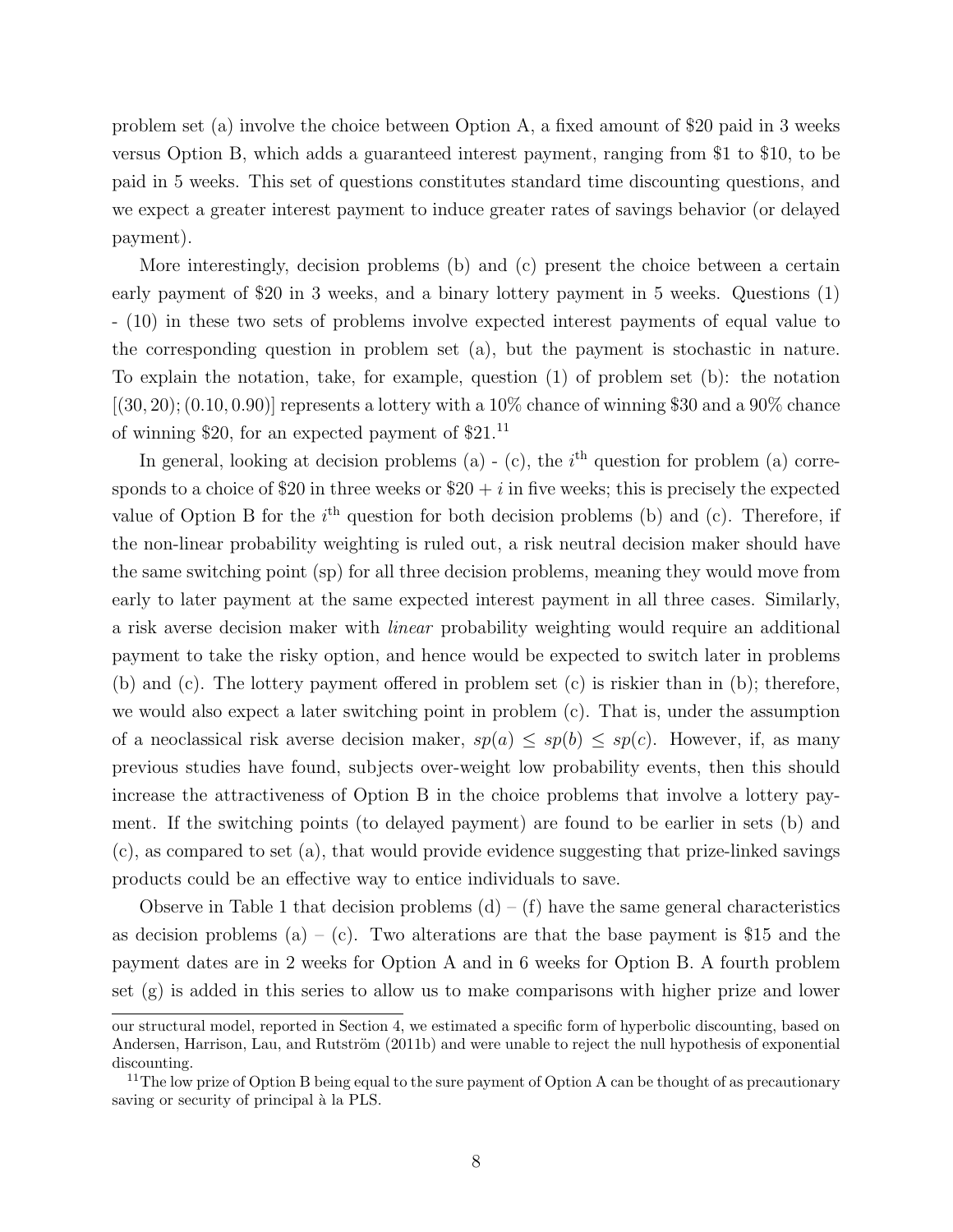<span id="page-8-0"></span>

|              | (a) Standard Time   |                     | (b) Certain Early vs. Later Lottery              |                     | (c) Certain Early vs. Later Lottery                |
|--------------|---------------------|---------------------|--------------------------------------------------|---------------------|----------------------------------------------------|
| Option A     | Option B            | Option A            | Option B                                         | Option A            | Option B                                           |
| (3 weeks)    | $(5 \text{ weeks})$ | $(3 \text{ weeks})$ | $(5 \text{ weeks})$                              | $(3 \text{ weeks})$ | $(5 \text{ weeks})$                                |
| 20           | 21                  | 20                  | (30, 20); (0.10, 0.90)                           | $20\,$              | (120, 20); (0.01, 0.99)                            |
| 20           | 22                  | $20\,$              | (30, 20); (0.20, 0.80)                           | 20                  | (120, 20); (0.02, 0.98)                            |
| 20           | 23                  | $20\,$              | (30, 20); (0.30, 0.70)                           | $20\,$              | (120, 20); (0.03, 0.97)                            |
| $20\,$       | 24                  | $20\,$              | (30, 20); (0.40, 0.60)                           | $20\,$              | (120, 20); (0.04, 0.96)                            |
| 20           | 25                  | $20\,$              | (30, 20); (0.50, 0.50)                           | $20\,$              | (120, 20); (0.05, 0.95)                            |
| 20           | $26\,$              | $20\,$              | (30, 20); (0.60, 0.40)                           | $20\,$              | (120, 20); (0.06, 0.94)                            |
| 20           | 27                  | $20\,$              | (30, 20); (0.70, 0.30)                           | $20\,$              | (120, 20); (0.07, 0.93)                            |
| 20           | $28\,$              | $20\,$              | (30, 20); (0.80, 0.20)                           | $20\,$              | (120, 20); (0.08, 0.92)                            |
| 20           | 29                  | 20                  | (30, 20); (0.90, 0.10)                           | $20\,$              | (120, 20); (0.09, 0.91)                            |
| $20\,$       | $30\,$              | 20                  | (30, 20); (1.00, 0.00)                           | 20                  | (120, 20); (0.10, 0.90)                            |
|              | (d) Standard Time   |                     | (e) Certain Early vs. Later Lottery              |                     | (f) Certain Early vs. Later Lottery                |
| Option A     | Option B            | Option A            | Option B                                         | Option A            | Option B                                           |
| (2 weeks)    | $(6 \text{ weeks})$ | $(2 \text{ weeks})$ | $(6 \text{ weeks})$                              | $(2 \text{ weeks})$ | $(6 \text{ weeks})$                                |
| 15           | 16                  | 15                  | (25, 15); (0.10, 0.90)                           | 15                  | (115, 15); (0.01, 0.99)                            |
| $15\,$       | 17                  | $15\,$              | (25, 15); (0.20, 0.80)                           | 15                  | (115, 15); (0.02, 0.98)                            |
| 15           | $18\,$              | 15                  | (25, 15); (0.30, 0.70)                           | 15                  | (115, 15); (0.03, 0.97)                            |
| 15           | 19                  | 15                  | (25, 15); (0.40, 0.60)                           | 15                  | (115, 15); (0.04, 0.96)                            |
| 15           | $20\,$              | $15\,$              | (25, 15); (0.50, 0.50)                           | 15                  | (115, 15); (0.05, 0.95)                            |
| 15           | 21                  | $15\,$              | (25, 15); (0.60, 0.40)                           | 15                  | (115, 15); (0.06, 0.94)                            |
| 15           |                     |                     |                                                  |                     |                                                    |
|              | $22\,$              | $15\,$              | (25, 15); (0.70, 0.30)                           | $15\,$              | (115, 15); (0.07, 0.93)                            |
| 15           | $23\,$              | $15\,$              | (25, 15); (0.80, 0.20)                           | $15\,$              | (115, 15); (0.08, 0.92)                            |
| 15<br>$15\,$ | 24<br>$25\,$        | $15\,$              | (25, 15); (0.90, 0.10)<br>(25, 15); (1.00, 0.00) | 15                  | (115, 15); (0.09, 0.91)<br>(115, 15); (0.10, 0.90) |

Table 1: Prize-Linked Savings Decision Problems

|  |  | (g) Certain Early vs. Later Lottery |
|--|--|-------------------------------------|
|  |  |                                     |

| Option B                  |
|---------------------------|
| $(5 \text{ weeks})$       |
| (215, 15); (0.005, 0.995) |
| (215, 15); (0.010, 0.990) |
| (215, 15); (0.015, 0.985) |
| (215, 15); (0.020, 0.980) |
| (215, 15); (0.025, 0.975) |
| (215, 15); (0.030, 0.970) |
| (215, 15); (0.035, 0.965) |
| (215, 15); (0.040, 0.960) |
| (215, 15); (0.045, 0.955) |
| (215, 15); (0.050, 0.950) |
|                           |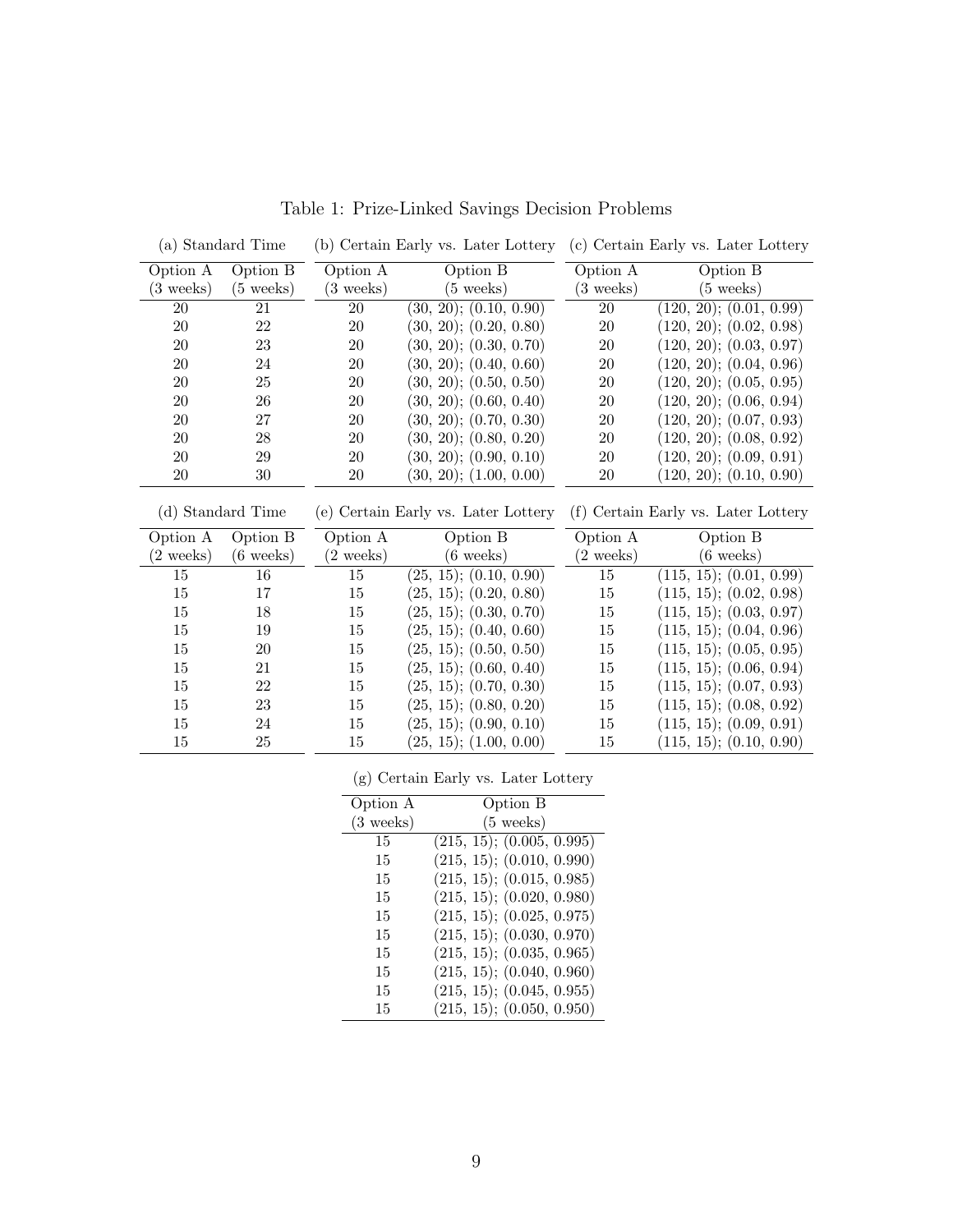probability lotteries. The two riskier lotteries in this set involve a top payoff of \$115 in problem set (f) and \$215 in problem set (g). Crucially, the odds adjust accordingly, so that the expected interest payment remains constant across the  $i<sup>th</sup>$  question for all sets (d) – (g).

### 2.2 Risk Decision Problems

In addition to the prize linked savings problems described above, subjects were presented with three sets of risk decision problems. These are not relevant to the specific question of the appeal of prize-linked savings products, but they are necessary to elicit risk preferences separately from discount rates, which will help to identify the underlying reason for any attractiveness of PLS that we find.

|  |  | (h) Standard Holt-Laury |
|--|--|-------------------------|
|--|--|-------------------------|

(i) Standard Holt-Laury

<span id="page-9-0"></span>

| Option A               | Option B              | Option A                 | Option B                 |
|------------------------|-----------------------|--------------------------|--------------------------|
| $(2 \text{ weeks})$    | $(2 \text{ weeks})$   | $(6 \text{ weeks})$      | $(6 \text{ weeks})$      |
| (25, 21); (0.10, 0.90) | (43, 7); (0.10, 0.90) | (20, 15); (0.005, 0.995) | (400, 7); (0.005, 0.995) |
| (25, 21); (0.20, 0.80) | (43, 7); (0.20, 0.80) | (20, 15); (0.010, 0.990) | (400, 7); (0.010, 0.990) |
| (25, 21); (0.30, 0.70) | (43, 7); (0.30, 0.70) | (20, 15); (0.015, 0.985) | (400, 7); (0.015, 0.985) |
| (25, 21); (0.40, 0.60) | (43, 7); (0.40, 0.60) | (20, 15); (0.020, 0.980) | (400, 7); (0.020, 0.980) |
| (25, 21); (0.50, 0.50) | (43, 7); (0.50, 0.50) | (20, 15); (0.025, 0.975) | (400, 7); (0.025, 0.975) |
| (25, 21); (0.60, 0.40) | (43, 7); (0.60, 0.40) | (20, 15); (0.030, 0.970) | (400, 7); (0.030, 0.970) |
| (25, 21); (0.70, 0.30) | (43, 7); (0.70, 0.30) | (20, 15); (0.035, 0.965) | (400, 7); (0.035, 0.965) |
| (25, 21); (0.80, 0.20) | (43, 7); (0.80, 0.20) | (20, 15); (0.040, 0.960) | (400, 7); (0.040, 0.960) |
| (25, 21); (0.90, 0.10) | (43, 7); (0.90, 0.10) | (20, 15); (0.045, 0.955) | (400, 7); (0.045, 0.955) |
| (25, 21); (1.00, 0.00) | (43, 7); (1.00, 0.00) | (20, 15); (0.050, 0.950) | (400, 7); (0.050, 0.950) |
|                        |                       |                          |                          |

| (j) Standard Holt-Laury |  |  |  |
|-------------------------|--|--|--|
|-------------------------|--|--|--|

| Option A                    | Option B               |
|-----------------------------|------------------------|
| $(6 \text{ weeks})$         | $(6 \text{ weeks})$    |
| (22, 14); (0.01, 0.99)      | (150, 8); (0.01, 0.99) |
| (22, 14); (0.02, 0.98)      | (150, 8); (0.02, 0.98) |
| $(22, 14)$ ; $(0.03, 0.97)$ | (150, 8); (0.03, 0.97) |
| $(22, 14)$ ; $(0.04, 0.96)$ | (150, 8); (0.04, 0.96) |
| (22, 14); (0.05, 0.95)      | (150, 8); (0.05, 0.95) |
| $(22, 14)$ ; $(0.06, 0.94)$ | (150, 8); (0.06, 0.94) |
| $(22, 14)$ ; $(0.07, 0.93)$ | (150, 8); (0.07, 0.93) |
| (22, 14); (0.08, 0.92)      | (150, 8); (0.08, 0.92) |
| (22, 14); (0.09, 0.91)      | (150, 8); (0.09, 0.91) |
| (22, 14); (0.10, 0.90)      | (150, 8); (0.10, 0.90) |

Table [2](#page-9-0) presents these choice sets, labeled as problem sets (h), (i), and (j). Problem set (h) presents two lottery options, both paying out in two weeks. Problem sets (i) and (j) present two lotteries, both which pay out in six weeks. These are designed as standard risk elicitation problems, as introduced by [Holt and Laury](#page-40-3) [\(2002\)](#page-40-3) and have been used by many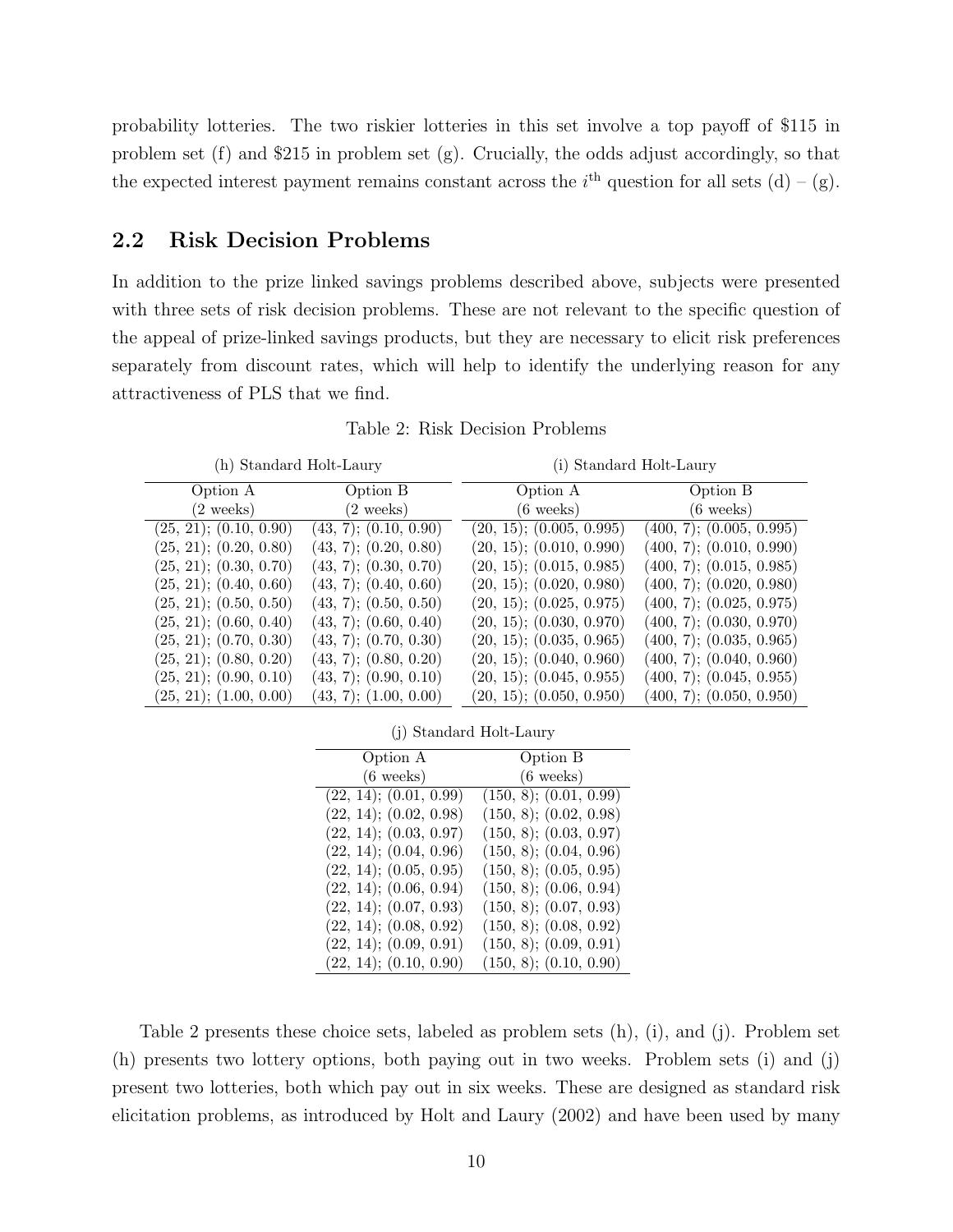subsequent researchers, including [Andersen et al.](#page-38-1) [\(2008\)](#page-38-1). In these problems, the expected value of Option A is higher than the expected value of Option B in initial questions, before switching in later questions to favor Option B. For example, in problem set (h), in the first question, Option A has an expected value of 21.4 and Option B has an expected value of 10.6. But Option B offers a top payoff of 43, as compared to a top prize of 25 in Option A. Only a sufficiently risk-loving consumer or someone with an extreme form of non-linear probability weighting would choose Option B in this question. A risk-neutral consumer should switch from choosing A to B when the expected value of Option B becomes greater, which occurs between questions 4 and 5 for all three problems, while a risk averse decision maker would switch later. In question 10 of set (h), Option A has an expected value of 25 and Option B has an expected value of 43. No rational subject who understands the instructions and is playing for real would choose Option A in this question.<sup>[12](#page-10-0), [13](#page-10-1)</sup>

One innovation of our experimental design as compared to previous experiments eliciting risk parameters is to include a wider range of probability values and prize values. The experimental literature that estimates the probability weighting in rank-dependent models often uses probabilities between 0.1 and 0.9 for the uncertain outcomes [\(Andersen et al.](#page-38-1)  $(2008)$ , Harrison and Rutström  $(2008)$  when they analyzed [Holt and Laury](#page-40-3)  $(2002)$ ). In the questions included in our experiment, we extended the range of probabilities to include 0.005 and 0.995. This is important for us, because the main interest of our paper is on studying the relative attractiveness of PLS-type savings devices where subjects win large prizes with comparatively small probabilities. Such questions also allow us to better identify any nonlinearity in the weighting of probabilities, something which is lacking in papers that only consider more intermediate probabilities.

### 2.3 Experimental Procedures

University of Maryland (UMD) undergraduate students were recruited to participate in this experiment in the UMD Department of Economics Experimental Laboratory.<sup>[14](#page-10-2)</sup> A total of 96

<span id="page-10-0"></span> $12$ And, in fact, from Table [4,](#page-15-0) one can see that only 1 subject irrationally chose Option A at the 10th question.

<span id="page-10-1"></span><sup>&</sup>lt;sup>13</sup>In designing the problems used in our experiment, we aimed to create problems that gave expected payoffs that were within the typical range of payments in the Experimental Economics Laboratory at the University of Maryland (between \$15 and \$20 per hour), and also to be consistent with the existing literature. For example, the range of payoffs in [Andersen et al.](#page-38-1) [\(2008\)](#page-38-1) was \$7.65-\$687 (and, in fact, subjects only had a 10% chance of being paid for one risk elicitation problem and a 10% chance of being paid for one time discounting problem), while in [Holt and Laury](#page-40-3) [\(2002\)](#page-40-3), the outcomes were \$40 or \$32 for Option A, and \$77 or \$2 for Option B. In the high payoff treatment the outcomes were \$180 or \$144 for Option A and \$346.50 or \$9 for option B.

<span id="page-10-2"></span><sup>&</sup>lt;sup>14</sup>As in a typical experiment, in the advertisement of the experiment, the subjects were only informed that it was an experiment in decision making and they were not informed about the exact nature of the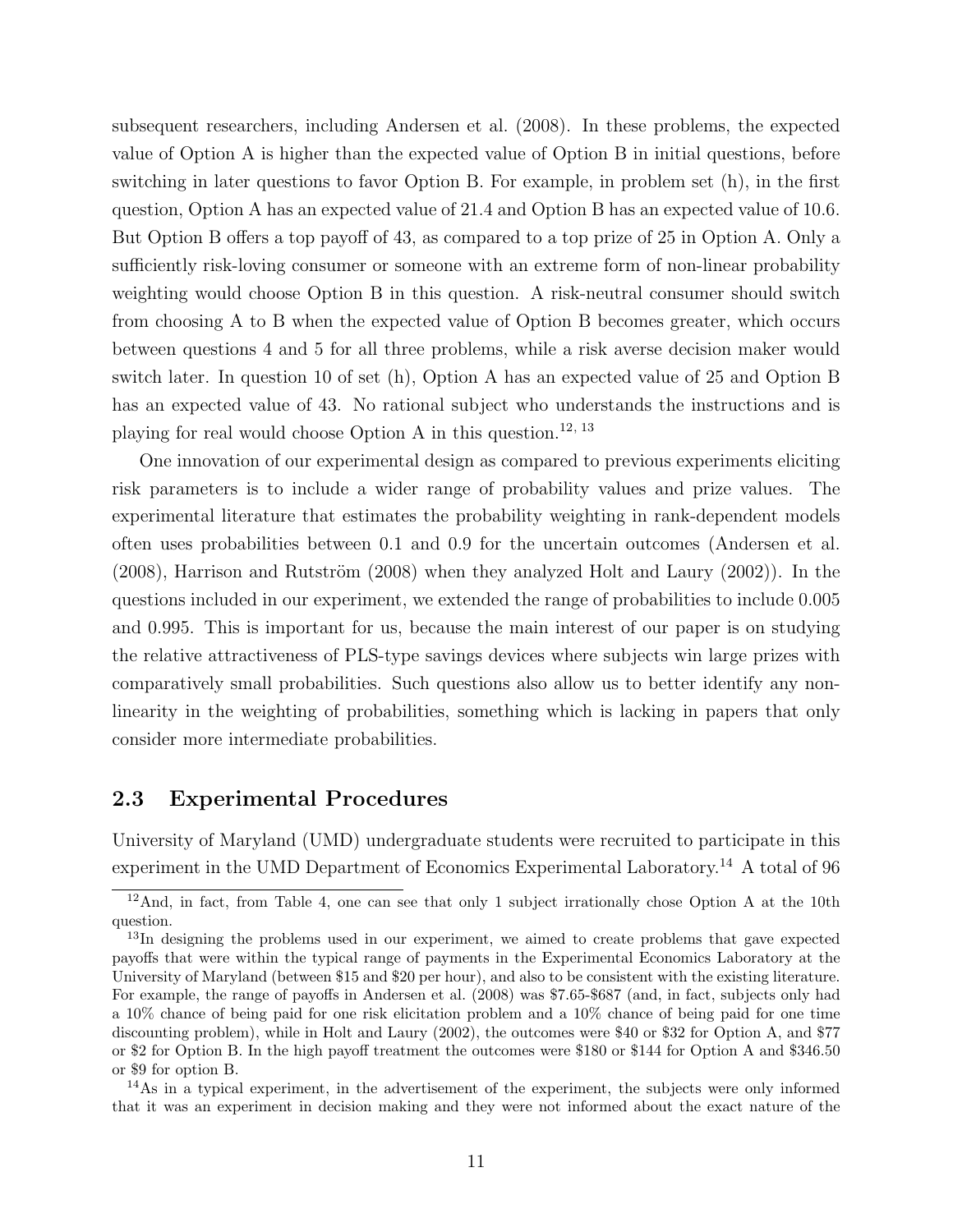students participated in one of six sessions held on  $3/28/2012$  and  $3/29/2012$ .<sup>[15](#page-11-0)</sup> Subjects were presented with the experimental problems using individual, confidential computer kiosks.[16](#page-11-1) The experiment was programmed in z-Tree [\(Fischbacher,](#page-40-5) [2007\)](#page-40-5). A pen and paper survey was administered at the end of the session. Appendix [A](#page-42-7) includes the experiment instructions, while Appendix [B](#page-45-0) contains the survey. In addition to a \$7 participation fee and \$3 for completing the post-experiment survey, subjects were paid for one random decision.<sup>[17](#page-11-2)</sup>

To determine which of the 100 decisions would be used to determine an individual student's additional payment, each subject rolled a 10-sided die twice, first to determine the decision problem and then to determine the question. After the specific question was determined, depending on the option chosen, subjects rolled the same die (up to three additional times) to determine their payment.<sup>[18](#page-11-3)</sup> On average, based on their decisions in the experiment, subjects received \$18.91 (min \$7; max \$120), with payments occurring 2, 3, 5 or 6 weeks after the experiment. After the payment amount and date were determined, the subjects wrote their name on the outside of an envelope and the payment amount and date on the inside of the envelope. The envelope was then returned to the experimenter, filled with the appropriate amount of money and locked in a secure location. The day before the payment date, subjects were sent an email reminding them that they could pick up their envelope the next day between 9:00am and 5:00pm. Note that regardless of the payment date, subjects would have to return to the experimental lab to receive their payment. Therefore, although the experiment imposed an additional cost on subjects, the cost was the same regardless of the payment date. All subjects came to receive their payments on their appointed day.

experiment. Additionally, no subject left the experiment after they read the instructions.

<span id="page-11-1"></span><span id="page-11-0"></span><sup>&</sup>lt;sup>15</sup>We selected these dates so that the payment dates did not correspond to final exams week or a holiday.  $16$ All subjects saw the problems in the same order; specifically, (a), (d), (e), (b), (f), (c), (g), (h), (i) and (j). Therefore, the standard interest questions were asked first, the PLS questions second and the risk elicitation questions last.

<span id="page-11-2"></span><sup>&</sup>lt;sup>17</sup>Under a monotonicity assumption, [Azriele, Chambers, and Healy](#page-39-8)  $(2012)$  show that this is (essentially) the only incentive compatible mechanism to pay subjects. [Cubitt, Starmer, and Sugden](#page-40-6) [\(1998\)](#page-40-6) show that this incentive scheme generates reliable experimental data (see also [Azriele et al.](#page-39-8) [\(2012\)](#page-39-8) for further discussion and references). For a contrasting view, see [Harrison and Swarthout](#page-40-7) [\(2014\)](#page-40-7) who highlight issues with this payment mechanism for experiments testing for violations of the independence axiom.

<span id="page-11-3"></span><sup>18</sup>In our experiment, all uncertainty was resolved within the experimental lab, while the subjects were required to wait between 2 and 6 weeks for their experimental earnings. One might wonder whether this has any influence on our results. Indeed, existing experimental literature shows that subjects have preference for late resolution of uncertainty when probability of winning the prize is small (see, e.g., [Chew and Ho](#page-39-9) [\(1994\)](#page-39-9) and [Ahlbrecht and Weber](#page-38-4) [\(1997b\)](#page-38-4)). In our setting, such a bias would make PLS even more attractive. Thus, the response to PLS that we identify should be seen as being on the conservative side.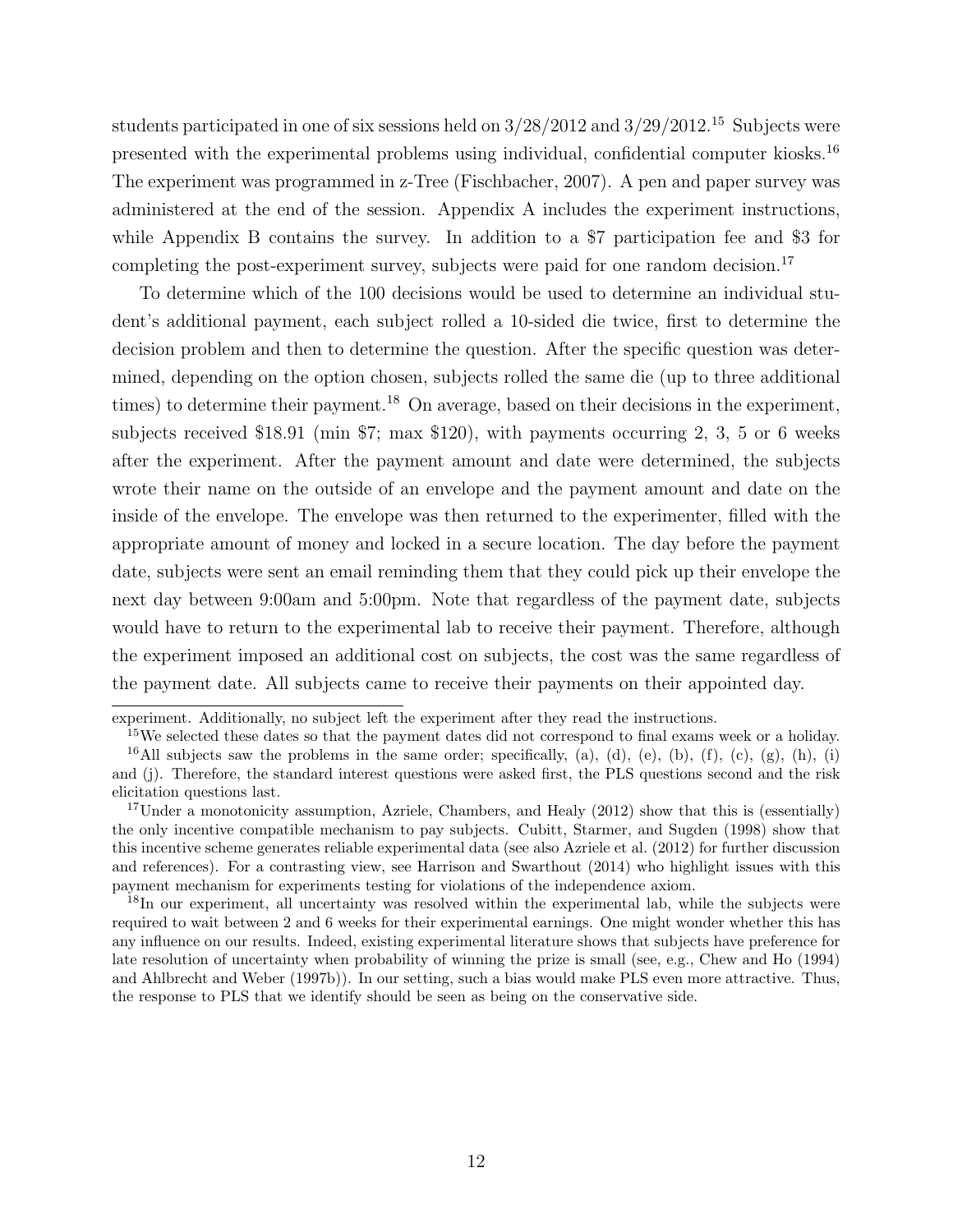## <span id="page-12-0"></span>3 Basic Results

We begin our empirical analysis by presenting basic statistics on subject choices in the experiment. These results show how basic patterns in behavior varied across the different problems. Subjects' behavioral choices are captured succinctly by two measures: the fraction of subjects who chose to delay payment (i.e., chose option B) in each problem, and the average switch point for each problem. We define the switch point to be the first question at which the subject chose option B. Recall that there are 10 questions, and that they are ordered so that once a subject chooses option B it is not rational to choose option A later.[19](#page-12-1)

#### 3.1 PLS and the Decision to Save

Table [3](#page-13-0) presents the results of the decision problems featuring PLS and standard interest options. The top panel of the table shows results for problems  $(a) - (c)$  and the bottom panel shows results for problems  $(d) - (g)$ . A large fraction of subjects chose to delay payment, or to save. In particular, in problem (a) almost half of the subjects (47 percent) were willing to wait an extra two weeks for one additional guaranteed dollar, and in problem (d) 38 percent of the subjects were willing to wait an extra 4 weeks for one guaranteed additional dollar.[20](#page-12-2) For these subjects, all we can conclude from their immediate choice to save is that they needed *less* than one additional dollar to induce them to switch to the delayed payment; that is, we have an upper bound on their level of impatience. Observe also that despite the generous interest offered, 10% of subjects in problem (d) still chose the early payment of \$15 in two weeks versus \$25 in six weeks. Thus, there is an extremely wide range of time preferences represented in our sample.

The problems are designed so that it is natural to compare the PLS problems (b) and (c) to the standard interest problem (a), and to compare PLS problems (e), (f) and (g) to the standard interest problem (d). Considering the delayed payment option in each case, problem (c) is a mean-preserving spread of problem (b), which is a mean preserving spread of problem (a). Similarly, problem (f) is a mean-preserving spread of  $(e)$ , which is a meanpreserving spread of  $(d)$ .<sup>[21](#page-12-3)</sup> Thus, standard expected utility theory predicts that a risk-averse decision maker without non-linear probability weighting should prefer option B in a given question of problem (a) over the option B of the same question in problems (b) and (c). The

<span id="page-12-1"></span><sup>&</sup>lt;sup>19</sup>Only four subjects chose option A after previously choosing option B on any problem. Since the switch point is not clearly defined for these subjects, we excluded them from the switch point regressions.

<span id="page-12-2"></span><sup>&</sup>lt;sup>20</sup> Perhaps this revealed patience reflects, in part, our experiment's focus on future payment times exclusively. No question offered the option of immediate payment, so the design of the experiment explicitly avoided a role for present-biased preferences.

<span id="page-12-3"></span><sup>&</sup>lt;sup>21</sup>Problems (f) and (g) vary on two dimensions – variance and the delay of the payment. This was done to better identify the parameters of the utility function in the structural estimation.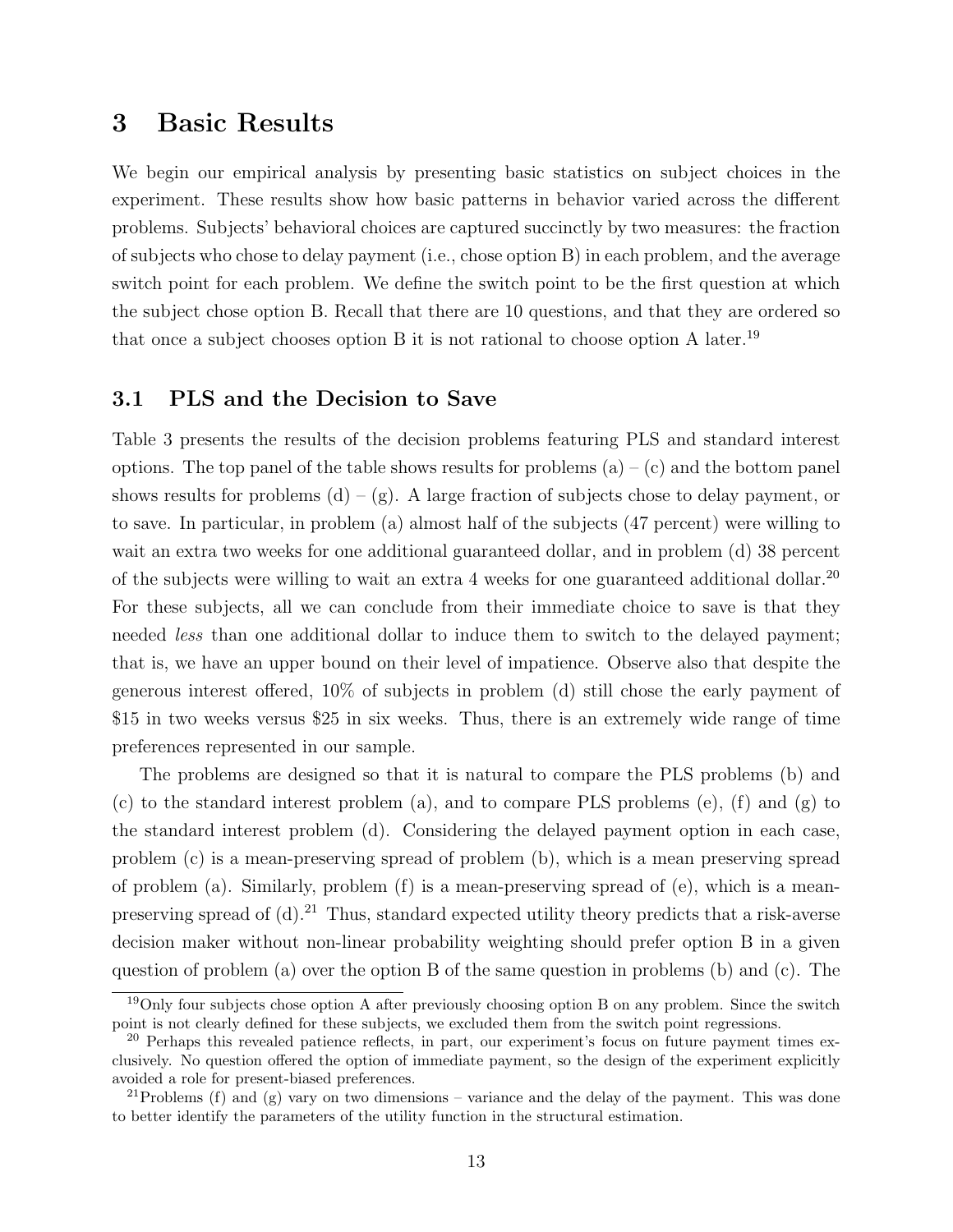|                                       | Std. Int.                            | <b>PLS</b>          | <b>PLS</b> |
|---------------------------------------|--------------------------------------|---------------------|------------|
| Problem                               | $\lbrack a \rbrack$                  | $\lfloor b \rfloor$ | $\vert$ C  |
| Fraction delay payment: Question 1    | 0.47                                 | $0.63***$           | $0.69***$  |
| Fraction delay payment: All questions | 0.76                                 | $0.82***$           | $0.81*$    |
|                                       | 3.4                                  | $2.7***$            | 2.9        |
|                                       | Average switch point (s.d.)<br>(2.9) |                     | (3.3)      |
| Median switch point                   | 2                                    |                     |            |
| Fraction never delaying               | 0.04                                 | 0.01                | 0.01       |
|                                       |                                      |                     |            |

 $(i)$  Problems  $(a) - (c)$ 

<span id="page-13-0"></span>Table 3: Savings rate and switch point responses to PLS v. standard interest questions

| $(ii)$ Problems $(d)$ - $(g)$                                               |              |                        |                        |                        |
|-----------------------------------------------------------------------------|--------------|------------------------|------------------------|------------------------|
|                                                                             | Std. Int.    | <b>PLS</b>             | <b>PLS</b>             | <b>PLS</b>             |
| Problem                                                                     | (d)          | (e)                    | (f)                    | (g)                    |
| Fraction delay payment: Question 1<br>Fraction delay payment: All questions | 0.38<br>0.68 | $0.54***$<br>$0.77***$ | $0.66***$<br>$0.81***$ | $0.71***$<br>$0.81***$ |
| Average switch point (s.d.)                                                 | 4.1<br>(3.4) | $3.3***$<br>(3.1)      | $2.8***$<br>(3.2)      | $3.0***$<br>(3.5)      |
| Median switch point                                                         | 3            |                        | 1                      | 1                      |
| Fraction never delaying                                                     | 0.10         | 0.03                   | 0.01                   | 0.03                   |

Notes: Asterisks indicate level of significance for t−test of equality relative to the corresponding standard interest problem (a v. b, c; d v. e, f, g). \*\*\* :  $p < 0.01$ , \*\* :  $p < 0.05$ , \* :  $p < 0.10$ .

similar comparison holds for problem (d) and problems (e) and (f). Our empirical findings are in direct contrast to this prediction. These results reject the standard model in which a risk averse agent maximizes expected utility (i.e. without probability weighting).

Comparing the PLS problems to their corresponding standard certain interest problems, we find that subjects were more likely to save when presented with PLS opportunities. Whereas 47 percent of subjects chose to delay payment at question 1 of problem (a), 63 and 69 percent of subjects chose to delay payment at question 1 of the PLS problems (b) and (c), respectively. These PLS savings rates were significantly greater than the savings rate for problem (a)  $(p < 0.001)$ . We find a similar pattern when we compare initial savings rates for problems (e) and (f), which presented savings choices with payments that were delayed longer relative to problem (d). Whereas 38 percent of subjects chose to delay payment at question 1 of problem (d), 54 and 66 percent of subjects chose to delay payment at question 1 of the PLS problems (e) and (f), respectively. It is more difficult to compare the results from problem (g) to any one standard saving problem because the stakes are similar to problem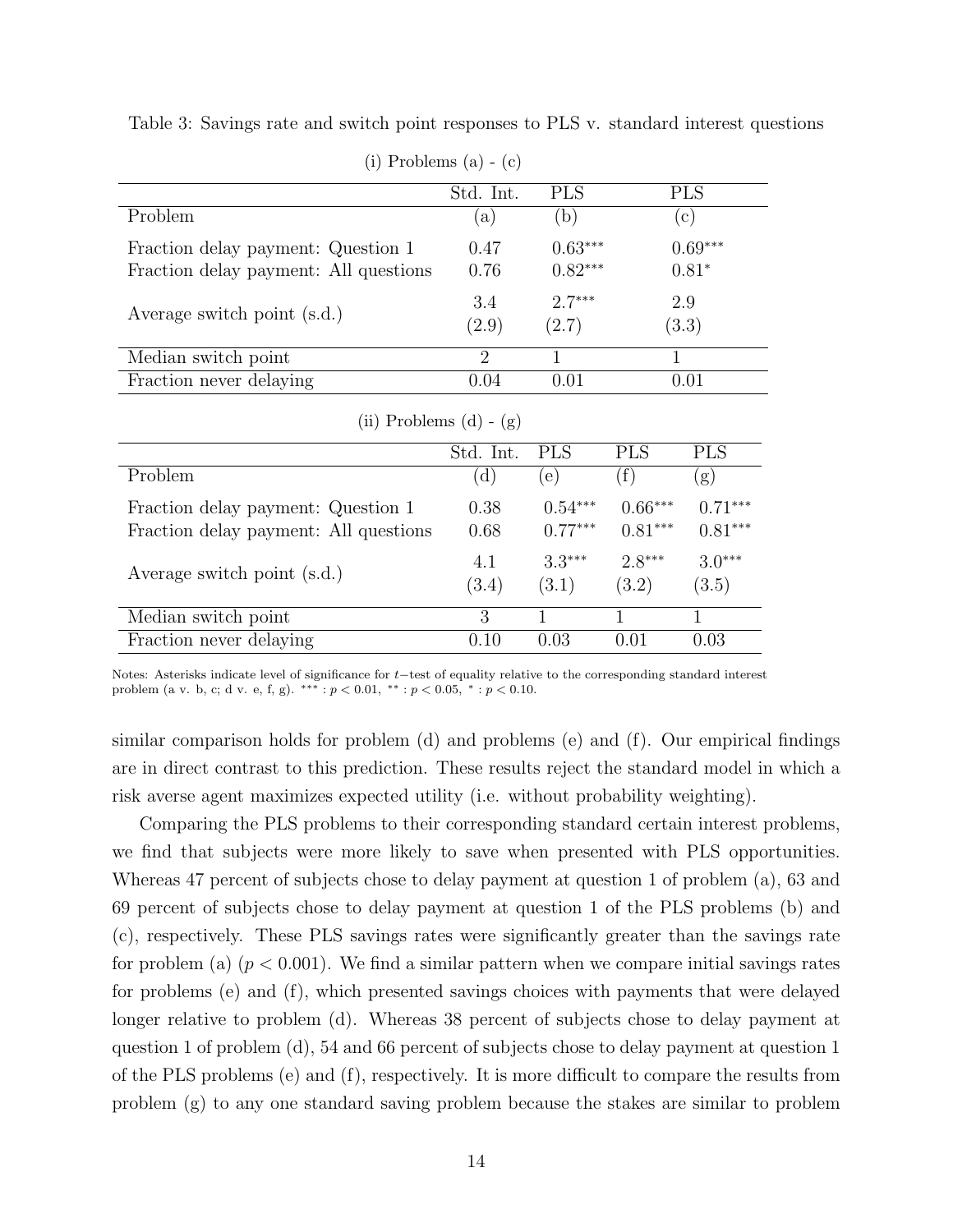(d) and the time horizon is similar to problem (a). However, the pattern of behavior matches what we see for the other PLS problems. 71 percent of subjects chose to delay payment at the first question of problem (g).

We observed a similar pattern when we considered the responses to all ten questions. Whereas 76 percent of choices were for option B, the delayed payment, for the standard interest problem (a), 82 and 81 percent of choices were for option B in the corresponding PLS problems, (b) and (c) respectively. The former is statistically different from the rate for problem (a) at the 1-percent level; the latter at the 10-percent level. Similarly, whereas 68 percent of choices were for delayed payment for the standard interest problem (d), 77, 81 and 81 percent of choices were to delay payment in the corresponding PLS problems, (e), (f) and (g) respectively. All three of these rates are significantly distinct from the rate for option (d) at the 1-percent level.

The design of the experiment allows us to measure another dimension along which savings responses to PLS and standard interest offerings were different. The incremental variation in the questions allows us to measure the minimum expected return necessary to induce initial non-savers to choose to save. In each problem, subsequent questions offered higher expected returns to the saving option, in the form of a higher certain payment in problems (a) and (d), and in the form of an increased probability of a high payment in the PLS problems. The expected return to choosing option B increased from question 1-10 in the same way for problems  $(a) - (c)$ , and for problems  $(d) - (g)$ .

For each problem, by the time subjects reached question 10, which offered the highest expected returns for option B, the vast majority chose to save. There was significant variation, however, in how high an expected return was necessary to induce subjects to save. To document this variation, we present the average (and standard deviation) of the switch point for each problem. The switch points for problems  $(a) - (c)$  are shown in the third row of Table [3.](#page-13-0) On average when presented with problem (a), subjects switched to option B after 3.4 questions. There was also a good deal of variation in switch points. The standard deviation in switch points for problem (a), for example, was 2.9, suggesting that there was a significant amount of heterogeneity in saving preferences.

In comparison, the switch points for the PLS problems (b) and (c)  $(2.7 \text{ and } 2.9)$ , respectively) were earlier on average than for the standard interest problem (a). In other words, PLS required lower expected returns to induce subjects to save. The p-values of the differences in switch points relative to problem (a) were less than 0.001 and 0.111, respectively.

We observe similar patterns in the switch points for problems  $(d) - (g)$ . The average switch point for the standard interest problem (d) was 4.1. The average switch points for the three PLS problems with corresponding expected returns were significantly earlier. The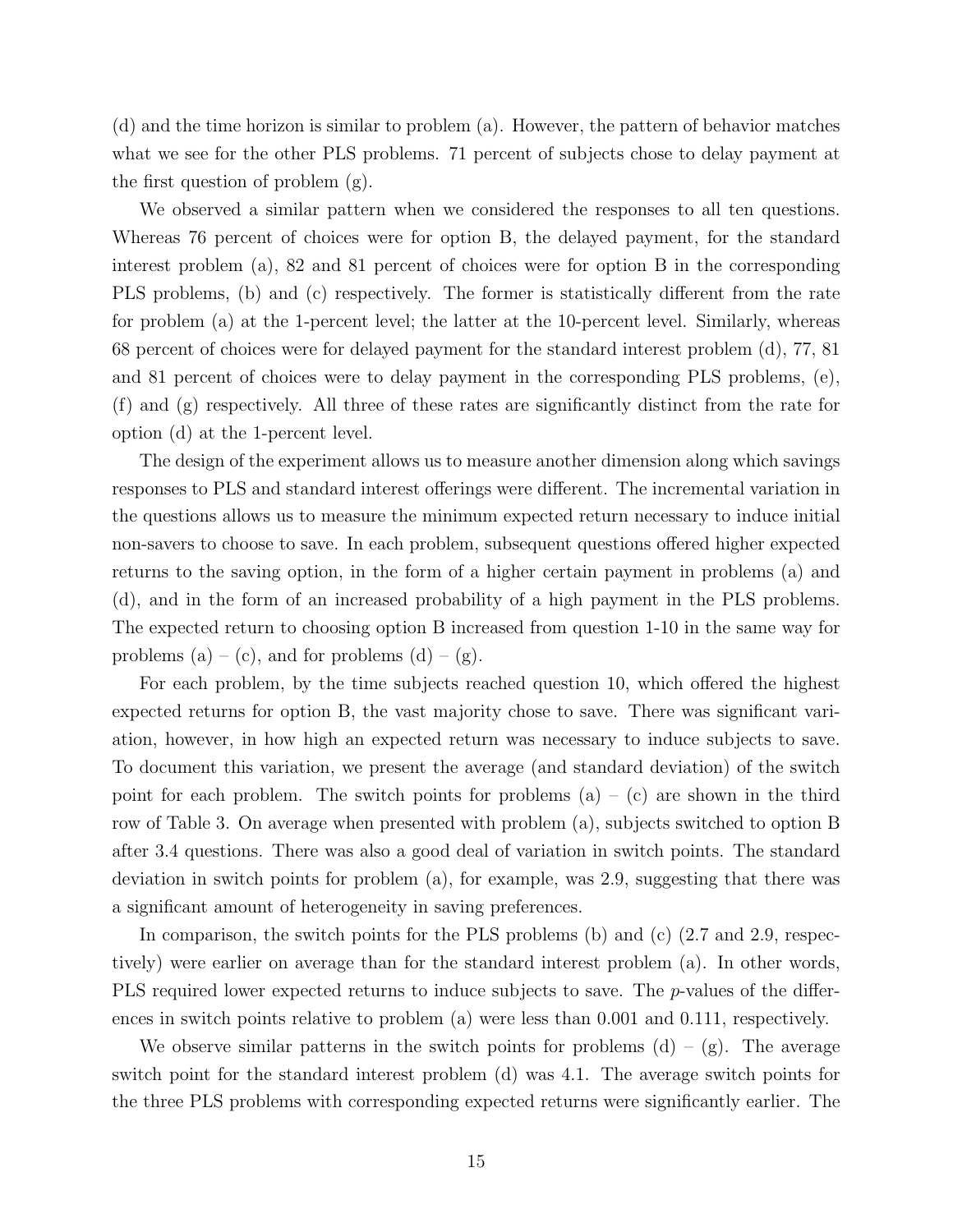average switch points for problems (e) – (g) were 3.3, 2.8 and 3.0, respectively. Each was statistically significantly different from problem (d)'s switch point  $(p < 0.001$  in each case).

Taken together, these results demonstrate that PLS induced more saving behavior than standard interest. Subjects were more likely to save when presented with the initial PLS choice than when presented with the initial standard interest choice. Furthermore, lower expected returns were required to induce subjects to save when the returns were presented as PLS than when they were presented as standard certain interest.

### 3.2 Risk Elicitation Problems

The above results show that PLS increased savings by our subjects; however, they do not allow us to distinguish between which of two underlying causes lead to the result: convex utility or non-linear probability weighting. Problems  $(h)$ –(j) are standard Holt-Laury problems that gave subjects a choice between a safer option and a riskier option. In each problem, both options paid off with the same delay. To gain insight into the question of whether the PLS choices reported above reflect convex utility or non-linear probability weighting, we now turn to the results for the risk elicitation problems. In all three of our risk problems, a risk-neutral decision maker without probability weights would switch between the fourth and fifth question. Both convex utility and non-linear probability weighting would lead to earlier switch points, while concave utility would lead to later switch points.<sup>[22](#page-15-1)</sup> Table [4](#page-15-0) provides the summary results. The main finding is that for all three problems, the switch point occurs significantly later than the fifth question according to a Wilcoxon signed-rank test ( $p < 0.01$ ) in all cases). Thus, it must be that subjects' utility is concave in money. Assuming that subjects have stable preferences across different decision problems, this implies that non-linear probability weighting is more likely to explain subjects' choices with respect to PLS than convex utilities.

Table 4: Summary Statistics: Risk Elicitation Problems

<span id="page-15-0"></span>

| Problem                                       | (h)    |       |       |
|-----------------------------------------------|--------|-------|-------|
| Fraction risky gamble: Question 1             | (1.00) | 0.30  | 0.26  |
| Fraction risky gamble: All questions          | 0.41   | 0.48  | 0.49  |
| Average switch point (s.d.)                   | 6.9    | 6.3   | 6.2   |
|                                               | (1.4)  | (4.0) | (3.7) |
| Median switch point                           |        | 75    |       |
| Fraction never choosing risky gamble (Opt. B) | 0.01   | 0.17  | 0.09  |

<span id="page-15-1"></span> $22$ Concave utility and non-linear probability weighting push the switching point in opposite directions with respect to the switch point of a decision maker who is risk neutral and does not suffer from probability weighting.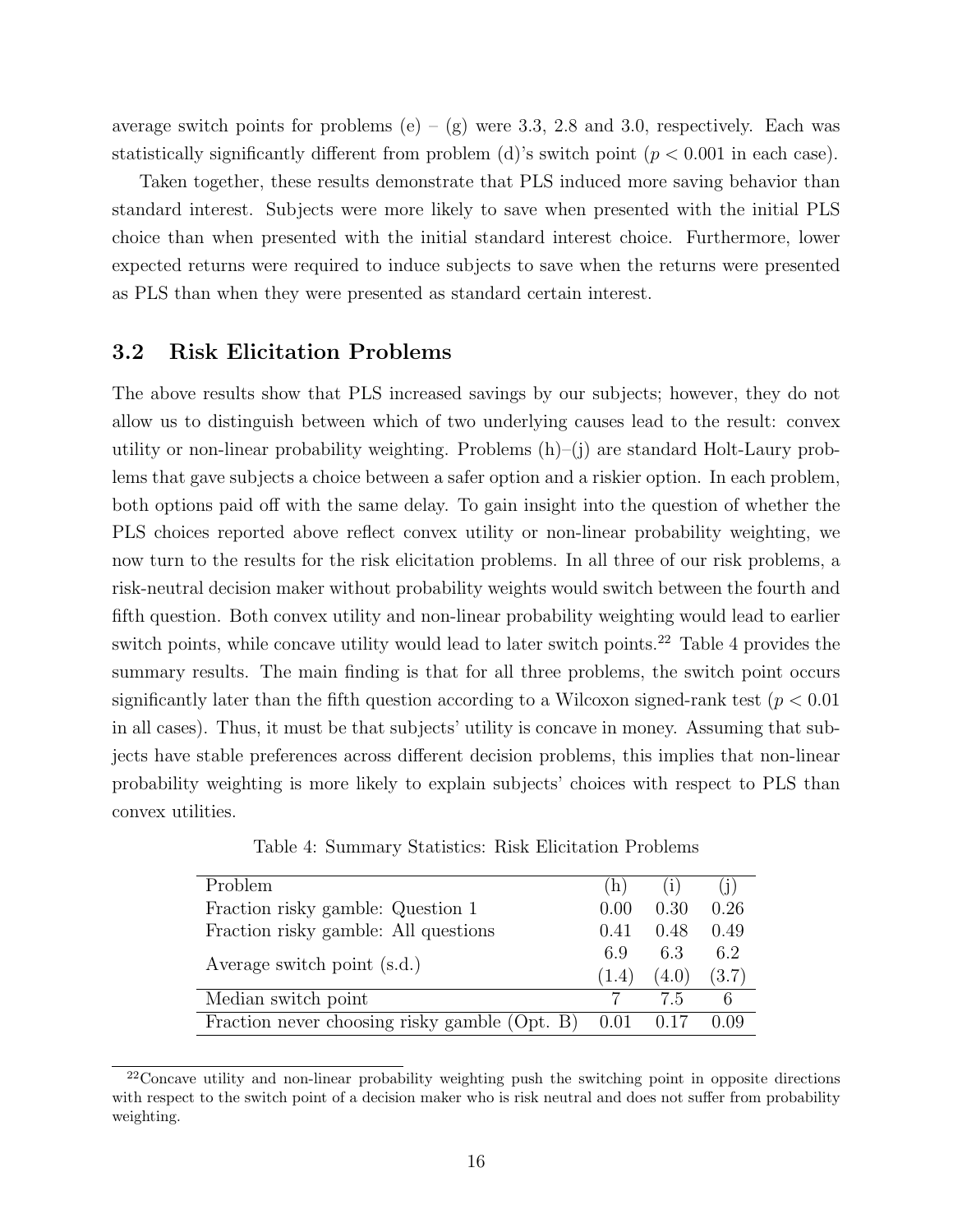#### 3.3 Heterogeneity in responses to PLS

The results in Table [3](#page-13-0) also suggest significant heterogeneity across subjects in savings preferences. We next examine how savings choices and preferences towards PLS varied across subjects. In particular, we explore heterogeneity across three dimensions: (a) self-reported lottery players versus self-reported lottery abstainers; (b) male versus female; and (c) those with a combined balance in their savings and checking accounts of more or less than \$1000. In our study sample, gender and lottery status were correlated, but neither was strongly correlated with having a high account balance. Female subjects were less likely than male subjects to be lottery players (21 versus 50 percent). About half of lottery abstainers were female, whereas 82 percent of lottery players were male. In Table [C.2](#page-50-0) in Appendix [C,](#page-48-0) we repeat this analysis for other variables of potential interest that were obtained from our survey. For comparisons based on these additional variables, we are unable to reject the null hypothesis that the effect of PLS is the same (for each of the 10 variables considered,  $p \gg 0.1$  in all cases).

Table [5](#page-17-0) presents estimated effects of PLS on the two outcomes – savings rates and switch points – separately by status for each of these three comparison sets. Panel (i) reports effects and differences by lottery status; panel (ii) reports effects and differences by gender; and panel (iii) reports effects and differences by savings status (high/low). The first column reports the share of the sample defined by the particular characteristic. The second column reports the difference in the fraction of the respective group who chose option B in the PLS problems relative to the same fraction for the standard interest problems, as estimated by a regression that pools responses from questions (a) – (g). The third column reports the PLSstandard interest difference in average switch points. Rows 1-2, 4-5 and 7-8 report simple PLS-standard interest differences in the relevant outcome. Row 3 reports the difference-indifferences, defined to be the lottery PLS-standard interest difference minus the non-lottery PLS-standard interest difference, and similarly for rows  $6$  and  $9^{23,24}$  $9^{23,24}$  $9^{23,24}$  $9^{23,24}$  $9^{23,24}$ 

<span id="page-16-0"></span><sup>&</sup>lt;sup>23</sup>All reported coefficients are estimated from regressions of an indicator for choosing option B ("Delay payment") or the switch point on an indicator for the PLS questions interacted with indicators for both mutually exclusive groups (e.g. males and females) and an indicator for one of the groups (i.e. lottery player, female, high savings). The estimates shown in rows 1-2, 4-5 and 7-8 report the coefficient on the interactions of the PLS indicator and the group indicators. The estimates shown in rows 3, 6 and 9 show the estimated difference in the estimated PLS effect between the two groups (e.g. male and female). All regressions reported in the table also allow a different intercept for problems  $(a) - (c)$  versus problems  $(d)$  $(g)$ , and only include responses to problems  $(a) - (g)$ . In the "Delayed payment" regressions, an observation is a question answered by a subject in a problem. In the "switch point" regressions, observations are at the problem by subject level.

<span id="page-16-1"></span><sup>&</sup>lt;sup>24</sup>We also investigate whether there is any cross-sectional variation in the distributions of switch points. To do this, we compute the change in switch point for all binary comparisons (e.g., (a) vs. (b), (a) vs. (c), (d) vs. (e), etc) and then sum these numbers up. We then test whether the medians, means or distributions were different for different subgroups such as those reported in Table [5.](#page-17-0) Doing this exercise for means (t−test)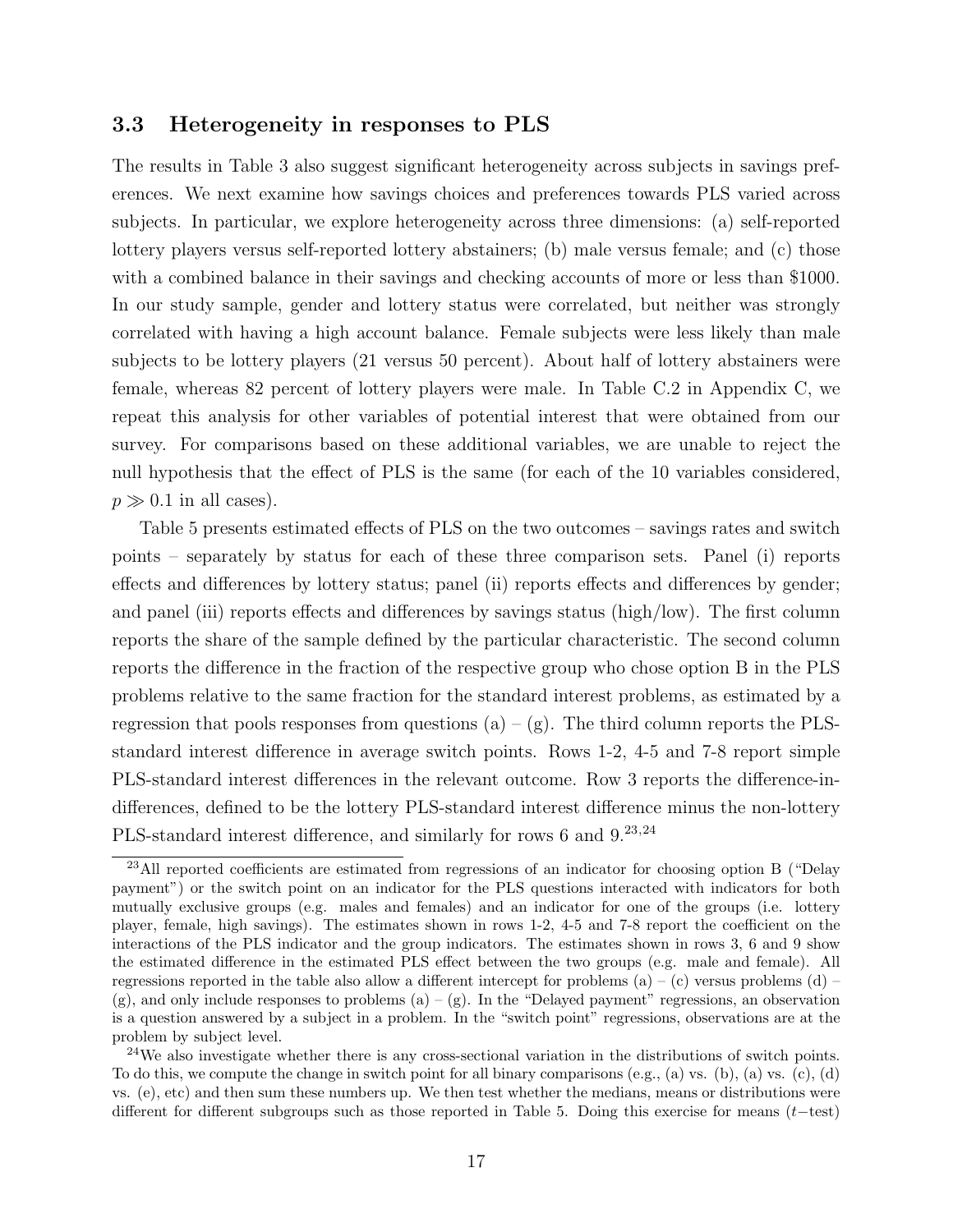|       |                          |                 | PLS v. Standard interest |                       |  |
|-------|--------------------------|-----------------|--------------------------|-----------------------|--|
|       | Subgroup:                | Share of sample | $\Delta$ Delay payment   | $\Delta$ Switch point |  |
|       | Lottery player           | 0.396           | $0.163***$               | $-1.621***$           |  |
|       |                          |                 | (0.037)                  | (0.395)               |  |
| (i)   | Not lottery player       | 0.604           | $0.040**$                | $-0.347*$             |  |
|       |                          |                 | (0.018)                  | (0.181)               |  |
|       | $Lottery - Not$          |                 | $0.122***$               | $-1.274***$           |  |
|       | $(\Delta - in - \Delta)$ |                 | (0.042)                  | (0.436)               |  |
|       | Female                   | 0.354           | 0.024                    | $-0.138$              |  |
|       |                          |                 | (0.030)                  | (0.303)               |  |
| (ii)  | Male                     | 0.646           | $0.124***$               | $-1.223***$           |  |
|       |                          |                 | (0.024)                  | (0.248)               |  |
|       | $Female - male$          |                 | $-0.110**$               | $1.085***$            |  |
|       | $(\Delta - in - \Delta)$ |                 | (0.038)                  | (0.393)               |  |
|       | Savings $> $1000$        | 0.490           | $0.058**$                | $-0.544*$             |  |
|       |                          |                 | (0.028)                  | (0.282)               |  |
| (iii) | Savings $\leq$ \$1000    | 0.510           | $0.118***$               | $-1.146***$           |  |
|       |                          |                 | (0.026)                  | (0.279)               |  |
|       | High/low savings         |                 | $-0.060$                 | $-0.602$              |  |
|       | $(\Delta - in - \Delta)$ |                 | (0.038)                  | (0.397)               |  |
|       | N                        |                 | 6720                     | 644                   |  |

<span id="page-17-0"></span>Table 5: Differential response to the introduction of PLS (v. standard interest) based on observable characteristics

Note: Each entry in rows 1, 2, 4, 5, 7 and 8 is the difference in the fraction of subjects choosing option B (column 1) or the difference in average switch point (column 2) in PLS versus standard interest questions. PLS questions b and c are compared with standard interest question a; PLS questions e, f and g are compared with standard interest question d. The differences are estimated in an OLS regression that pools responses from questions a-g. The entries in rows 3, 6 and 9 show the difference-in-difference from the introduction of PLS (versus standard interest) for the comparison sub-populations: lottery and non-lottery players (row 3), female and male subjects (row 6), and between subjects with more and less than \$1000 in their checking and savings accounts (row 9). "Savings > \$1000" is an indicator for subjects whose combined reported savings plus checking account balance is greater than \$1000. Standard errors reported in parentheses are robust to heteroskedasticity and account for subject-level correlation in random errors. Asterisks indicate standard levels of statistical significance. \*\*\*:  $p < 0.01$ , \*\*:  $p < 0.05$ , \*:  $p < 0.10$ .

Lottery players were 16.3 percent more likely to save when presented with a PLS option than when presented with a standard interest savings option. Lottery players who did not initially choose to save in question 1 also required a lower expected return to be induced to save when it came in the form of PLS as compared with standard interest. On average, lottery players switched from option A to option B 1.6 questions earlier when presented with a PLS

and medians (Mann-Whitney test) gives the same results as in the table: a significant effect for gender and lottery status and a just insignificant effect on savings ( $p = .126$ ). The Epps-Singleton test for distributions also gives the same significance patterns for those three categories.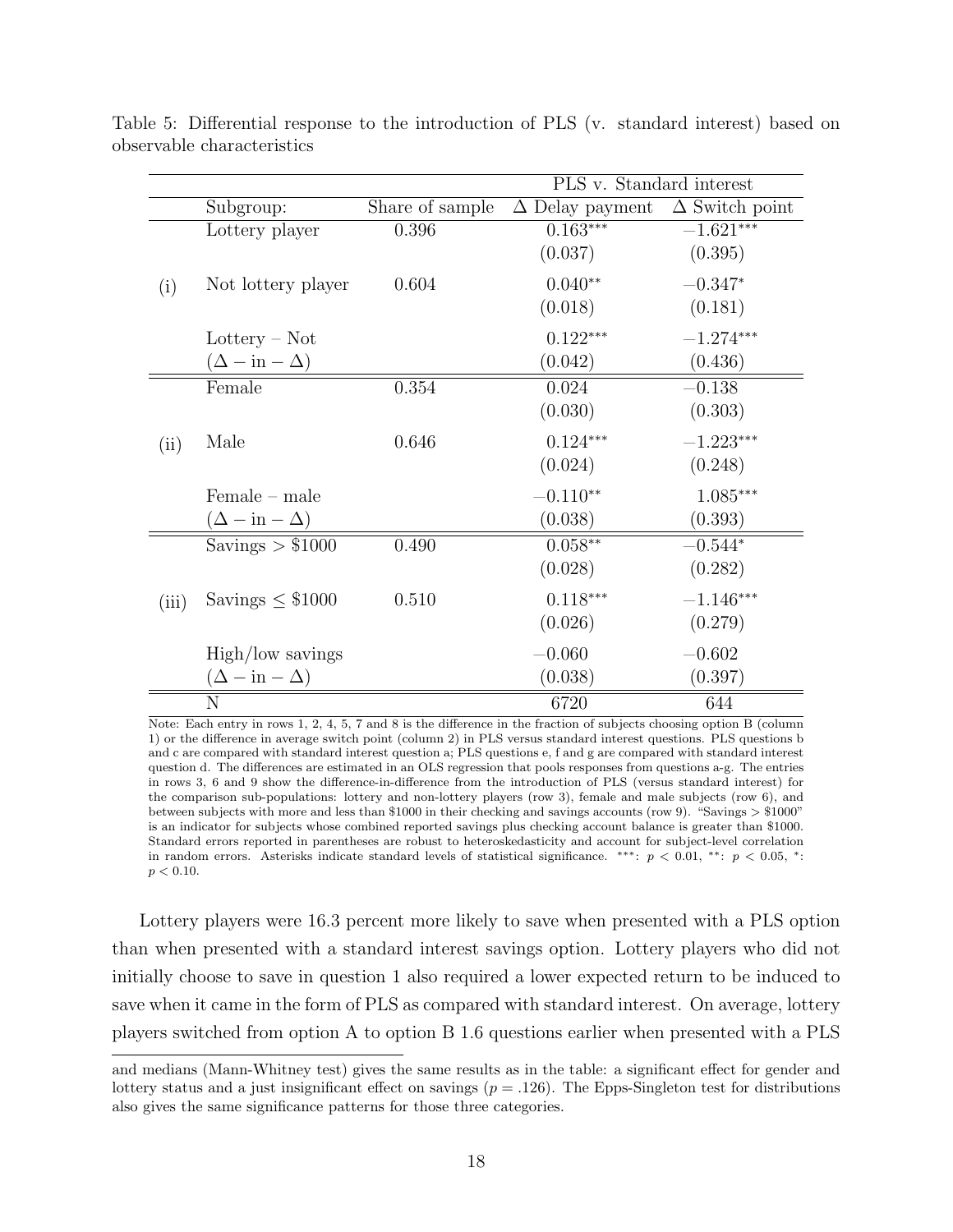option than when presented with a standard interest option. Both of these PLS-standard interest differences were statistically significant at the 1-percent level. Subjects who did not report being regular lottery players exhibited similar patterns, though the magnitudes of the differences were significantly less pronounced. Lottery non-players were 4.0 percent more likely to save when presented with PLS as compared with standard interest options; they switched from non-saving to saving on average 0.3 questions earlier when faced with PLS as compared with standard interest options. The third row shows the difference in these differences between lottery players and non-players. Both differences are statistically distinguishable from zero: Lottery players were induced to save more by PLS, and required lower expected returns to be induced to save by PLS.[25](#page-18-0)

The next panel of the table shows results broken out by gender. Females showed no differential savings response to PLS versus standard interest. Similarly, switch points among female subjects were not significantly different for PLS and standard interest problems. In contrast, male subjects were more likely to save when presented with PLS savings options  $(12.4 \text{ percent higher savings rates}, p < 0.01)$  and among male subjects significantly lower expected returns were necessary to induce a switch from not saving to saving when the returns were in the form of PLS than when they were presented as standard interest (average switch point 1.2 questions earlier,  $p < 0.01$ ). The difference in differences (PLS v. standard interest, female v. male) for the fraction choosing to save and the switch point were significant at the 5 percent and 1 percent levels, respectively.[26](#page-18-1)

One motivation for PLS is that it might induce saving among individuals who do not currently save much. Support for this hypothesis comes from two facts: low-income individuals have very low savings rates, but devote a disproportionate amount of their expenditures to lottery tickets [\(Kearney](#page-41-11) [\(2005\)](#page-41-11)). Because the experimental sample was drawn from undergraduates, we are not able to meaningfully compare subjects based on current or permanent income. Instead, to address this question, we compare subjects based on their reported savings. The bottom panel of the table shows results broken out between subjects who reported a combined checking and savings account balance of greater than \$1000 versus those who reported a balance less than or equal to  $$1000.<sup>27</sup>$  $$1000.<sup>27</sup>$  $$1000.<sup>27</sup>$  This split divides the sample essentially

<span id="page-18-0"></span><sup>25</sup>[Guryan and Kearney](#page-40-8) [\(2008\)](#page-40-8) provide evidence of misperceptions of probabilities among lottery players, though that work documents an apparent belief in winning "streaks" or more specifically "lucky stores" and does not examine overweighting in particular.

<span id="page-18-1"></span> $^{26}$ Previous studies have found that women tend to avoid risky options more than men (e.g. [Croson and](#page-40-9) [Gneezy](#page-40-9) [\(2009\)](#page-40-9)). [Fehr-Duda, de Gennaro, and Schubert](#page-40-10) [\(2006\)](#page-40-10) and [Booij, van Praag, and van de Kuilen](#page-39-10) [\(2010\)](#page-39-10) find that differences in probability weighting rather than risk parameters account for more risk averse behavior observed in women.

<span id="page-18-2"></span><sup>&</sup>lt;sup>27</sup>Admittedly, this is an arbitrary distinction, but given our subject pool consists entirely of undergraduate students, we presume that few are accumulating assets in the form of real estate or stocks and that most are saving for short-term goals. Having \$1,000 in savings thus seemed like a potentially relevant measure.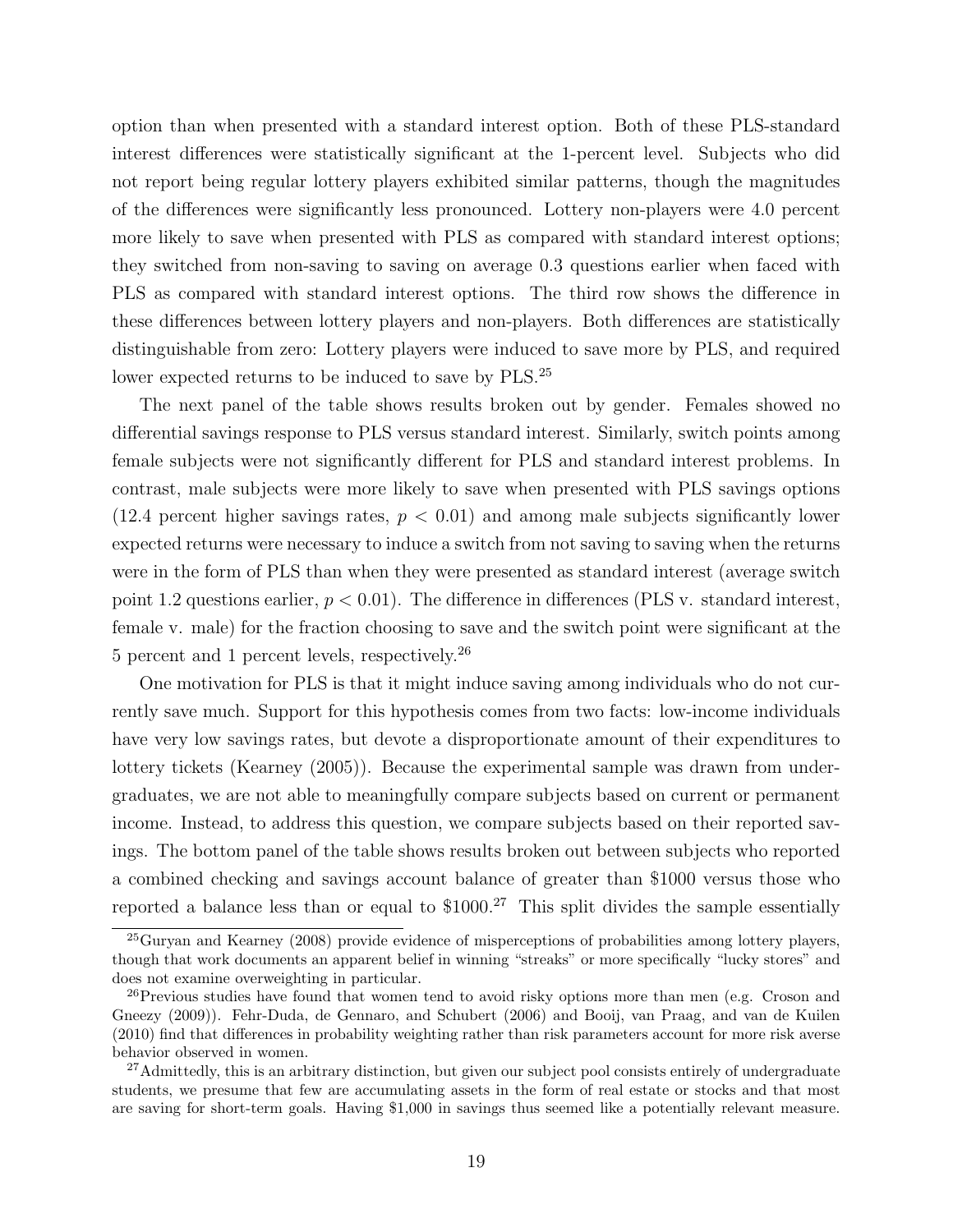in half. Among each group, we observed stronger savings responses to PLS than to standard interest. Subjects with more than \$1000 in combined balances saved 5.8 percent more often when presented with PLS than when presented with standard interest options. The corresponding difference was 11.8 percent among subjects with combined balances less than \$1000. The difference in these relative responses to PLS is not significant at conventional levels, but the p-value of the difference was 0.12. We saw a similar pattern for switch points. Among subjects with more than \$1000 in combined savings, switch points were 0.5 questions earlier for PLS than standard interest problems. Among those with less than \$1000, switch points were 1.1 questions earlier. The double difference in switch points was not statistically significant at conventional levels, but the p-value of the difference was 0.13. The results presented in Table [5](#page-17-0) demonstrate that responses to PLS were stronger among lottery players than among lottery abstainers, among males than among females, and among those with low savings/checking account balances than among those with high account balances. The correlation in these characteristics – particularly the relationship between gender and lottery play – raises the possibility that a pair-wise comparison picks up the heterogeneity in responses to PLS associated with a correlated characteristic (e.g. that the male-female difference in response is driven by the male-female difference in lottery play). We explored this question by estimating a regression model that allowed responses to PLS to vary by gender, lottery status and savings/checking account status simultaneously. Specifically, we estimated regressions in which the dependent variable was either an indicator for choosing option B or the switch point and the regressors were an indicator for PLS, indicators for female, lottery player, and  $> $1000$  in combined savings, and interactions between the PLS indicator and each of the three heterogeneity indicators. The results from those two regressions are presented in Appendix Table [C.1](#page-48-1) and are qualitatively the same as the results presented in Table [5.](#page-17-0) Holding constant gender and savings account status, lottery players were relatively more responsive to PLS than non-lottery players. Holding constant lottery status and savings account status, female subjects were relatively less responsive to PLS than males. Holding constant gender and lottery status, subjects with less than \$1000 in combined savings and checking accounts were relatively more responsive to PLS than those with less than \$1000. The main difference is that while the effect of savings was marginally insignificant in Table [5](#page-17-0) ( $p = 0.13$ ), once controlling for gender and lottery status, the effect of savings is significant at he 5% level.

In Appendix Table [C.2,](#page-50-0) we replicate the difference-in-difference analysis for eleven other

Table [C.2](#page-50-0) repeats the analysis when we also consider savings net of any credit card balance. The differential response between those with more or less than \$1000 in net account balances is weaker in this case than when credit card balances are excluded—apparently because the few subjects with positive credit card balances do not respond to PLS.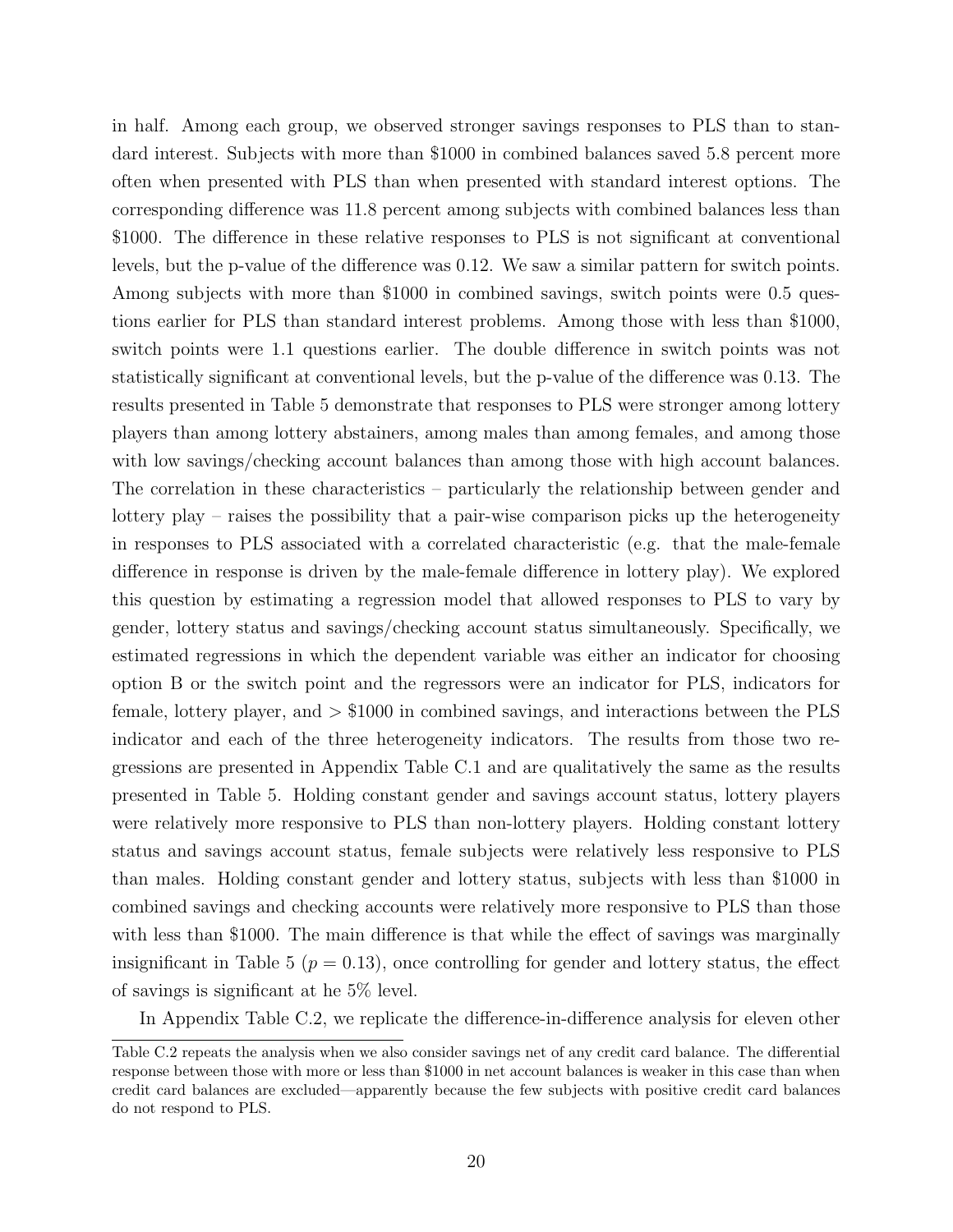subject characteristics that we learned from the survey. The only characteristic found to have a significant effect was having a positive credit card balance. In particular, the (small) group of subjects with a positive balance do not respond to PLS, while those with a zero balance increase savings in response to PLS. This finding is consistent with liquidity constrained subjects who prefer to take the money up front, in order to pay down debt, regardless of the type of savings vehicle offered to them. Other explanations are possible, but, unfortunately, we do not have enough data to distinguish them.

## <span id="page-20-0"></span>4 Structural Estimation of Choice Parameters

The results presented so far indicate that subjects, on average, chose to save more, and were induced to save with lower interest rates, by PLS than by standard savings accounts. We have also documented significant heterogeneity in relative preferences for PLS versus standard interest savings accounts. This heterogeneity points to variation in preferences for risk, discounting and other aspects of preferences (e.g., the weighting of probabilities and/or preferences for skewed distributions). The design of the experiment presents an opportunity to jointly measure these important underlying parameters and to try to distinguish between some competing explanations. In this section we estimate two structural models based on competing explanations for the behavior we observed: non-linear probability weighting or a direct preference for positively skewed assets. We will first show that the non-linear probability weighting model explains the data better. We then argue that its theoretical implications are more in line with the empirical evidence. Finally, we will use this model to examine how the estimated parameters vary along the dimensions shown in the heterogeneity analysis from the previous section, and extend it to the case of unobserved heterogeneity in the underlying parameters.

### 4.1 The Consumer Choice Problem

We seek to estimate the parameters of a model of consumer behavior under uncertainty in order to explain the observed patterns in our study and, in the next section, to consider the potential impact of PLS on savings behavior in several hypothetical consumption-savings decisions. When dealing with small probabilities of large gains, the applied literature suggests at least two different modeling approaches. First, as suggested by Prospect Theory, it may be that subjects *over-weight* small probabilities, which causes them to be attracted to assets with lottery-like returns. To operationalize this, one must simply extend the structural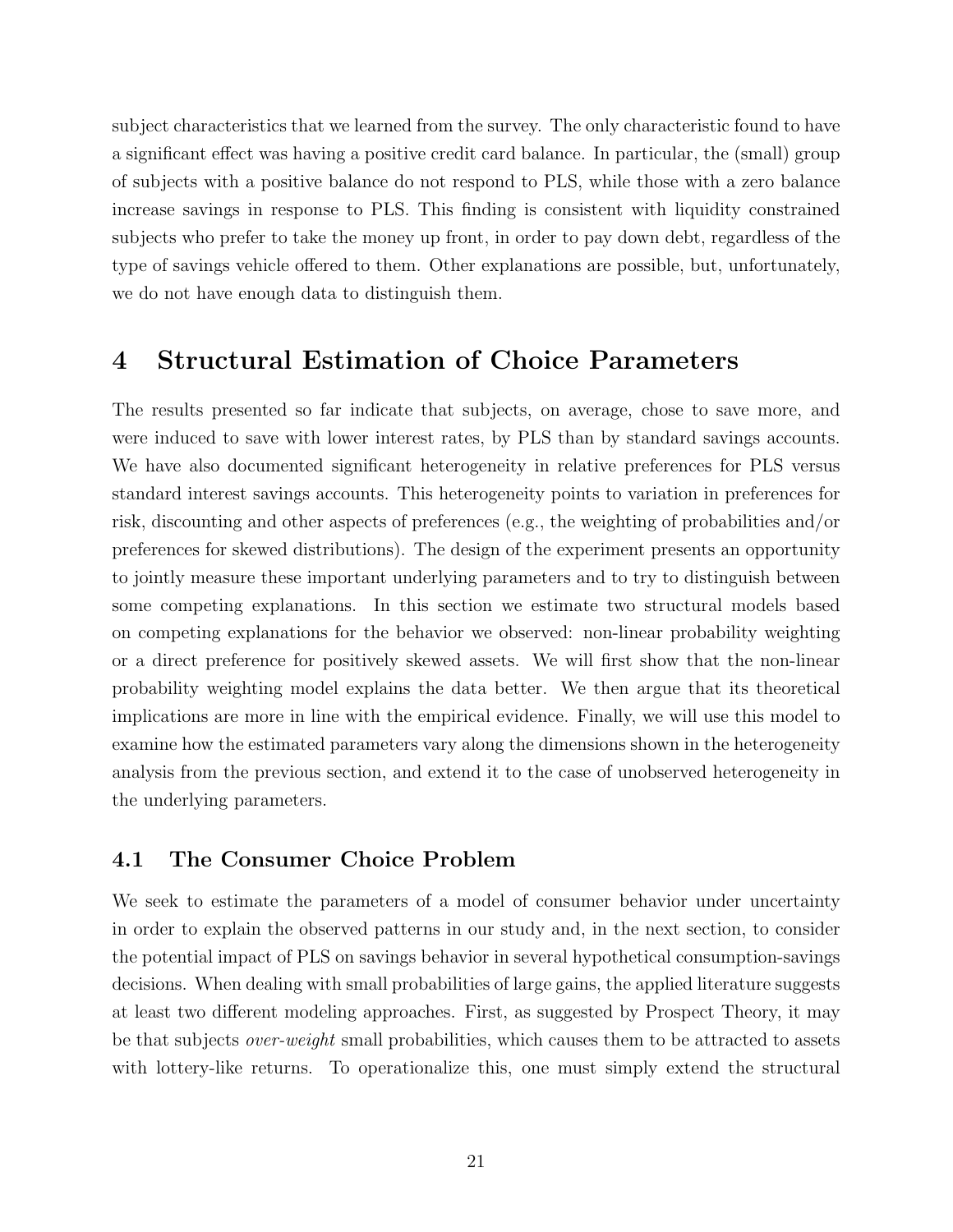model of [Andersen et al.](#page-38-1) [\(2008\)](#page-38-1) to allow for non-linear probability weighting.<sup>[28](#page-21-0)</sup> The basic elements are as follows:

- (i) Subjects have a Bernoulli utility function of the form  $u(x) = \frac{x^{1-\rho}-1}{1-\rho}$  $\frac{1-\rho-1}{1-\rho}$ , where  $\rho$  is the risk parameter of the subject;<sup>[29](#page-21-1)</sup>
- (ii) Subjects weight objective probabilities non-linearly according to some weighting function  $w(p)$ . In what follows, we adopt the one-parameter form,  $w(p) = e^{-(-\ln p)^{\alpha}}$  from [Prelec](#page-41-8)  $(1998)$ ;<sup>[30](#page-21-2)</sup>
- (iii) Subjects discount payments received in the future with the interest rate  $r \geq 0.31$  $r \geq 0.31$

Therefore, the utility of a lottery,  $\ell = [(x_1, x_2); (p_1, p_2); t]$ , such that it pays at time t,  $x_1$ with probability  $p_1$ , and  $x_2$  with probability  $p_2$  where  $p_1 + p_2 = 1$  and  $x_1 \ge x_2$  is

$$
U(\ell; \Theta) = e^{-r \cdot t} \left( w(p_1) x_1^{1-\rho} + (1 - w(p_1)) x_2^{1-\rho} - 1 \right) / (1 - \rho)
$$

where t is the time – measured in fractions of a year – at which the subject would receive the payment if the given problem was randomly selected for payment. Θ denotes the vector of parameters that describe the decision maker's preferences.

This model has been used in a number of applied settings including, notably, by [Barberis](#page-39-2) [and Huang](#page-39-2) [\(2008\)](#page-39-2) (though with a different probability weighting function and more general lotteries) where they show that non-linear probability weighting can explain the poor longrun performance of IPOs and other assets with positively skewed returns.

An alternative approach, which was recently taken by [Mitton and Vorkink](#page-41-2) [\(2007\)](#page-41-2), is to assume directly a preference for skewness of a lottery. In this case, the utility of lottery  $\ell$ , which pays off at time  $t$ , is given by:

$$
U(\ell;\Theta) = e^{-r\cdot t}\left(\mathbb{E}[\ell] - \frac{\tau}{2}\mathbb{V}[\ell] + \frac{\phi}{3}\text{Skew}[\ell]\right),\,
$$

<span id="page-21-0"></span><sup>28</sup>Other papers have adapted the structural estimation procedure of [Andersen et al.](#page-38-1) [\(2008\)](#page-38-1). See, for example, [Coble and Lusk](#page-39-11) [\(2010\)](#page-39-11), Andersen, Harrison, Lau, and Rutström [\(2011a\)](#page-38-5) and [Laury et al.](#page-41-10) [\(2012\)](#page-41-10). The latter paper also examines non-linear probability weighting and fails to find support for non-linear probability weights, but this could be due to their use of intermediate probabilities.

<span id="page-21-1"></span><sup>&</sup>lt;sup>29</sup>Following the literature, we call  $\rho$  the risk parameter, although, as previously noted, the risk preferences of a decision maker with non-linear probability weighting function cannot be measured solely by  $\rho$ .

<span id="page-21-2"></span><sup>30</sup>Recently, [Hsu, Krajbich, Zhao, and Camerer](#page-40-11) [\(2009\)](#page-40-11) have provided neuroeconomic evidence that subjects have a non-linear probability weighting function, and that the one parameter functional form suggested by [Prelec](#page-41-8) [\(1998\)](#page-41-8) fits the data quite well. See also Footnote [9.](#page-4-1)

<span id="page-21-3"></span><sup>&</sup>lt;sup>31</sup>Note that in the interest of parsimony, we do not consider models with non-exponential discounting. The front-end delay for all problems obviates the need to consider quasi-hyperbolic discounting. We did estimate a model in which discounting is given by  $e^{-rt^{1/s}}$ . However, we were unable to reject that  $s=1$ , which corresponds to exponential discounting. See [Benhabib, Bisin, and Schotter](#page-39-12) [\(2010\)](#page-39-12) and [Andersen et al.](#page-38-3) [\(2011b\)](#page-38-3) for more details and alternative specifications.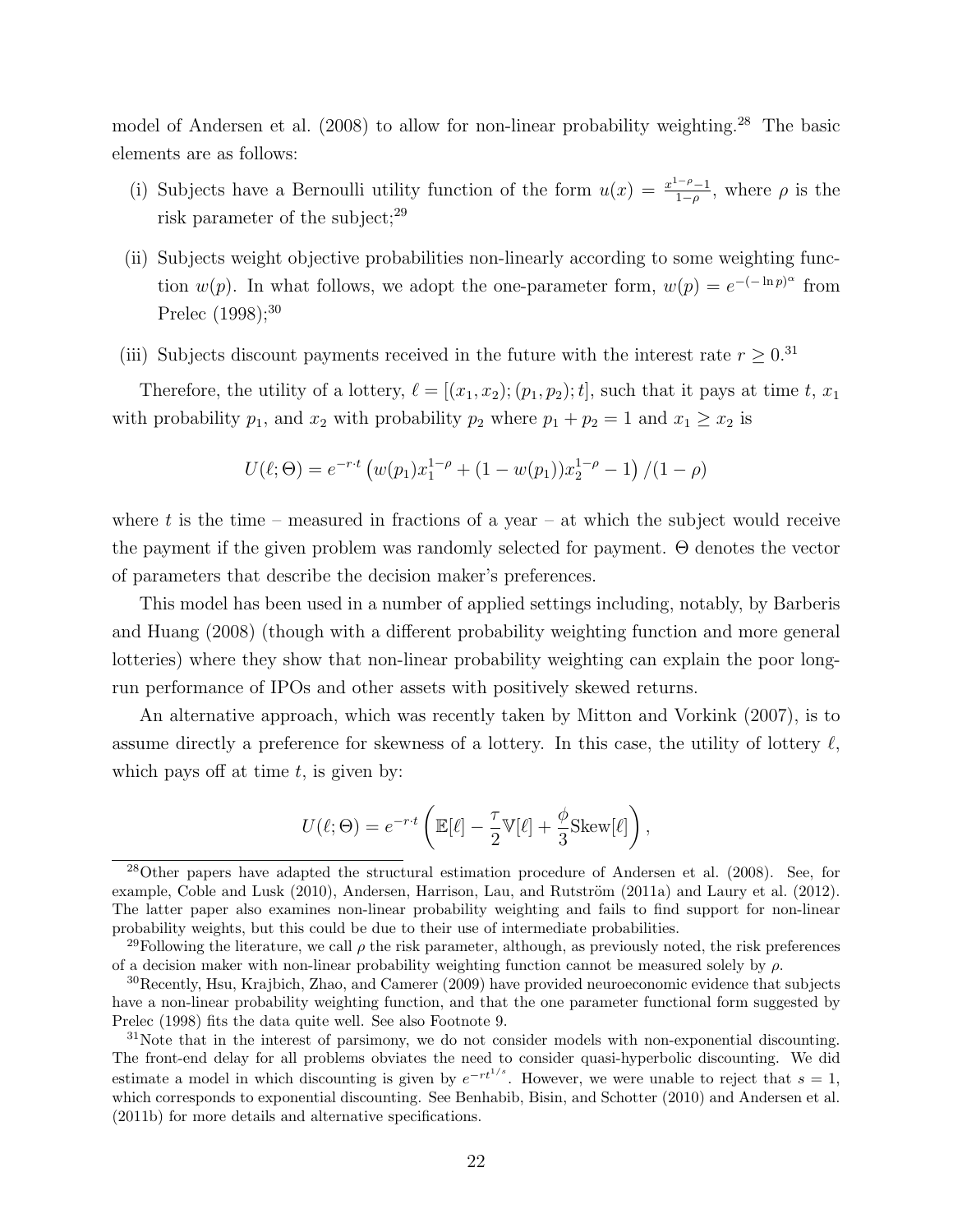where  $\mathbb{E}[\cdot], \mathbb{V}[\cdot]$  and Skew $[\cdot]$  are the mean, variance and skewness operators, while  $\tau > 0$ captures one's aversion to variance and  $\phi > 0$  captures one's preference for positively skewed distributions.<sup>[32](#page-22-0),[33](#page-22-1)</sup>

In order to estimate the parameters of the model, first we model the comparison between two lotteries  $\ell_a$  and  $\ell_b$  as follows: Let  $\Delta_{ab}(\Theta) := U(\ell_a; \Theta) - U(\ell_b; \Theta)$  be an index function. Using a distribution function  $F(\Delta_{ab}(\Theta))$ , this index function is linked to the observed choices. This function maps any real number to a number in the interval [0, 1]. The probability that the decision maker chooses a lottery  $\ell_a$  over  $\ell_b$  is given by  $Pr(\ell_a, \ell_b; \Theta) = F(\Delta_{ab}(\Theta))$ . [Luce](#page-41-12) [\(1959\)](#page-41-12) shows that if we choose  $F(\cdot)$  as the logistic CDF where  $\lambda$  is the inverse standard deviation parameter, then the probability that the decision maker i chooses a lottery  $\ell_a$  over  $\ell_b$  for question j is equal to the binary logit such that:

$$
Pr^{ij}(l_a, l_b; \Theta, \lambda) = \frac{e^{\lambda U(l_a; \Theta)}}{e^{\lambda U(l_a; \Theta)} + e^{\lambda U(l_b; \Theta)}},
$$

where  $\lambda$  can be interpreted as a rationality parameter. When  $\lambda = 0$ ,  $Pr(l_a, l_b; \Theta, \lambda) = 0.5$ , implying that the decision maker disregards the utilities of the lotteries and picks one of the two choices at random. On the other hand, as  $\lambda \to \infty$ , the decision maker chooses the lottery that gives a higher utility. The higher  $\lambda$ , it is more likely that the decision maker will pick the lottery with a higher utility (see Harrison and Rutström  $(2008)$  for a summary of models of choice with error).

Finally, we can then write the likelihood function as:

$$
L(\Theta, \lambda) = \prod_{i=1}^{N} \prod_{j=1}^{100} Pr^{ij}(l_a, l_b; \Theta, \lambda)^{\mathbf{1}_{[c_{ij}=l_a]}} (1 - Pr^{ij}(l_a, l_b; \Theta, \lambda))^{\mathbf{1}_{[c_{ij}=l_b]}}
$$
(1)

where  $c_{ij} \in \{l_a, l_b\}$  is the choice of the decision maker i for question j, and  $\mathbf{1}_{[-]}$  is the indicator function equal to 1 if the condition in  $[\cdot]$  is satisfied, 0 otherwise.

<span id="page-22-1"></span><span id="page-22-0"></span><sup>&</sup>lt;sup>32</sup>Skewness is defined as the ratio of the centered third moment to the variance. That is, Skew $[\ell] = \frac{\mathbb{E}[(\ell-\mu)^3]}{\mathbb{E}[(\ell-\mu)^2]}$ . <sup>33</sup>Yet another approach would be to take the optimal expectations model of [Brunnermeier and Parker](#page-39-13) [\(2005\)](#page-39-13). In this case, the decision maker cares about utility flows and, hence, there may be a benefit to being over-optimistic (which must be balanced against the utility cost of worse decision making). This model does not lend itself to a clear structural form that we can estimate, nor was our experiment, which only considers binary lotteries, designed to try to distinguish this model from the other two candidates discussed above (see, e.g., [Roger](#page-41-13) [\(2011\)](#page-41-13) for work in this direction). For this reason, we will not discuss it further except to say that the main implication is that the decision maker will generally become over-optimistic that the good state will occur, making the implications very similar to the model of non-linear probability weighting. One final possibility is to incorporate the entertainment value of gambling (see [Conlisk](#page-39-1) [\(1993\)](#page-39-1)). We estimated the parameters of the model with an additive entertainment value and no probability weighting. The fit of this model was significantly worse than the model with non-linear probability weighting alone.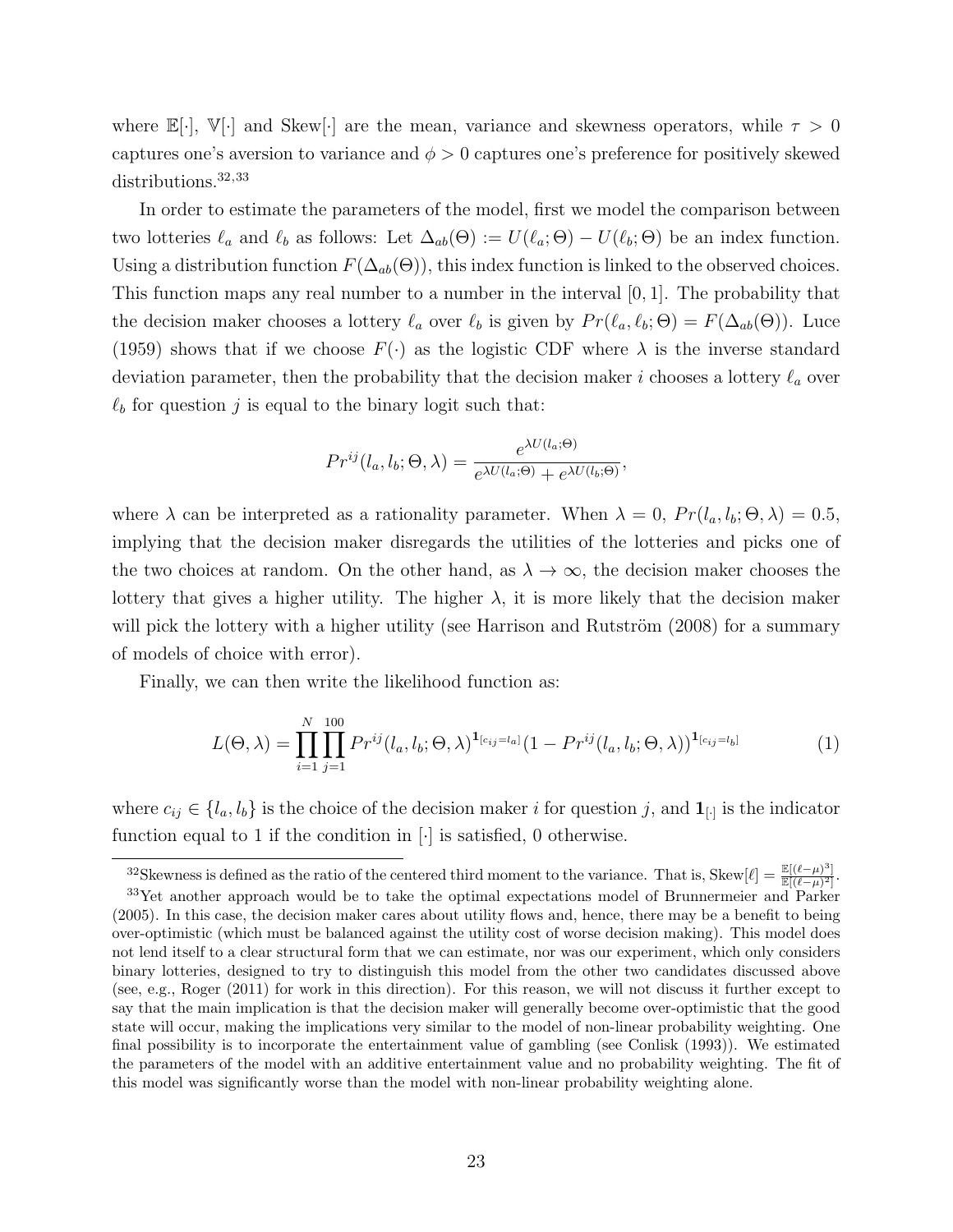### 4.2 Estimation Results

#### 4.2.1 Pooled Estimates

We begin by reporting results pooling the entire sample of subjects. Table [6](#page-24-0) reports the maximum likelihood estimates.<sup>[34](#page-23-0)</sup> Panel (a) reports results for the probability weighting model, while panel (b) reports results for the preference for skewness model. In each panel, in column (1), we assume that there is a single rationality parameter,  $\lambda$ , while in column (2), we allow for three possible rationality parameters: one for those problems (a) and (d) where all outcomes were certain  $(\lambda_{\text{time}})$ ; one for the problems (b), (c), (e), (f) and (g) where Option B was uncertain  $(\lambda_{PLS})$ ; and one for the risk decision problems (h), (i) and (j)  $(\lambda_{\text{risk}})$ . For the probability weighting model, the rationality parameters we estimate are quite similar, and a likelihood ratio test cannot reject that the  $\lambda s$  are, in fact, the same at the 5% level  $(LR(2) = 5.38; p = 0.068)$ . In contrast, having separate rationality parameters does significantly improve the fit in the preference for skewness model ( $p \ll 0.01$ ).<sup>[35](#page-23-1)</sup>

We first focus on the probability weighting model results in Table [6\(](#page-24-0)a). The implicit annual (continuously compounded) interest rate used by subjects is 83.4% and the coefficient of relative risk aversion is 0.514, suggesting substantial impatience and risk aversion. However, since our empirical model explicitly allows for non-linear probability weighting, which we find to be highly significant, the observed behavior of subjects appears less risk averse than the estimate of  $\rho$  would suggest. Additionally, note that because we allow for non-linear probability weighting, our estimates of risk and time preferences are not directly comparable to those found in the existing the literature (e.g., [Andersen et al.](#page-38-1) [\(2008\)](#page-38-1), [An](#page-39-6)[dreoni and Sprenger](#page-39-6) [\(2012\)](#page-39-6)). We do note that estimates of the implicit annual interest rate used by subjects vary greatly in both lab and field experiments. The previous experimental literature provides a large range of this estimate (see [Frederick, Loewenstein, and](#page-40-12) [O'Donoghue](#page-40-12) [\(2002\)](#page-40-12)). For example, [Gately](#page-40-13) [\(1980\)](#page-40-13) estimates the discount rate for refrigerator buyers varying 45-300%, and the estimates of [Benhabib et al.](#page-39-12) [\(2010\)](#page-39-12) range from 50 to 9363%. In this regard, our estimates are in line with the previous work. In Appendix [C.2](#page-49-0) we analyze restricted models, such as imposing risk neutrality and/or no probability weights, which facilitate comparison with the literature. Since such a comparison is not our primary

<span id="page-23-0"></span><sup>&</sup>lt;sup>34</sup>We include all data, even those subjects who were dropped in the reduced form switch point analysis because of multiple switch points. Since the empirical model here assumes that subjects may make stochastic errors, we feel that it is inappropriate to drop these subjects (who may have been making errors) from the analysis. Whether or not they are included in the estimation, the results are qualitatively similar.

<span id="page-23-1"></span><sup>&</sup>lt;sup>35</sup>Note that it is difficult to compare the values of  $\lambda$  across utility functions because of different scales. For the model in column (1) of panel (a), one can get a sense of how subjects respond to increases in the incentive to delay by looking at Figure [1,](#page-25-0) which plots the predicted choice frequencies for each problem. As can be seen, and as we discuss later, subjects do respond to these incentives and the value of  $\lambda$  that we estimate matches the empirical data quite well.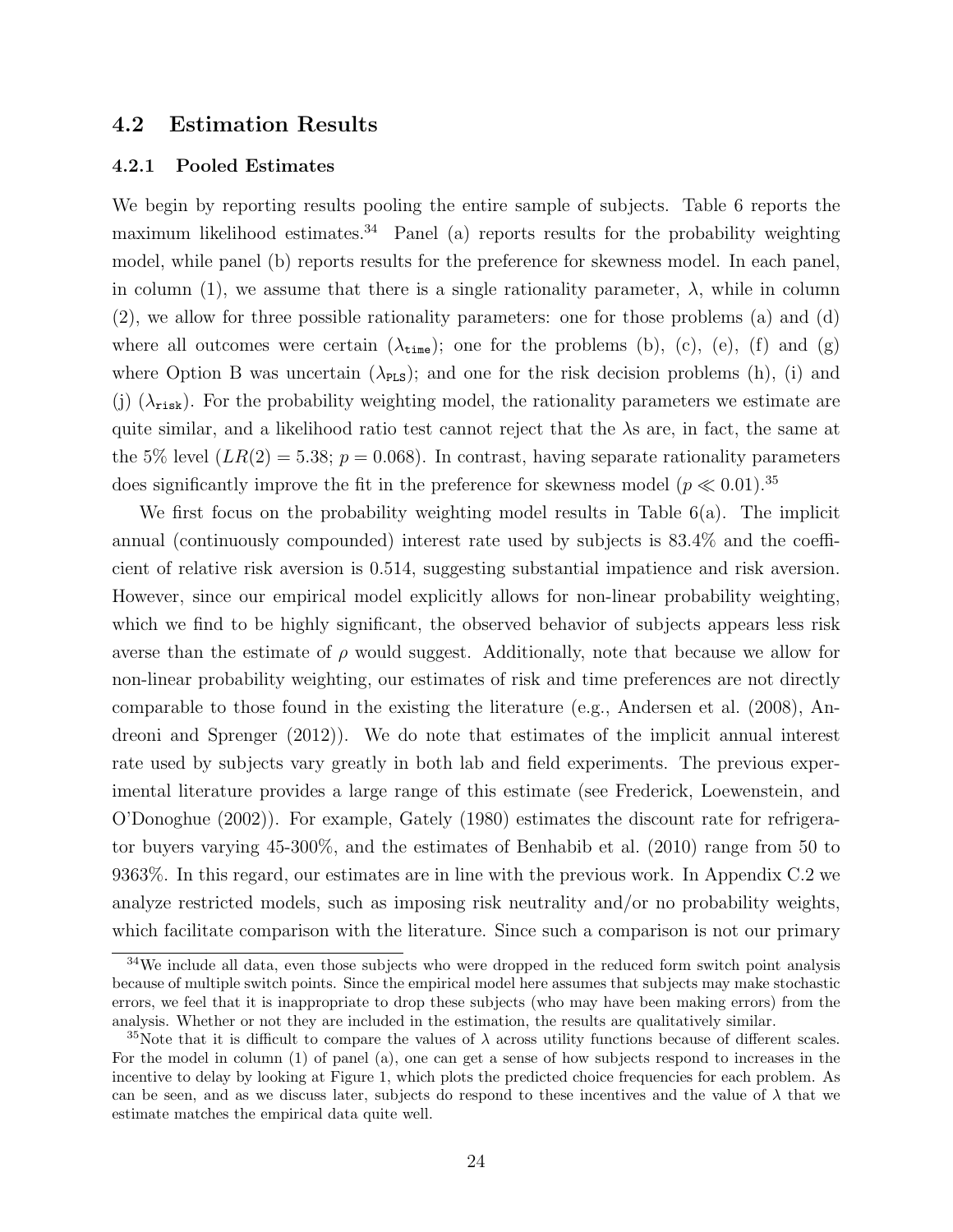<span id="page-24-0"></span>

|             |                          | (a) Probability Weighting |                   | (b) Preference for Skewness |                        |                |                |  |
|-------------|--------------------------|---------------------------|-------------------|-----------------------------|------------------------|----------------|----------------|--|
| Parameter   |                          |                           | $\left( 2\right)$ | Parameter                   |                        |                | (2)            |  |
| Risk Pref.  | $\rho$                   | 0.514                     | 0.497             | Var. Pref.                  | $\tau$                 | 0.0019         | 0.0019         |  |
|             |                          | [0.441, 0.586]            | [0.418, 0.569]    |                             |                        | [0.001, 0.003] | [0.001, 0.003] |  |
| Prob. Wgt.  | $\alpha$                 | 0.752                     | 0.768             | Skew. Pref.                 | $\phi$                 | 0.713          | 0.591          |  |
|             |                          | [0.697, 0.810]            | [0.716, 0.825]    |                             |                        | [0.358, 1.170] | [0.335, 0.858] |  |
| Int. Rate   | $\boldsymbol{r}$         | 0.834                     | 0.856             | Int. Rate                   | $\boldsymbol{r}$       | 0.523          | 1.374          |  |
|             |                          | [0.335, 1.338]            | [0.355, 1.357]    |                             |                        | [0.000, 1.501] | [0.593, 2.136] |  |
|             | $\lambda$                | 1.641                     |                   |                             | $\lambda$              | 273.12         |                |  |
|             |                          | [1.261, 2.158]            |                   |                             |                        | [242.1, 314.6] |                |  |
| Params.     | $\lambda_{\tt time}$     |                           | 1.470             | Params.                     | $\lambda_{\tt time}$   |                | 346.72         |  |
|             |                          |                           | [1.083, 1.996]    |                             |                        |                | [275.4, 442.7] |  |
|             | $\lambda_{\mathrm{PLS}}$ |                           | 1.651             |                             | $\lambda_{\text{PLS}}$ |                | 400.83         |  |
| Rationality |                          |                           | [1.241, 2.211]    | Rationality                 |                        |                | [335.7, 486.2] |  |
|             | $\lambda_{\tt risk}$     |                           | 1.482             |                             | $\lambda_{\tt risk}$   |                | 230.06         |  |
|             |                          |                           | [1.095, 1.997]    |                             |                        |                | [201.3, 265.2] |  |
|             | obs                      | 9600                      | 9600              |                             | obs                    | 9600           | 9600           |  |
|             | LL                       | -4717.78                  | $-4715.09$        |                             | LL                     | $-4837.01$     | -4797.82       |  |

#### Table 6: Estimation Results:

Note: Confidence intervals were obtained via a bootstrap procedure. In each of 10,000 iterations, we drew a random sample of subjects, with replacement, and then estimated the model's parameters. We then take the 2.5 and 97.5 percentiles from the distribution of estimates as our confidence interval. Note that we draw our random sample at the level of the subject, taking each selected subject's 100 observations.

concern, we refer the interested reader there for more discussion.

We estimate  $\alpha$ , the probability weighting parameter, to be 0.752. The upper bound of the 95% confidence interval of our estimate is only 0.810, indicating that subjects have substantial non-linear probability weighting which is consistent with the literature (e.g. [Jullien and](#page-41-14) Salanié [\(2000\)](#page-41-14), [Wu and Gonzalez](#page-42-8) [\(1996\)](#page-42-8), [Stott](#page-42-6) [\(2006\)](#page-42-6), [Snowberg and Wolfers](#page-41-4) [\(2010\)](#page-41-4)).<sup>[36](#page-24-1)</sup> To facilitate interpretation of this parameter, note that  $\alpha = 0.752$  implies that a decision maker acts as though he perceives a 10 percent probability as being 15.4 percent and a 1 percent probability as being  $4.3$  percent.<sup>[37](#page-24-2)</sup> The net result is that subjects will appear significantly less risk averse for gambles involving small upside probabilities than would be suggested by the estimated risk parameter,  $\rho$ , by itself.

Turning now to the preference for skewness model in Table [6\(](#page-24-0)b), we see that  $\phi$  is significantly positive indicating that subjects have a preference for positive skewness. On the other hand, the positive and significant value of  $\tau$  indicates that subjects' utility is decreasing as the variance of a gamble increases. As was the case with the probability weighting model, our estimate of the interest rate is the least precise. Indeed, as column (1) suggests we

<span id="page-24-1"></span><sup>36</sup>It also implies that such decision makers will engage in seemingly risk-seeking behavior for gambles involving low probabilities. For example, such a decision maker would prefer the lottery [(510, 10); (0.02, 0.98)] (the expected value of which is \$20) to \$20 for sure.

<span id="page-24-2"></span><sup>&</sup>lt;sup>37</sup>To see this, plug in probability values 0.1 and 0.01 into the probability weighting function,  $w(p)$  =  $e^{-(-\ln p)^{\alpha}}$ , with  $\alpha = 0.752$ .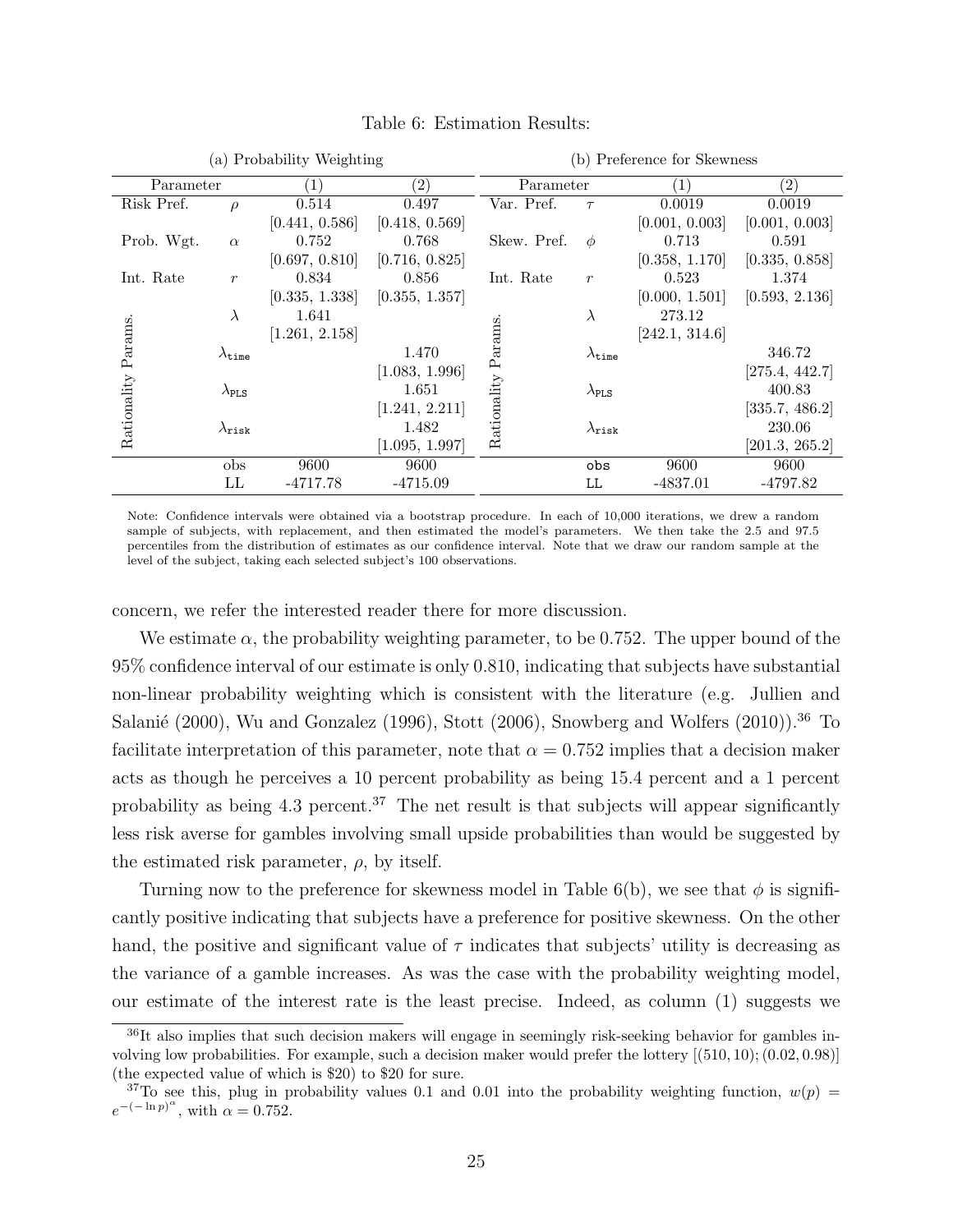<span id="page-25-0"></span>

Figure 1: Predicted vs. Empirical Choice Frequencies

On the horizontal axis, for each problem  $(a)$ –(j), is the question number. The vertical axis is the frequency with which Option B is chosen. The solid line denotes the observed empirical frequency, while the dashed line is the prediction. The shaded region represents the 95% confidence band, generated via 10,000 bootstrap replications.

cannot even conclude that  $r > 0$  at the 5% level.

Although the models are non-nested, because they have the same number of parameters, a comparison of log-likelihoods is a valid first criterion for selecting among them. On these grounds, we would select the probability weighting model. This conclusion is further reinforced by the [Vuong](#page-42-9) [\(1989\)](#page-42-9) test, which also strongly favors the probability weighting model  $(p \ll 0.01$  for both the one- $\lambda$  and three- $\lambda$  versions of the models). Finally, if we compare the sum of absolute deviation of the predicted versus empirical frequency that subjects will choose option B (the delayed/risky option) for each of the 100 questions, we also see that the probability weighting model is preferred (5.83 vs 6.13). Given these findings and in the interest of parsimony, henceforth, we focus our attention on the probability weighting model.

In Figure [1](#page-25-0) we plot the predicted and empirical frequency with which subjects choose option B for each of the questions faced by the subjects in our experiment based on (1) from the probability weighting model. The shaded region represents the 95% confidence interval of the prediction based on 10,000 bootstrap replications. As can be seen, with the exception of Problem (b), where our model under-predicts the frequency of payment deferral, the empirical choice frequencies are almost always contained within the 95% confidence bands.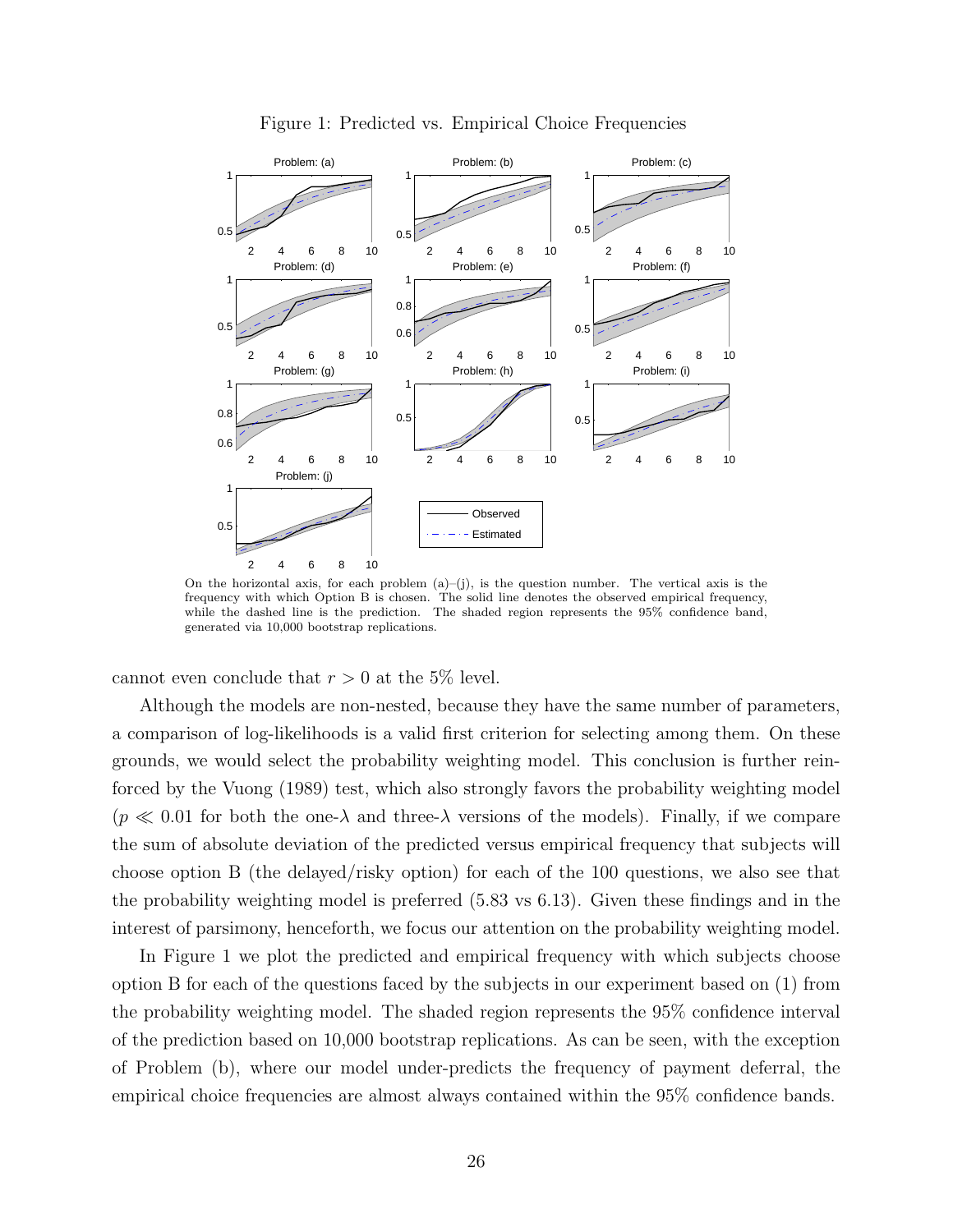#### 4.2.2 Structural Results Based on Observable Characteristics

In this section we explore demographic differences in estimated parameters. In particular, we consider how parameters vary along the three dimensions explored above: (a) self-reported lottery players vs. self-reported lottery abstainers; (b) male vs. female; and (c) those with a combined balance in their savings and checking accounts of more or less than \$1000. The results are presented in Table [7.](#page-26-0) The top row of the table shows estimates of the parameters for the reference group, male non-lottery players with less than \$1,000 in savings. For this reference group, we estimate  $\alpha = 0.760$ ,  $\rho = 0.480$  and  $r = 1.328$ . The model restricts the rationality parameters to be the same for all individuals, but allows for different rationality parameters for the different problem types.

| Parameter         | $\wedge_{\texttt{time}}$ | $\lambda_{\text{PLS}}$ | $\Lambda_{\rm risk}$ | $\alpha$   |            | r           |
|-------------------|--------------------------|------------------------|----------------------|------------|------------|-------------|
| constant          |                          | $1.591***$ $1.718***$  | $1.452***$           | $0.760***$ | $0.480***$ | $1.328***$  |
| female            |                          |                        |                      | $0.059***$ | 0.029      | $-0.109$    |
| lottery           |                          |                        |                      | $-0.038**$ | $-0.005$   | $0.440***$  |
| savings $> $1000$ |                          |                        |                      | 0.012      | 0.013      | $-1.018***$ |
|                   |                          | UL                     | -4619.95             |            |            | 9600        |

<span id="page-26-0"></span>Table 7: Structural Estimation Results Based on Observable Characteristics

significant at 5% level; \*\*\* significant at 1% level

The subsequent rows of the table present estimates of how  $\alpha$ ,  $\rho$  and r vary with gender, lottery play, and savings amount. We find no significant difference in risk aversion or discount rates between men and women. However, we estimate that the probability weighting parameter  $\alpha$  is 0.059 higher for women than for men. This difference is statistically significant at the 1-percent level, and implies that men overweight small probabilities more than women. This difference in probability weighting between men and women is consistent with the finding that men had stronger relative preferences for PLS than women. It suggests that the reason why men responded more strongly than women to PLS may be that they more strongly overweight the chance of winning a large prize when the probability of winning is small.

The next row shows how the estimated structural parameters vary between self-reported lottery players and non-players. We estimate that  $\alpha$  for lottery players is 0.038 smaller than for non-players. This difference is statistically significant at the 5-percent level and implies that lottery players overweight small probabilities more than non-players. Interestingly, and perhaps surprisingly, we find no difference in risk-aversion between lottery players and nonplayers. We also find that lottery players are more impatient than non-players. The degree of impatience is unlikely to explain preferences for PLS relative to standard interest savings accounts, since, in our experiment, both PLS and standard interest accounts pay interest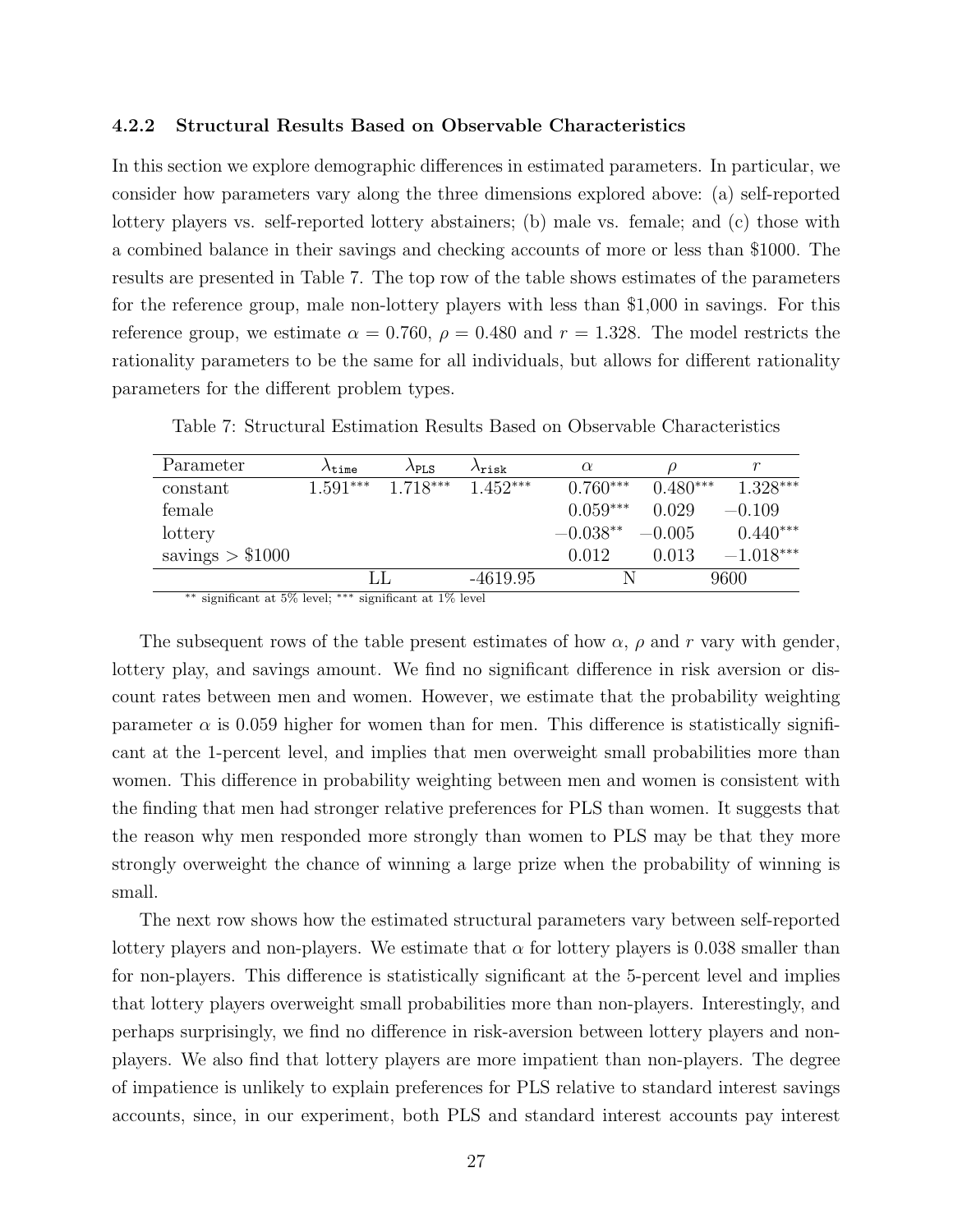equally far in the future. With this in mind, the structural estimates appear to suggest that lottery players have strong preferences for PLS because of their propensity to overweight small probabilities.

The final row of Table [7](#page-26-0) shows estimates of how the structural parameters vary for subjects with more than \$1,000 in combined savings, relative to those with less. We find no difference in probability weighting or risk aversion between these two groups. Not surprisingly, we find that those with larger account balances are more future oriented.

### 4.3 Incorporating Unobserved Heterogeneity

As we have noted, there appears to be substantial heterogeneity of behavior across subjects. Some of this heterogeneity can be explained by certain observable characteristics such as gender, savings account balances and whether or not they play the lottery. We now investigate the extent to which unobserved heterogeneity also explains patterns in our data. Here, rather than assuming that the same parameter vector,  $(\theta, \lambda)$ , holds for all decision makers, we assume that the parameter vector for subject i is drawn from some distribution,  $G(\Theta, \Lambda)$ . Specifically, for  $j \in \{\alpha, r, \rho, \lambda\}$ , let  $X_j \sim N(\mu_j, \sigma_j^2)$  denote a normal random variable. Since  $\lambda, r \geq 0$ , we have that  $\lambda$  is distributed according to  $e^{X_{\lambda}}$ , and similarly for the interest rate, r. The probability weighting parameter  $\alpha$  is distributed according to  $e^{X_{\alpha}}/(1+e^{X_{\alpha}})$  to ensure that it is between 0 and 1. Finally, since  $\rho$  is unrestricted, it is simply distributed according to  $X_{\rho}$ . For tractability, we assume independence across the components of  $(\Theta, \Lambda)$ . That is  $X_j$  and  $X_k$  are statistically independent for all j and k.

As suggested by [Train](#page-42-10) [\(2003\)](#page-42-10), we estimate the model by simulated maximum likelihood. We construct the simulated likelihood function as follows. For each person *i*, let  $c_{i,t} \in \{\ell_a^t, \ell_b^t\}$ denote the choice of lottery for person i's  $t^{\text{th}}$  decision. Next, draw a parameter vector  $(\theta^m, \lambda^m)$ from the distribution  $G$  and compute

$$
L_{i,m}(\theta^m, \lambda^m) = \prod_{t=1}^T \left[ \frac{e^{\lambda^m U(c_{i,t};\theta^m)}}{e^{\lambda^m U(\ell_a^t; \theta^m)} + e^{\lambda^m U(\ell_b^t; \theta^m)}} \right].
$$

We then take the average of  $L_{i,m}$  over a large number  $(M)$  of random parameter draws from G to obtain:

$$
\bar{L}_i = \frac{1}{M} \sum_{i=1}^{M} L_{i,m}(\theta^m, \lambda^m).
$$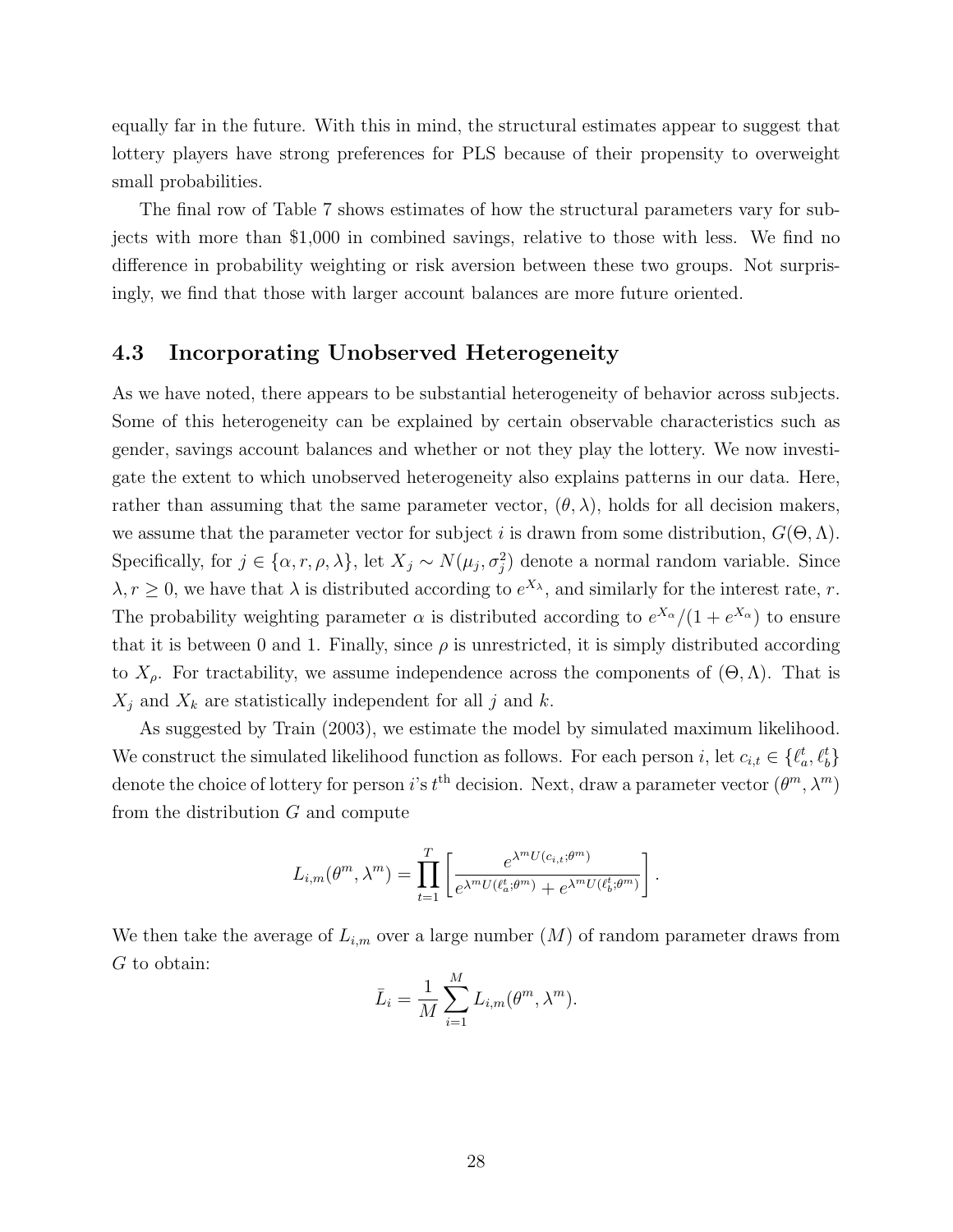| Parameter   |                  | Mean of paramater                  | Variance $(\sigma_i^2)$ |
|-------------|------------------|------------------------------------|-------------------------|
|             |                  | $j \in {\rho, \alpha, r, \lambda}$ |                         |
| Risk Pref.  | $\mathcal{D}$    | 0.528                              | 0.042                   |
|             |                  | [0.38, 0.61]                       | [0.03, 0.15]            |
| Prob Wgt.   | $\alpha$         | 0.730                              | 1.256                   |
|             |                  | [0.68, 0.82]                       | [0.72, 2.71]            |
| Int. Rate   | $\boldsymbol{r}$ | 0.589                              | 2.491                   |
|             |                  | [0.41, 1.09]                       | [1.26, 3.89]            |
| Rationality | $\lambda$        | 6.270                              | 0.382                   |
|             |                  | [4.62, 8.91]                       | [0.26, 1.22]            |
|             | obs              | 9600                               |                         |
|             | LL.              | $-2343.32$                         |                         |

<span id="page-28-0"></span>Table 8: Structural Estimation Results: Unobserved Heterogeneity

Finally, the simulated log likelihood is given by:

$$
SLL = \sum_{i=1}^{N} \log(\bar{L}_i).
$$

We then search for the parameter vector  $(\hat{\alpha}, \hat{\rho}, \hat{r}, \hat{\lambda}, \hat{\sigma}_{\alpha}^2, \hat{\sigma}_{\rho}^2, \hat{\sigma}_{\tau}^2, \hat{\sigma}_{\lambda}^2)$  that maximizes the simulated log likelihood.

The parameter estimates, with bootstrapped confidence intervals in brackets, are on display in Table [8.](#page-28-0) To facilitate the comparison with our pooled estimation results reported in Table [6\(](#page-24-0)a), the column labeled "Mean" reports the mean of the estimated distribution for the parameter of interest.[38](#page-28-1) Particularly for the risk and probability weighting coefficients, the estimated means of the distribution correspond very closely to the pooled estimates. Note also that all the estimated means are within the 95% confidence interval of the pooled estimates. The column, "Variance" reports the estimates of the variance parameter,  $\sigma_j^2$ , for  $j \in {\rho, \alpha, r, \lambda}$ . As such it captures how much dispersion there is in the subject pool for each parameter of interest. The main takeaway is that the variance is always significantly positive; that is, for each parameter, there is substantial unobserved heterogeneity.

To get a sense of what these parameter estimates imply in terms of the actual parameters of interest and the extent of unobserved heterogeneity, in Figure [2,](#page-29-0) we plot kernel density estimates of the distributions for  $\alpha$ ,  $\rho$ , r (truncated at  $r = 4$ ) and  $\lambda$  (truncated at  $\lambda = 40$ ). For the probability weighting parameter,  $\alpha$ , while the average value is 0.730, the distribution is

<span id="page-28-1"></span><sup>&</sup>lt;sup>38</sup>To be more precise, we estimate the mean and variance of a normal distribution and then apply a transformation so that the actual variable of interest lies in the appropriate domain. For example, for the probability weighting parameter, we estimated  $\mu_{\alpha}$  and  $\sigma_{\alpha}^2$ . The number reported in the table is then  $0.730 = \exp(\mu_\alpha)/(1 + \exp(\mu_\alpha))$ , where  $\mu_\alpha$  is the actual parameter estimated.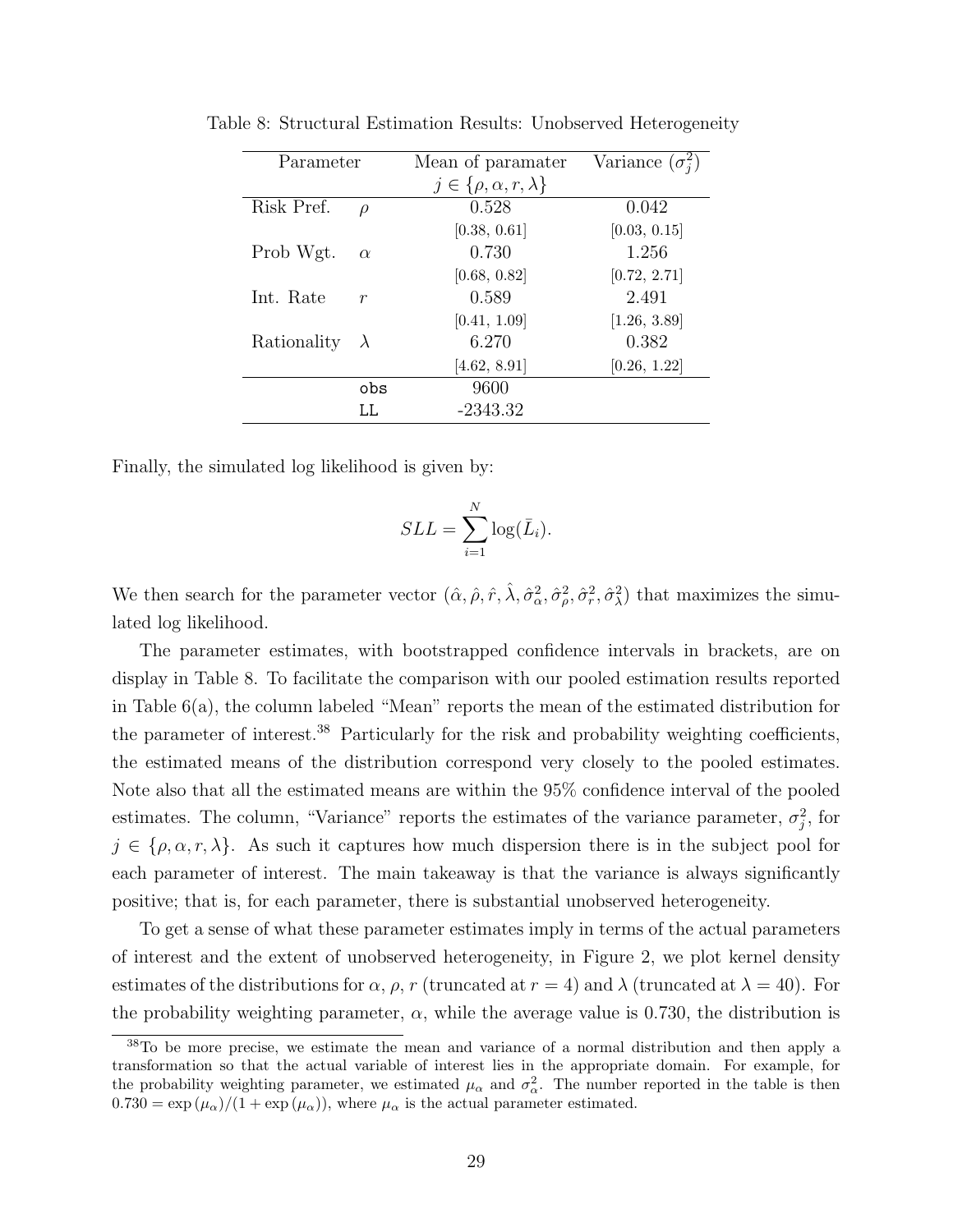

<span id="page-29-0"></span>Figure 2: Kernel Density Estimates of Preference Parameter Distributions

not symmetric, with a fairly large proportion with a more mild form of probability weighting. Similarly, the distributions for the interest rate, r and the rationality parameter,  $\lambda$ , are right-skewed indicating some highly impatient subjects, as well as some who approach full rationality. Finally, for the coefficient of relative risk aversion, the distribution is symmetric about the mean of 0.528 and the variance is fairly small.[39](#page-29-1)

At first glance, it appears that the four additional parameters introduced in the model with unobserved heterogeneity substantially improves the explanatory power of the model: the log-likelihood improves by 50% (vs. the 2.1% improvement for observed heterogeneity). In fact, this is somewhat deceptive. Because the distribution of parameters is non-degenerate, individual-level predictions are sharper; that is, for a given draw from  $G(\Theta,\Lambda)$ , the predicted probability of choosing the risky/delayed option is closer to 0 or 1. However, when averaging over the type distribution, the average probability of choosing the risky/delayed option is no more accurate at explaining the observed behavior at the aggregate level than is our earlier model without unobserved heterogeneity. This can be seen in Figure [3,](#page-30-1) which replicates [1](#page-25-0) but for the case of unobserved heterogeneity.[40](#page-29-2)

<span id="page-29-1"></span><sup>&</sup>lt;sup>39</sup>We refrain from classifying most subjects risk averse because, as noted, in the presence of probability weighting,  $\rho$  does not have the standard interpretation.

<span id="page-29-2"></span><sup>&</sup>lt;sup>40</sup>We will see this later when we try to quantify the effects of offering PLS on savings. Specifically, the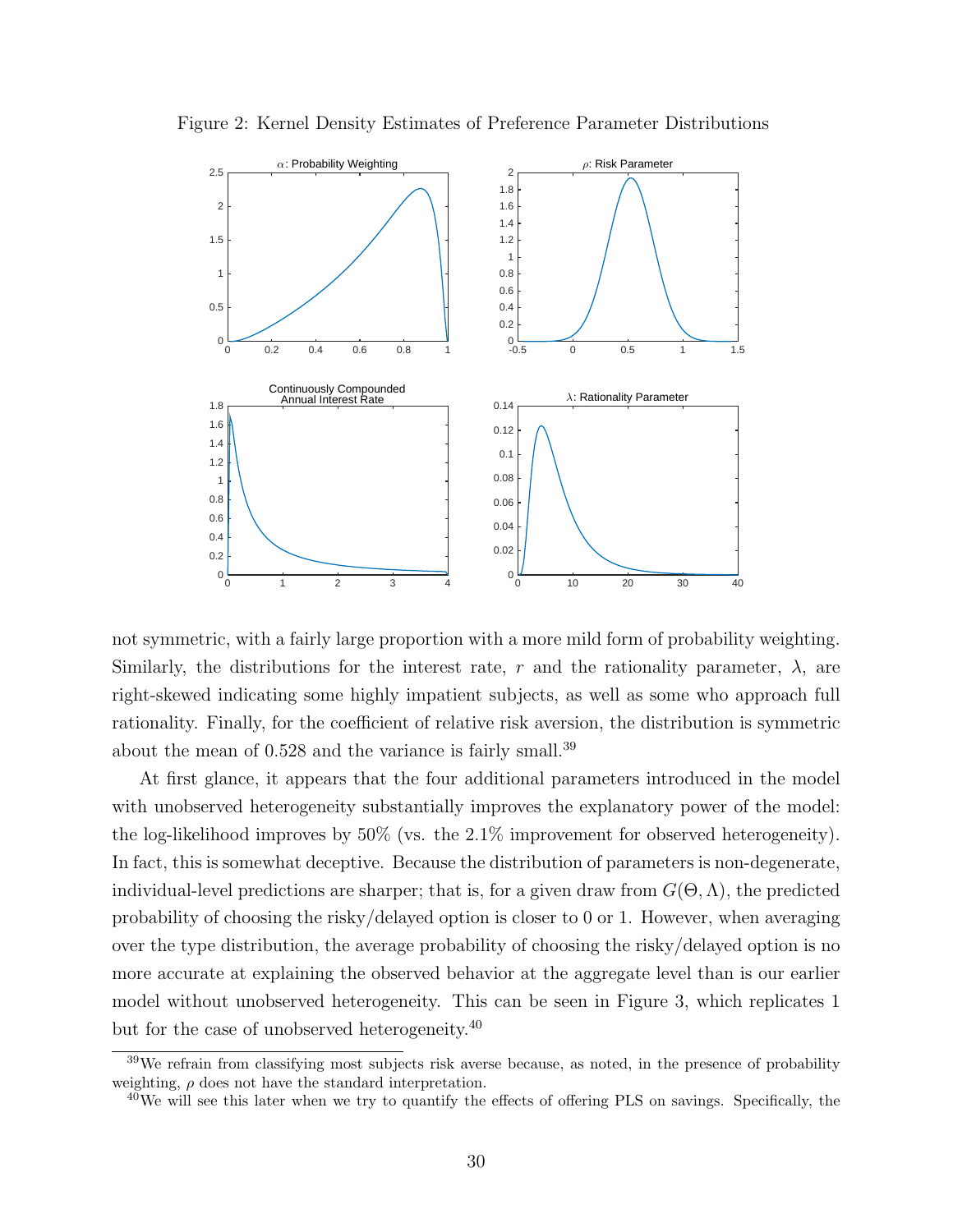

<span id="page-30-1"></span>Figure 3: Unobserved Heterogeneity: Average Predicted vs. Empirical Choice Frequencies

On the horizontal axis, for each problem  $(a)$ –(j), is the question number. The vertical axis is the frequency with which Option B is chosen. The solid line denotes the observed empirical frequency, while the dashed line is the prediction. The shaded region represents the 95% confidence band, generated via 10,000 bootstrap replications.

## <span id="page-30-0"></span>5 Quantifying The Effect of PLS on Savings

### 5.1 Theoretical Background

In this section we first show theoretically that if subjects have non-linear probability weighting, then introducing a PLS device will increase savings. We then conduct simulation exercises using the structural parameter estimates presented above to examine the conditions under which PLS products are more desirable than a standard interest bearing asset. Throughout we assume that the decision maker chooses the alternative yielding higher utility. We begin by considering a situation in which the decision maker has  $\pi$  and can choose one of two options: (i) invest in a savings account that pays interest rate  $i$  at time  $t$  or (ii) invest in a PLS device that pays interest  $\frac{i}{p} > i$  at time t with probability p and pays no interest with probability  $1-p$  — that is, the expected cost to the bank is the same under both scenarios.<sup>[41](#page-30-2)</sup>

predicted response based on our baseline model is virtually identical to the median response for our model of unobserved heterogeneity.

<span id="page-30-2"></span> $^{41}$ A similar analysis can be done by designing a PLS that makes the decision maker indifferent and the bank better off. As can be seen in the proof of Proposition [1,](#page-31-0) the main idea is to have non-linear probabilities for the decision maker. One can also repeat a similar exercise with a PLS design that pays some small interest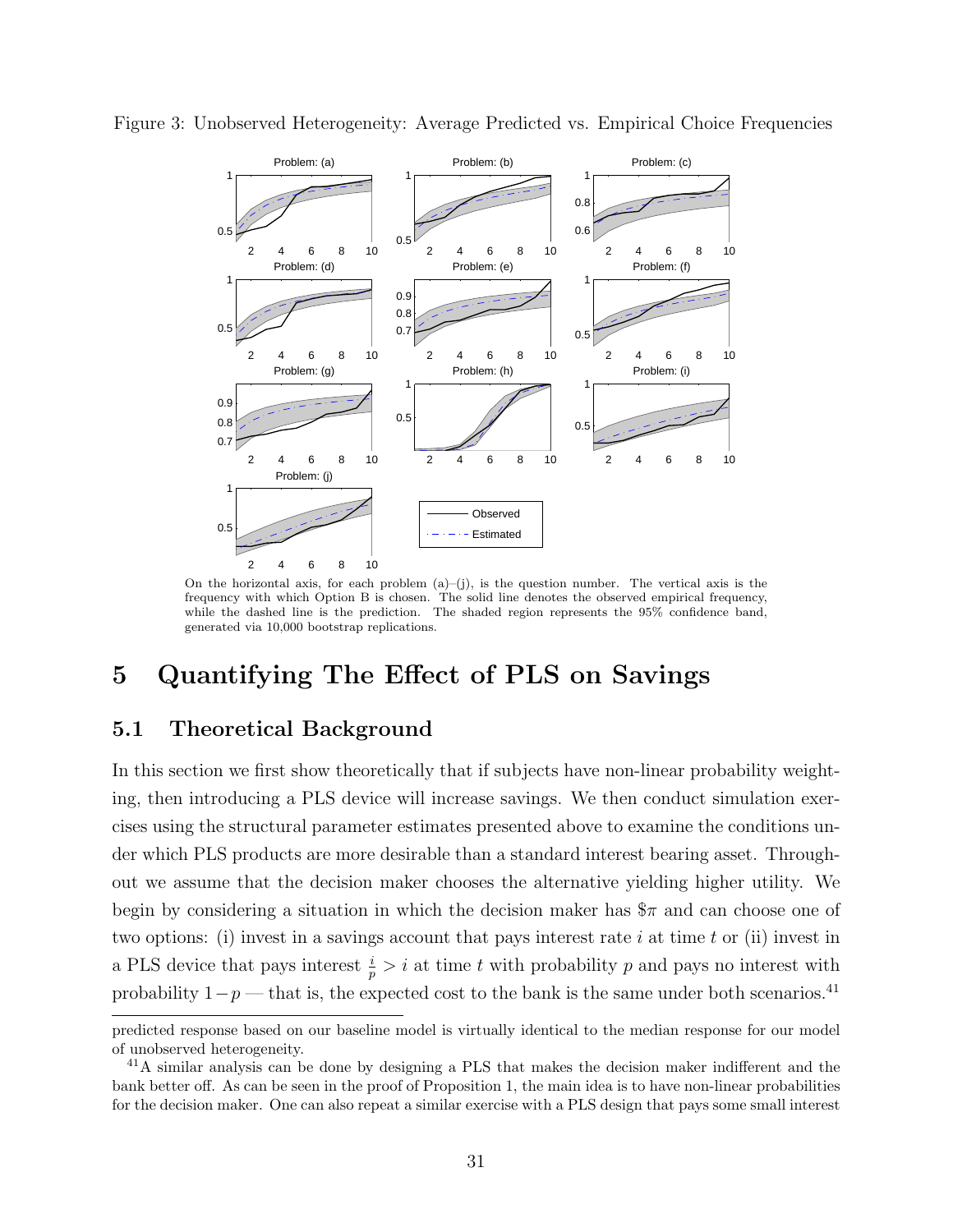Then the utility of saving in the standard interest bearing option is

$$
U^{\texttt{int}} = e^{-rt} \frac{[(1+i)\pi]^{1-\rho} - 1}{1-\rho},
$$

while the utility of saving in the PLS device is

$$
U^{\text{pls}} = e^{-rt}\frac{w(p)\left[\left(1+i/p\right)\pi\right]^{1-\rho}+\left(1-w(p)\right)\left[\pi\right]^{1-\rho}-1}{1-\rho}.
$$

Next, we show that one can design a prize-linked saving option such that the utility of the PLS option is higher than the utility of the sure interest paying option and both of them cost the same in expectation.

<span id="page-31-0"></span>**Proposition 1.** For any  $\alpha < 1$  there exists a  $p^*(i, \rho, \alpha) \in (0, 1)$  such that for all  $p < p^*(i, \rho, \alpha)$ ,  $U^{pls} > U^{int}.$ 

 $\Box$ 

#### Proof. See Appendix [D.](#page-52-0)

Technically, the result above may require the combination of an extremely small probability of winning paired (by construction) with an extremely large prize. However, given the parameter estimates that we reported earlier, PLS dominates standard interest bearing accounts even for "reasonable" probabilities and prize sizes. For example, in Figure [4,](#page-32-0) we plot the critical probability of winning the prize as a function of the interest rate.<sup>[42](#page-31-1)</sup> In both panels, the solid line is generated using our parameter estimates from (2) of Table [6\(](#page-24-0)a). The −.− line in panel (a) takes the same parameter estimates but substitutes a higher value of the coefficient of relative risk aversion (i.e., an increase in  $\rho$  from the estimated value of 0.497 to 0.597); similarly, the −.− line in panel (b) considers more severe form of probability weighting (i.e., a reduction in  $\alpha$  from the estimated value of 0.768 to 0.668). As can be seen, the critical value of the probability of winning is never below 0.2. Panel (a) shows that if, holding all other variables constant at our parameter estimates, if we make a subject more risk averse, then to get her to choose the PLS option, rather than the standard interest bearing option, we will have to offer him a smaller probability of winning a larger prize. This is because the distortion in perceived probabilities is relatively larger at smaller probabilities, making her more willing to choose the risky option. Panel (b) shows if, holding all other variables constant at our parameter estimates, we make a subject have more severe probability weighting, then to get her to choose the PLS option over the standard interest

when the investor does not win the big prize. We chose not to perform that exercise here to stay close to our experimental design.

<span id="page-31-1"></span><sup>&</sup>lt;sup>42</sup>Observe that if the standard interest rate is i, then the PLS device offers an interest rate of  $i/p$  with probability p.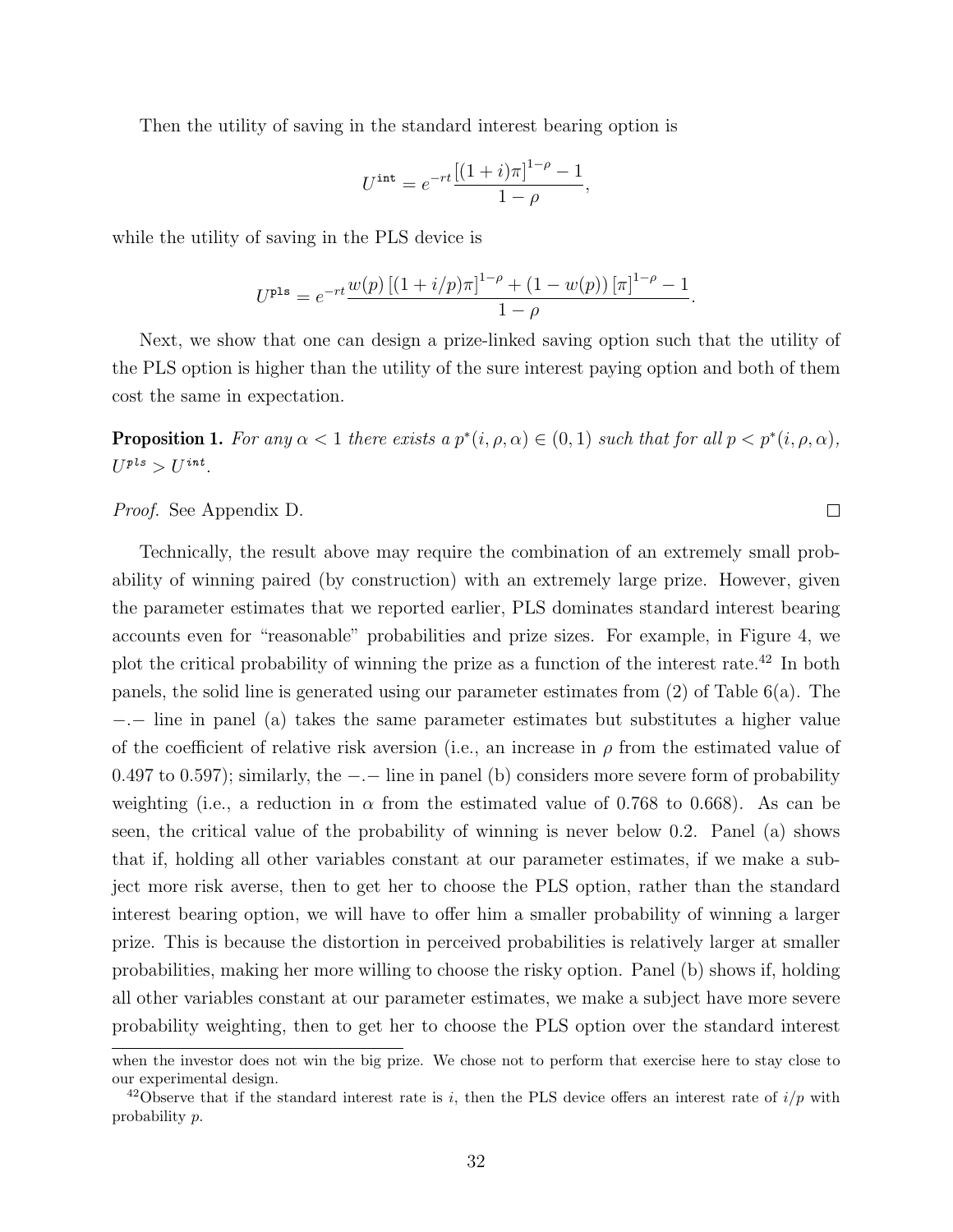<span id="page-32-0"></span>Figure 4: Critical Value of Probability of Winning Prize to Prefer PLS Over Standard Interest Bearing Option



Note: In Panel (a), the solid line denotes, at the estimated parameters of our structural model, the critical probability that would make a subject just indifferent between a PLS device which returns a prize with probability  $p$  and an interest only account that pays interest rate i. The dash-dotted line shows how this critical value changes if the subject is made more risk averse. Not surprisingly, the critical value goes down, which means that a smaller probability of winning a larger prize is required to induce the subject to save with PLS. In Panel (b), we repeat the same exercise but consider the effect of a change from the probability weighting that we estimate to a more severe form of probability weighting. In this case, we see that the critical probability increases. That is, the more severe the probability weighting, the smaller the PLS prize can be to induce the subject to save with a PLS device. In all cases, the expected return to PLS is equal to the interest rate.

bearing option, it is enough to offer a smaller prize with a higher probability of winning. This is also intuitive since, because of the increase in the severity of probability weighting, the decision maker will be more optimistic about winning the prize.

Turn now to a situation in which a decision maker faces a portfolio choice problem. Specifically, she has  $\pi$  which can be allocated to current consumption,  $x_c$ , or future consumption,  $x_f$ . Additionally, assume that there are two types of investments: interest only and PLS. Specifically, if  $x_{f,i}$  is invested in the interest only option, then in period t, the DM will receive  $(1+i)x_{f,i}$ . On the other hand, if  $x_{f,p}$  is invested in the PLS device, then she will receive  $(1+i/p)x_{f,p}$  with probability p at time t and  $x_{f,p}$  with probability  $1-p$ , also at time t. The decision maker's problem is then to choose  $\{x_c, x_{f,i}, x_{f,p}\}\)$  to maximize:

$$
\frac{x_c^{1-\rho}-1}{1-\rho} + e^{-rt} \frac{w(p) \left[x_{f,i}(1+i) + x_{f,p}(1+i/p)\right]^{1-\rho} + (1-w(p)) \left[x_{f,i}(1+i) + x_{f,p}\right]^{1-\rho} - 1}{1-\rho}
$$

subject to  $x_c + x_{f,i} + x_{f,p} = \pi$ .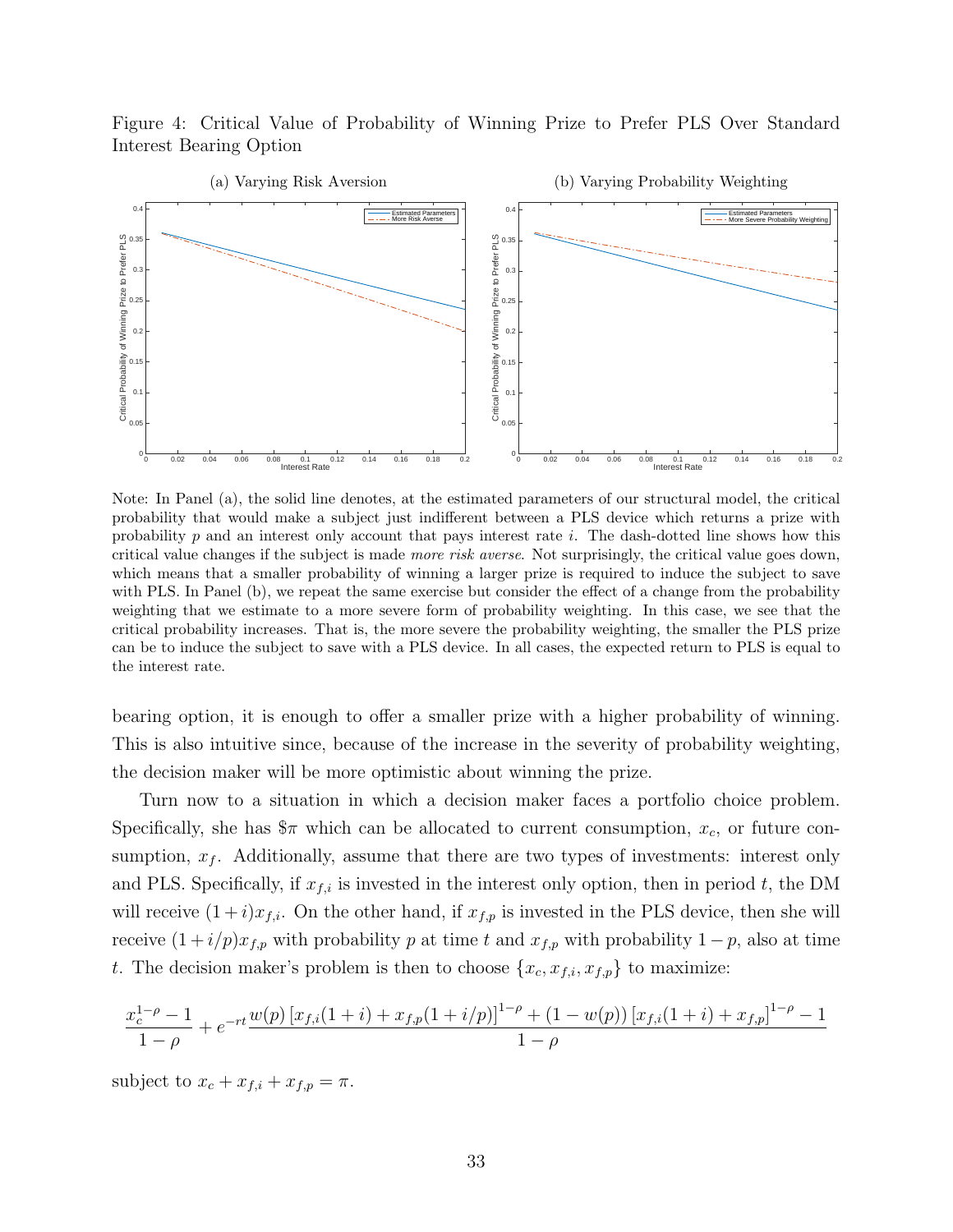Assuming  $\rho > 0$ , it is possible to show that, at the optimal solution,  $x_c \in (0, \pi)$  and that:

$$
(x_{f,i}, x_{f,p}) = \begin{cases} \left( \frac{\pi}{[e^{-rt}(1+i)^{1-\rho}]^{-1/\rho}+1}, 0 \right), & \text{if } (A-1)(1+i) > 0\\ \left( 0, \frac{\pi}{[e^{-rt}(w(p)(1+i/p)^{1-\rho}+1-w(p))]^{-1/\rho}+1} \right) & \text{if } A(1+i/p) < 1 \& (A-1)(1+i) < 0\\ (x_{f,i}, x_{f,p}) > 0, & \text{otherwise} \end{cases}
$$

where  $A = \left(\frac{(1-w(p))}{w(p)(1/p-1)}\right)^{1/\rho}$ .

Notice also that if the PLS option is not available, then the decision maker will always allocate  $x_{f,i}^{INT} = \frac{\pi}{[e^{-rt}(1+i)^{1+i}]}$  $\frac{\pi}{\left[e^{-rt}(1+i)^{1-\rho}\right]^{-1/\rho}+1}$  to future consumption. Beyond this, we also have the following result:

<span id="page-33-0"></span>**Proposition 2.** For all  $\alpha \in (0,1)$  and all  $\rho \in (0,1)$ , there exists  $\hat{p} < 1$  such that for  $p < \hat{p}$ , the decision maker allocates all future consumption to the PLS device and that the amount of money devoted to future consumption,  $x_{f,p}^{PLS}$  is larger than the amount devoted,  $x_{f,i}^{INT}$  when only interest-only savings are available.

Proof. See Appendix [D.](#page-52-0)

That is, there is a probability of winning small enough (with prize accordingly large) such that a moderately risk averse decision maker (i.e.,  $\rho \in (0,1)$ ) who exhibits non-linear probability weighting (i.e.,  $\alpha \in (0,1)$ ) will allocate all future consumption to the PLS option and, moreover, this amount is larger than the amount she would allocate if she only had access to a standard interest-bearing account.

Propositions [1](#page-31-0) and [2](#page-33-0) conclude that it is possible to design the PLS option to increase savings with no additional cost to the offering institutions. Both results are driven by investors who have non-linear probability weighting functions. In Appendix [E,](#page-54-0) we demonstrate that it is not possible to replicate these results for a decision maker who has a preference for skewness as in [Mitton and Vorkink](#page-41-2) [\(2007\)](#page-41-2). The basic intuition is that for the PLS products we consider, the variance of the lottery (which reduces utility) increases faster than does the skewness (which increases utility) as the probability of winning the prize decreases (and the size of the prize increases).

### 5.2 Quantifying the Effect of PLS: Simulation Analysis

In this section we ask whether decision makers, with the parameters estimated from our structural model of non-linear probability weighting, could be induced to increase their savings by making prize-linked savings devices available. Before delving into to a larger

 $\Box$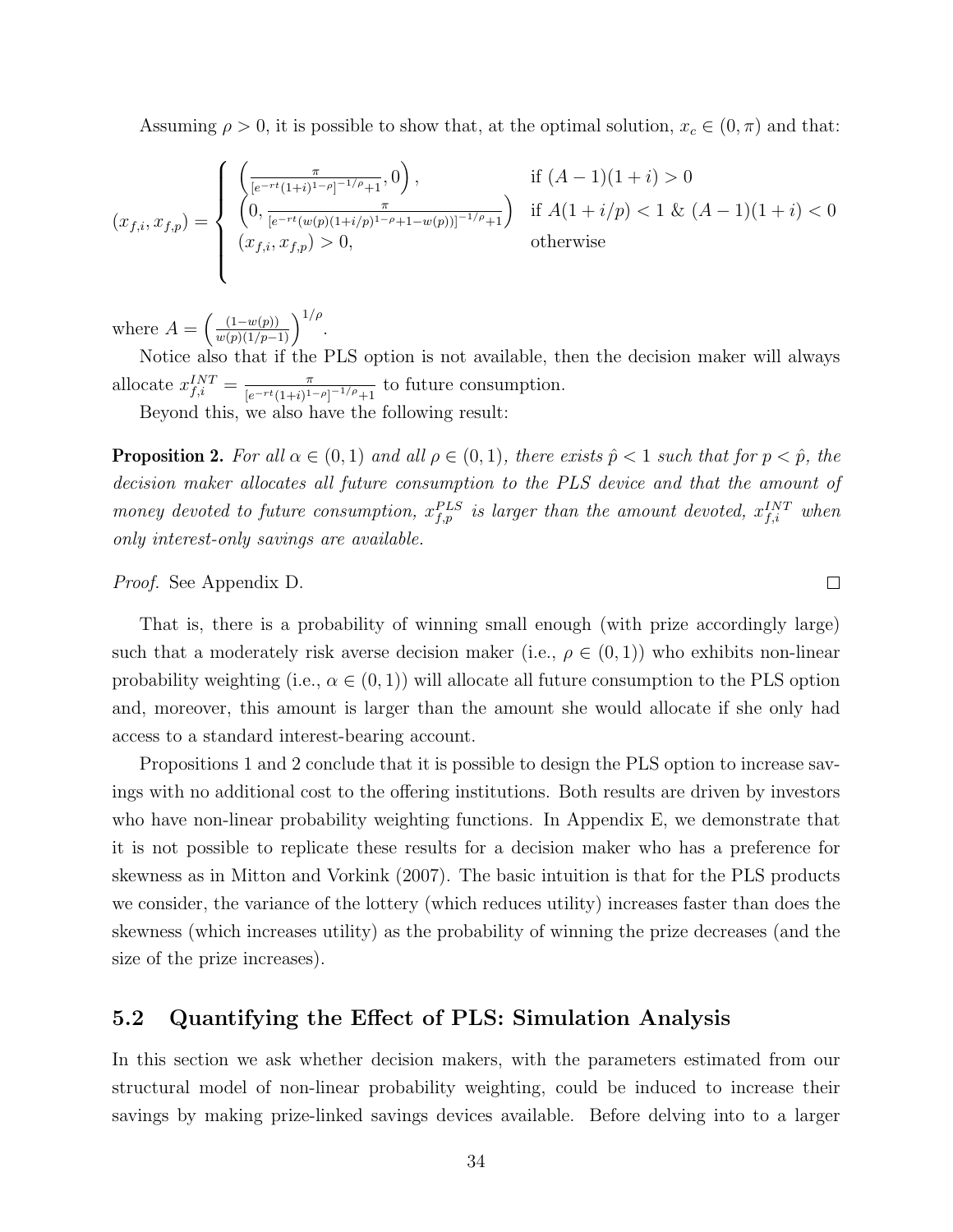<span id="page-34-0"></span>Figure 5: The Impact of PLS on Savings as a Function of Win Probability: Pooled Estimates vs. Median Response With Unobserved Heterogeneity



Note 1: The scenario in this figure presumes a time horizon of four weeks with a standard interest rate of 2% over this time period.

Note 2: In panels (a) and (b), respectively, in the presumed scenarios, the (median, in the case of panel (b)) decision maker would save 47.4% and 48.3% of her initial endowment in the absence of PLS.

analysis, we first show that our pooled estimates from Table  $6(a)$  $6(a)$  lead to predictions very close to the predicted median response in our model of unobserved heterogeneity from Table [8.](#page-28-0) To this end consider Figure [5](#page-34-0) which shows the percentage increase in savings when a PLS device is introduced as an alternative to a standard interest bearing account that pays 2% interest in 4 weeks. Panel (a) considers the pooled estimates, while panel (b) shows the median response in our model of unobserved heterogeneity. In both cases, the shaded region represents the 95% confidence band based on 10,000 bootstrap replications. As can be seen, the predicted effect in both cases is almost exactly the same, and it is significantly positive. The main difference is that the 95% confidence band is somewhat wider for the predicted median response. We can draw two conclusions from this. First, our main predictions about the effect of PLS on savings are robust to the presence of unobserved heterogeneity. Second, a substantial proportion of people would increase savings by more than 4% with the introduction of a PLS device that paid a prize of \$200 with probability 0.01% for every dollar invested in PLS. Henceforth, we report simulations based on the pooled estimates from Table  $6(a)$  $6(a)$ .

In Figure [6](#page-36-0) we show the impact on savings of offering a PLS savings device as we vary the probability of winning the prize. In all cases, the decision maker is assumed to have an amount of money,  $\pi > 0$ , to allocate to either present or future consumption. We consider 3 different time periods  $-2$ , 4 and 26 weeks, with the latter being out of sample  $-$  and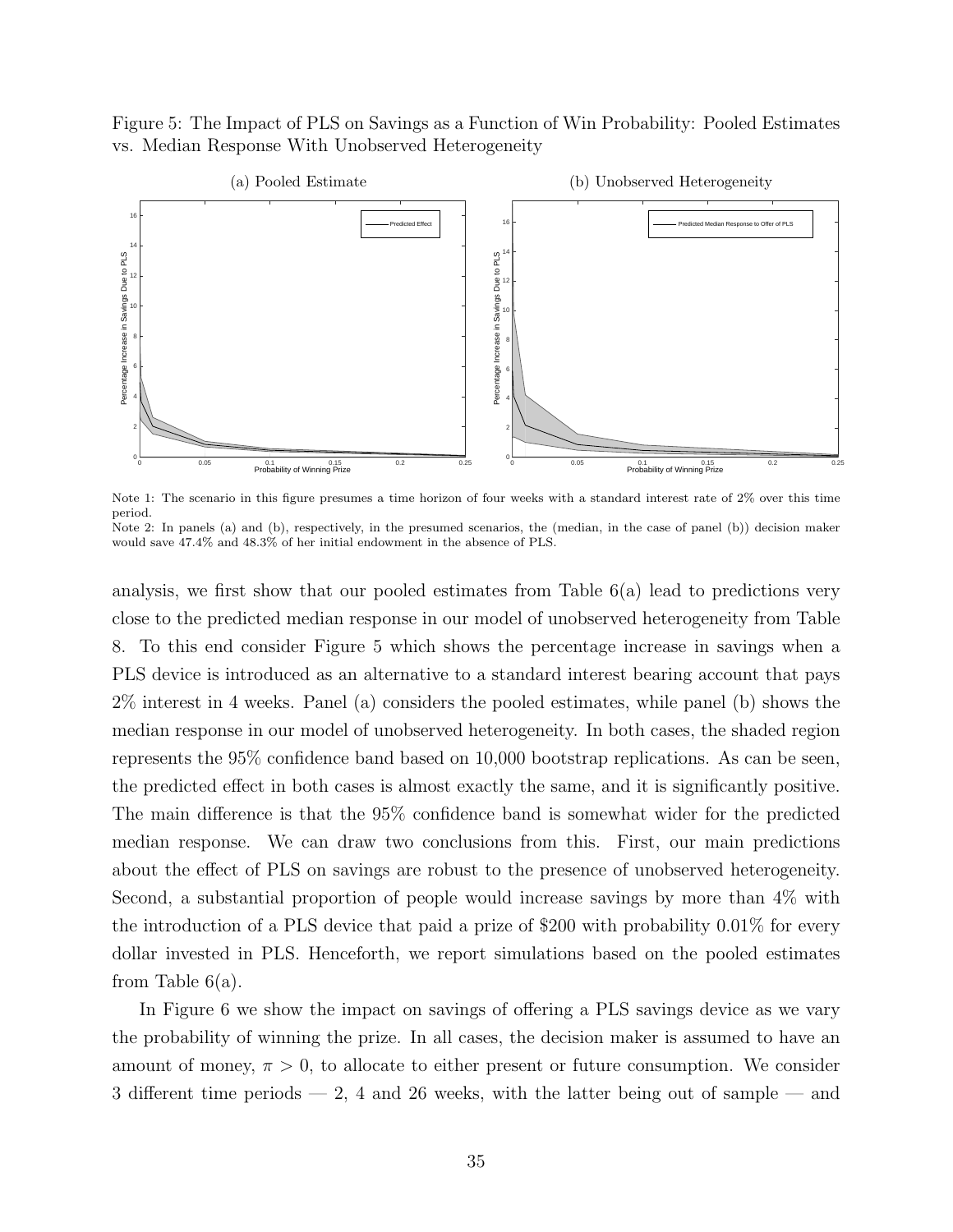two different interest rates  $-2\%$  and 5%. The solid lines represent the predicted effect based on our pooled estimates, and the shaded area is the 95% confidence region. As can be seen in the figure, for a  $0.01\%$  chance of winning — and a corresponding increase in the prize to keep expected value fixed — the offer of PLS increases savings by between 4.8 and 9.2%. The response to PLS appears to increase with the time horizon and the interest rate of the traditional interest-bearing account, but appears to be fairly robust even for our out-of-sample time horizons. To give a sense of the magnitudes, in the plot captions we also report the amount that the decision maker would allocate to future consumption in the absence of PLS. For example, the 4.8% effect due to PLS in panel (a) increases the fraction of the endowment saved from 48.9% to 51.2%.

Finally, we turn briefly to the differential response to the introduction of PLS by certain observable characteristics. In the interest of parsimony we focus only on gender and whether or not one plays the lottery. These were the two observable characteristics that our descriptive analysis found to yield the most significant differences. The results are displayed in Figure [7,](#page-37-0) with panel (a) showing the results for gender and panel (b) showing the results for whether or not subjects play the lottery. The shaded regions represent the 95% confidence bands. Consider panel (a). First the effect on savings is small and barely significant at the 5% level. Second, although the 95% confidence bands for men and women overlap a two-sample t–test of the underlying data strongly rejects (at  $p \ll 0.01$ ) that the response to PLS is the same for all probabilities of winning the prize. Consider next panel (b). We again observe that the 95% confidence bands overlap for those who play the lottery and those who do not. However, as was the case with gender, a two-sample t−test of the underlying data rejects the hypothesis that the response to PLS is the same for those who do and do not play the lottery.

## <span id="page-35-0"></span>6 Conclusion

This paper has provided laboratory evidence on individual choices over earlier consumption versus later consumption (savings) as a function of whether the decision-maker is offered a standard interest bearing account or a prize-linked savings account. The data from the experiment demonstrate clearly that individuals are enticed to save at a higher rate – for a given expected return – if they are presented with a prize-linked savings choice. Ours is the first paper that provides evidence that PLS products are more effective at inducing savings as compared to a standard interest bearing account.

This finding should be of immediate interest to the research and policy community interested in innovations in the savings sphere. The existing evidence about PLS products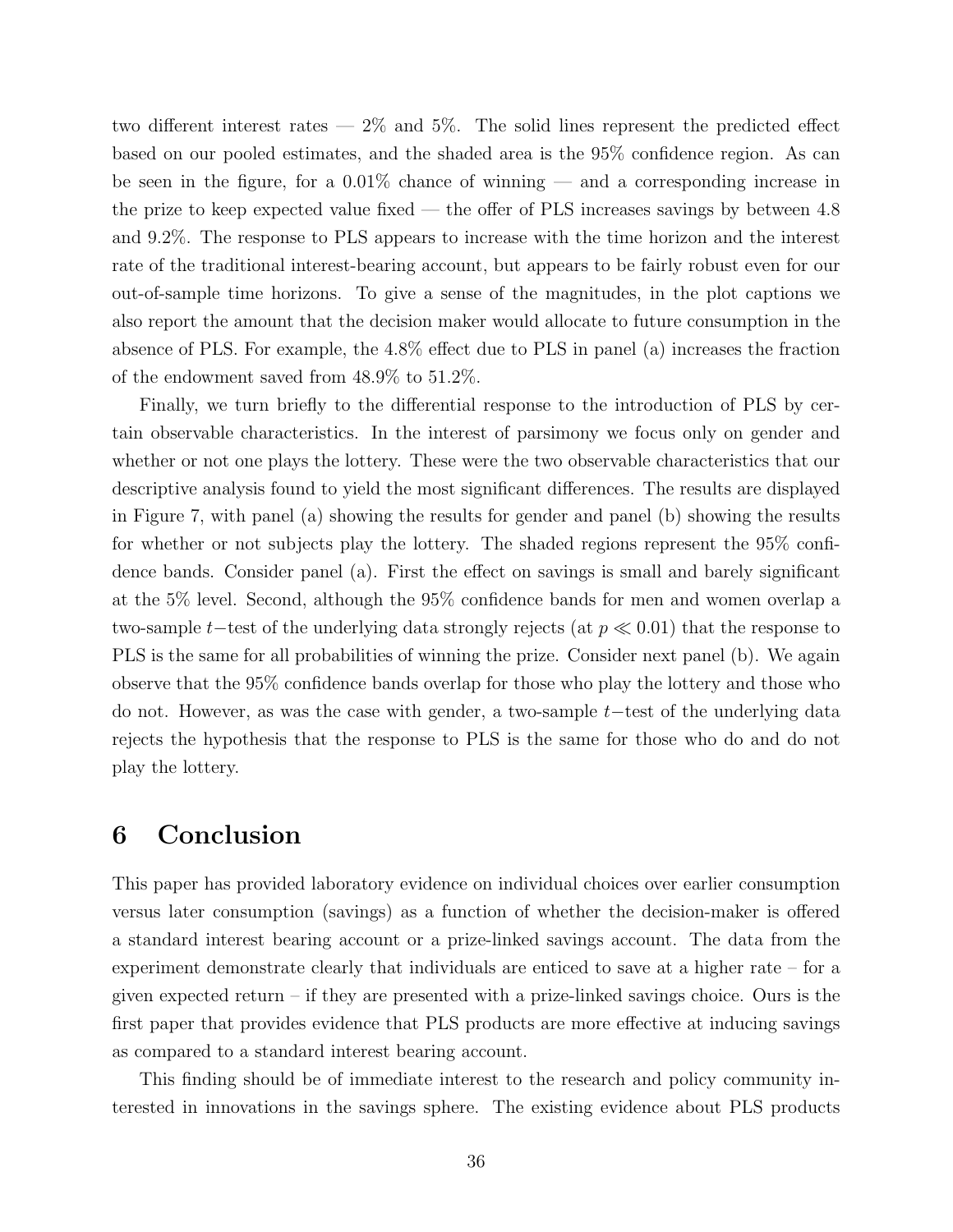

<span id="page-36-0"></span>Figure 6: The Impact of PLS on Savings: Changes in Interest Rate and Payment Delay

Note: In panels (a)–(f), respectively, in the presumed scenarios, the decision maker would save 48.9%, 49.6%, 47.4%, 48.0%, 31.2% and 31.8% of her initial endowment in the absence of PLS.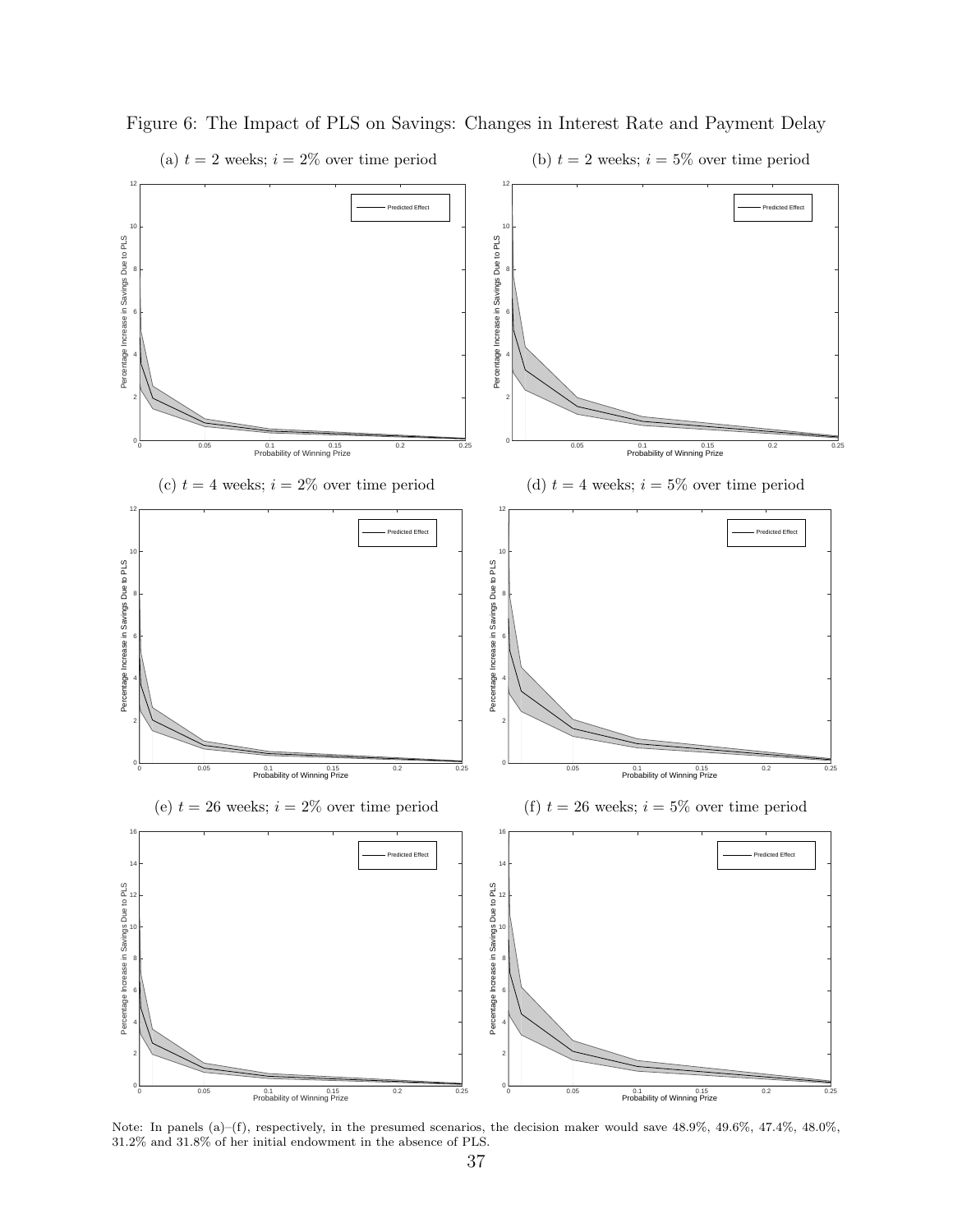<span id="page-37-0"></span>

#### Figure 7: The Impact of PLS on Savings: Observable Characteristics

Note 1: These plots show the 95% confidence bands for the differential response to PLS by gender (panel (a)) or by lottery playing status (panel (b)). It is important to note that despite the fact that the 95% confidence bands overlap, for both comparisons, a two-sample t−test strongly rejects the null hypothesis that the response to PLS is the same. Note 2: In panels (a)–(b), respectively, in the presumed scenarios, men, women, lottery players non-lottery players would save 47.1%, 47.1%, 45.9% and 48.5% of their initial endowments in the absence of PLS.

coming from real world offerings of such products speaks only to the take-up of the product itself, and does not provide any guidance about whether the take-up of PLS reflects savings beyond what a comparable standard account would attract. Establishing the effectiveness of PLS products at encouraging new savings in a laboratory setting is an important first step in providing insight into whether PLS products might encourage new saving, as opposed to displaced saving. Follow-up work should consider embedding PLS in a more direct portfoliochoice model as in our simulation exercise in order to gain further insight into the welfare impact of introducing PLS (see [Atalay et al.](#page-39-4)  $(2014)$  for work in this direction).<sup>[43](#page-37-1)</sup> We also hope to have an opportunity to pursue follow up work in a field experiment setting. A subset of the authors of this article have been pursuing such opportunities for nearly a decade, but idiosyncratic implementation barriers have precluded that from taking place. Legal barriers to the offering of PLS products in the U.S. are becoming less binding, which hopefully will lead to fruitful opportunities to offer such products as part of a research demonstration. We leave it as an open question whether PLS are substitutes or compliments to state lotteries. In some applications, PLS has been withdrawn from the market because it turned out to be

<span id="page-37-1"></span><sup>43</sup>Since an individual's future consumption opportunities are smaller under PLS than under an equivalent interest-only account if she does not win the prize, if all PLS savings simply displace traditional savings accounts, then PLS need not be welfare improving. However, if PLS encourages new savings, then, from the starting point of inadequate initial savings highlighted in the introduction, PLS is likely to be welfare improving—even if future consumption possibilities are lower than had the individual chosen to put the new savings in a traditional account.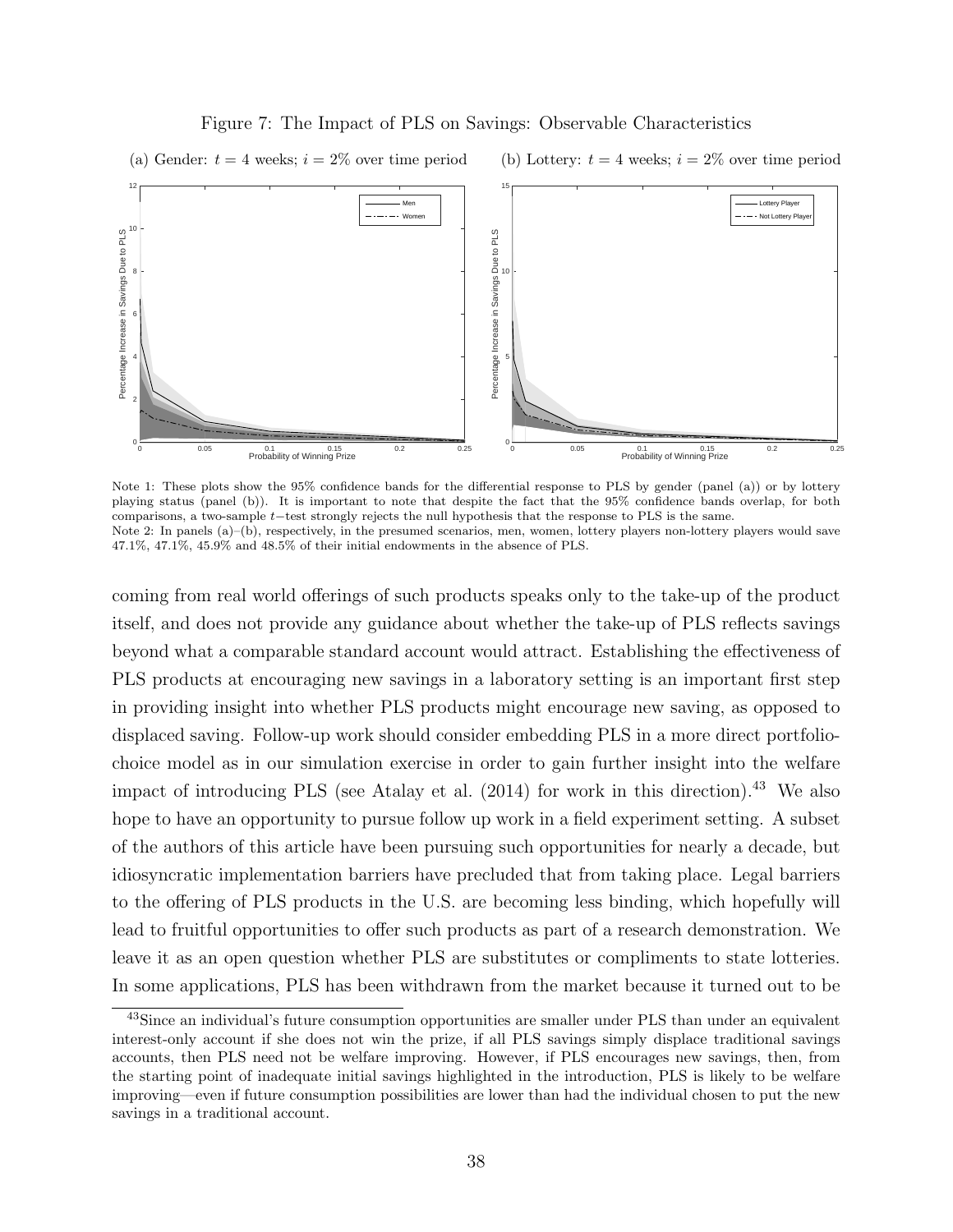substitute for state lotteries (South Africa) but they coexist with lotteries in many countries.

The paper has further provided structural estimates of the underlying decision parameters of interest. Using recently developed techniques, we jointly elicited parameters governing time preference, risk preference, and probability weighting. Not surprisingly, we find that probability weighting is related to the appeal of PLS products. This raises interesting questions about social welfare. Should we promote products in which the appeal is generated by misrepresentations of probabilities in the decision-maker's optimization problem? It also raises questions about long term effectiveness – in a repeated context, will consumers eventually adjust their probability weights to remove such "bias" from their decision making? The paper does not propose to answer these interesting questions.

An additional limitation of the paper is that the experiment was not designed to isolate various explanations for the appeal of PLS—though our results do suggest that non-linear probability weighting provides a better explanation that preferences for skewness. An additional possibility which we do not consider in this paper is non-stationary discount factors, as in [Ahlbrecht and Weber](#page-38-4) [\(1997b\)](#page-38-4) and [Stevenson](#page-42-11) [\(1992\)](#page-42-11). More generally, while our paper and others (e.g., [Epper and Fehr-Duda](#page-40-1) [\(2013\)](#page-40-1)) have made some progress, studying the interaction between risk and time preferences is an important area for future research.

## References

- <span id="page-38-2"></span>Abdellaoui, M. (2000). Parameter-free elicitation of utilities and probability weighting functions. Management Science  $47(11)$ , 1497–1512.
- <span id="page-38-0"></span>Ahlbrecht, M. and M. Weber (1997a). An empirical study on intertemporal decision making under risk. Management Science 43 (6), 813–826.
- <span id="page-38-4"></span>Ahlbrecht, M. and M. Weber (1997b). Preference for gradual resolution of uncertainty. Theory and Decision 43, 167–185.
- <span id="page-38-5"></span>Andersen, S., G. W. Harrison, M. Lau, and E. E. Rutström (2011a). Intertemporal utility and correlation aversion. Unpublished.
- <span id="page-38-1"></span>Andersen, S., G. W. Harrison, M. I. Lau, and E. E. Rutström (2008). Eliciting risk and time preferences. Econometrica 76 (3), 583–618.
- <span id="page-38-3"></span>Andersen, S., G. W. Harrison, M. I. Lau, and E. E. Rutström  $(2011b)$ . Discounting behavior: A reconsideration. Unpublished.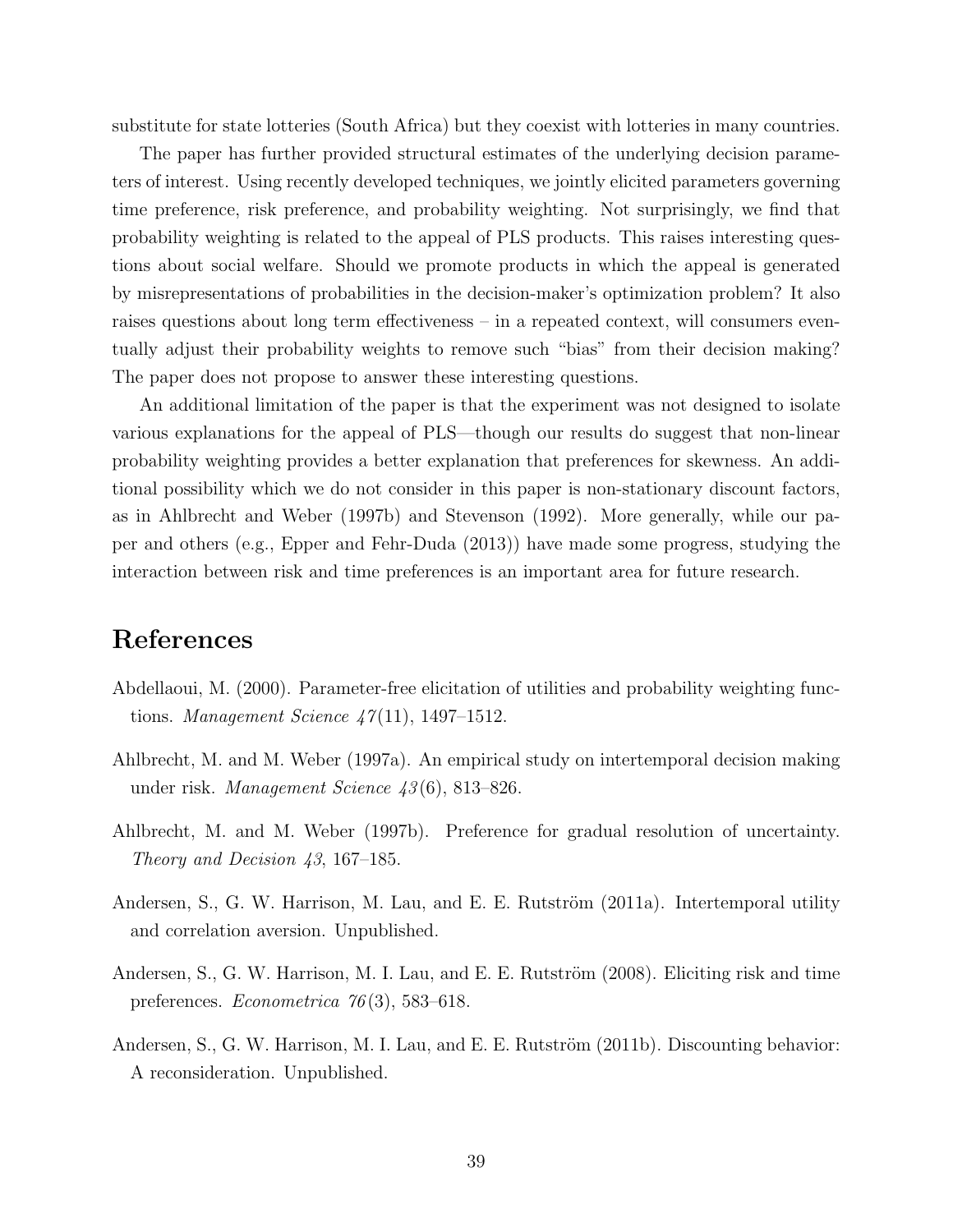- <span id="page-39-5"></span>Anderson, L. R. and S. L. Stafford (2009). Individual decision making experiments with risk and intertemporal choice. Journal of Risk and Uncertainty  $38(1)$ , 51–72.
- <span id="page-39-6"></span>Andreoni, J. and C. Sprenger (2012). Estimating time preferences from convex budget sets. American Economic Review 107(7), 3333–3356.
- <span id="page-39-4"></span>Atalay, K., F. Bakhtiar, S. Cheung, and R. Slonim (2014). Savings and prize-linked savings accounts. Journal of Economic Behavior & Organization 107, 86–106.
- <span id="page-39-8"></span>Azriele, Y., C. P. Chambers, and P. J. Healy (2012). Incentives in experiments: A theoretical analysis. Working Paper.
- <span id="page-39-2"></span>Barberis, N. and M. Huang (2008). Stocks as lotteries: The implications of probability weighting for security prices. American Economic Review  $98(5)$ , 2066–2100.
- <span id="page-39-3"></span>Barseghyan, L., F. Molinari, T. O'Donoghue, and J. C. Teitelbaum (Forthcoming). The nature of risk preferences: Evidence from insurance choices. American Economic Review.
- <span id="page-39-12"></span>Benhabib, J., A. Bisin, and A. Schotter (2010). Present-bias, quasi-hyperbolic discounting, and fixed costs. Games and Economic Behavior 69, 205–23.
- <span id="page-39-10"></span>Booij, A. S., B. M. S. van Praag, and G. van de Kuilen (2010). A parametric analysis of prospect theory's functionals for the general population. Theory and Decision  $68(1-2)$ , 115–148.
- <span id="page-39-7"></span>Bruhin, A., H. Fehr-Duda, and T. Epper (2010). Risk and rationality: Uncovering heterogeneity in probability distortion. *Econometrica*  $78(4)$ , 1375–1412.
- <span id="page-39-13"></span>Brunnermeier, M. K. and J. A. Parker (2005). Optimal expectations. American Economic Review  $95(4)$ , 1092–1118.
- <span id="page-39-0"></span>Chetty, R., J. Friedman, S. Leth-Petersen, T. Nielsen, and T. Olsen (2012). Active vs. passive decisions and crowd-out in retirement savings accounts: Evidence from Denmark. NBER Working Paper 18565.
- <span id="page-39-9"></span>Chew, S. H. and J. L. Ho (1994). Hope: An empirical study of attitude toward the timing of uncertainty resolution. Journal of Risk and Uncertainty  $8(3)$ , 267–288.
- <span id="page-39-11"></span>Coble, K. H. and J. L. Lusk (2010). At the nexus of risk and time preferences: An experimental investigation. *Journal of Risk and Uncertainty 41, 67–79*.
- <span id="page-39-1"></span>Conlisk, J. (1993). The utility of gambling. *Journal of Risk and Uncertainty*  $6(3)$ , 255–275.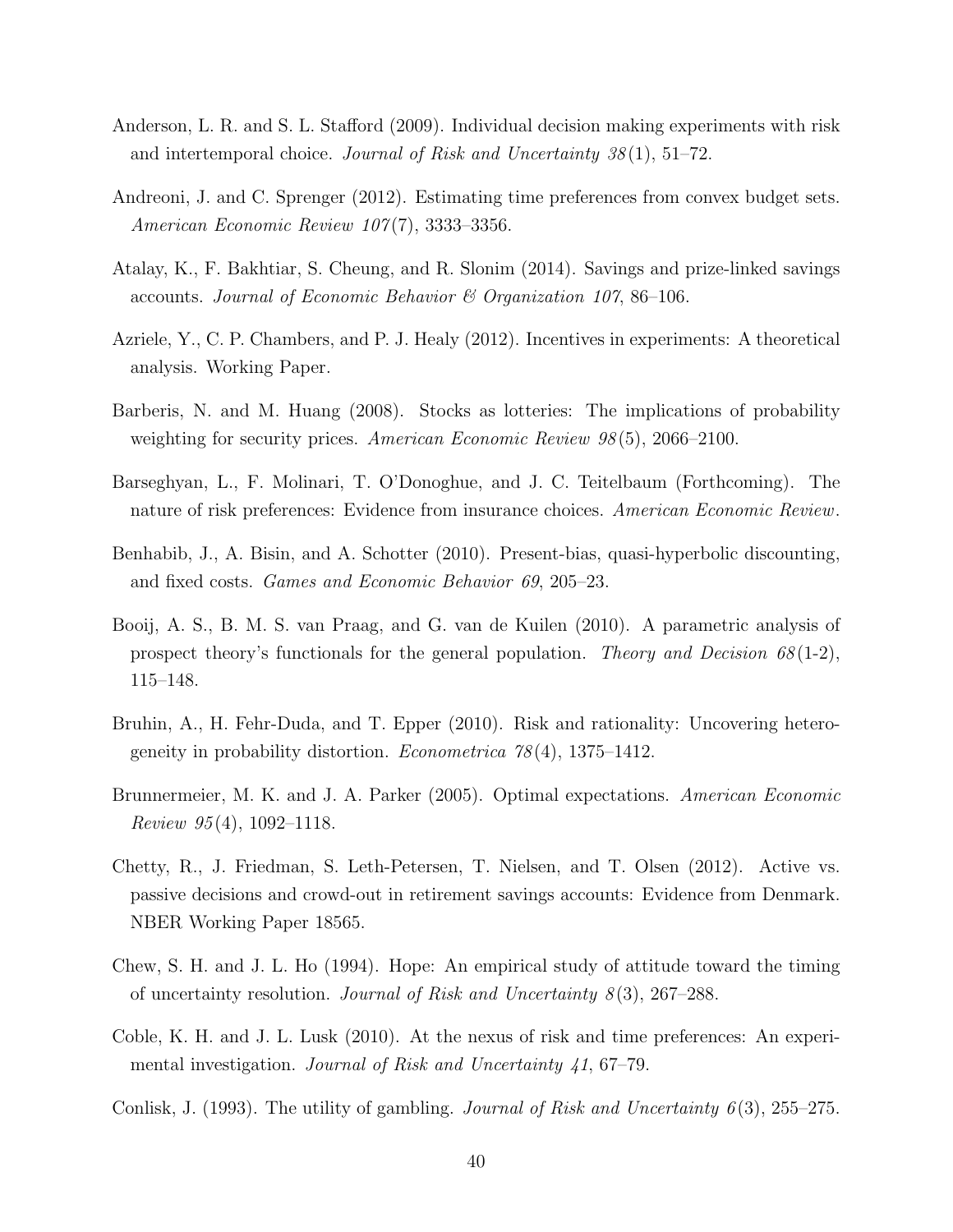- <span id="page-40-9"></span>Croson, R. and U. Gneezy (2009). Gender differences in preferences. Journal of Economic *Literature 47(2)*, 1–27.
- <span id="page-40-6"></span>Cubitt, R., C. Starmer, and R. Sugden (1998). On the validity of the random lottery incentive scheme. Experimental Economics  $1(2)$ , 115–131.
- <span id="page-40-1"></span>Epper, T. and H. Fehr-Duda (2013). The missing link: Unifying risk taking and time discounting. University of Zurich Working Paper No. 96.
- <span id="page-40-10"></span>Fehr-Duda, H., M. de Gennaro, and R. Schubert (2006). Gender, financial risk and probability weights. Theory and Decision  $60(2-3)$ , 283–313.
- <span id="page-40-5"></span>Fischbacher, U. (2007). z-Tree: Zurich toolbox for ready-made economic experiments. Experimental Economics  $10(2)$ , 171–178.
- <span id="page-40-12"></span>Frederick, S., G. Loewenstein, and T. O'Donoghue (2002). Time discounting and time prefrence: A critical review. Journal of Economic Literature XL, 351–401.
- <span id="page-40-13"></span>Gately, D. (1980). Individual discount rates and the purchase and utilization of energy-using durables: Comment. *Bell Journal of Economcis 11*(1), 373–374.
- <span id="page-40-2"></span>Gonzalez, R. and G. Wu (1999). On the shape of the probability weighting function. Cognitive Psychology 38 (1), 129–166.
- <span id="page-40-8"></span>Guryan, J. and M. Kearney (2008). Gambling at lucky stores: Evidence from state lottery sales. American Economic Review 98 (1), 458–473.
- <span id="page-40-4"></span>Harrison, G. W. and E. E. Rutström  $(2008)$ . Risk aversion in the laboratory. In J. C. Cox and G. W. Harrison (Eds.), Risk Aversion in Experiments, Research in Experimental Economics, Volume 12. Bingley, U.K.: Emerald.
- <span id="page-40-7"></span>Harrison, G. W. and J. T. Swarthout (2014). Experimental payment protocols and the bipolar behaviorist. *Theory and Decision 77(3)*, 423–438.
- <span id="page-40-3"></span>Holt, C. A. and S. K. Laury (2002). Risk aversion and incentive effects. American Economic Review  $92(5)$ , 1644–1655.
- <span id="page-40-11"></span>Hsu, M., I. Krajbich, C. Zhao, and C. F. Camerer (2009). Neural response to reward anticipation under risk is nonlinear in probabilities. Journal of Neuroscience  $29(7)$ ,  $2331-$ 2337.
- <span id="page-40-0"></span>Hu, W.-Y. and J. S. Scott (2007). Behavioral obstacles in the annuity market. Financial Analsysts Journal 63 (6), 71–82.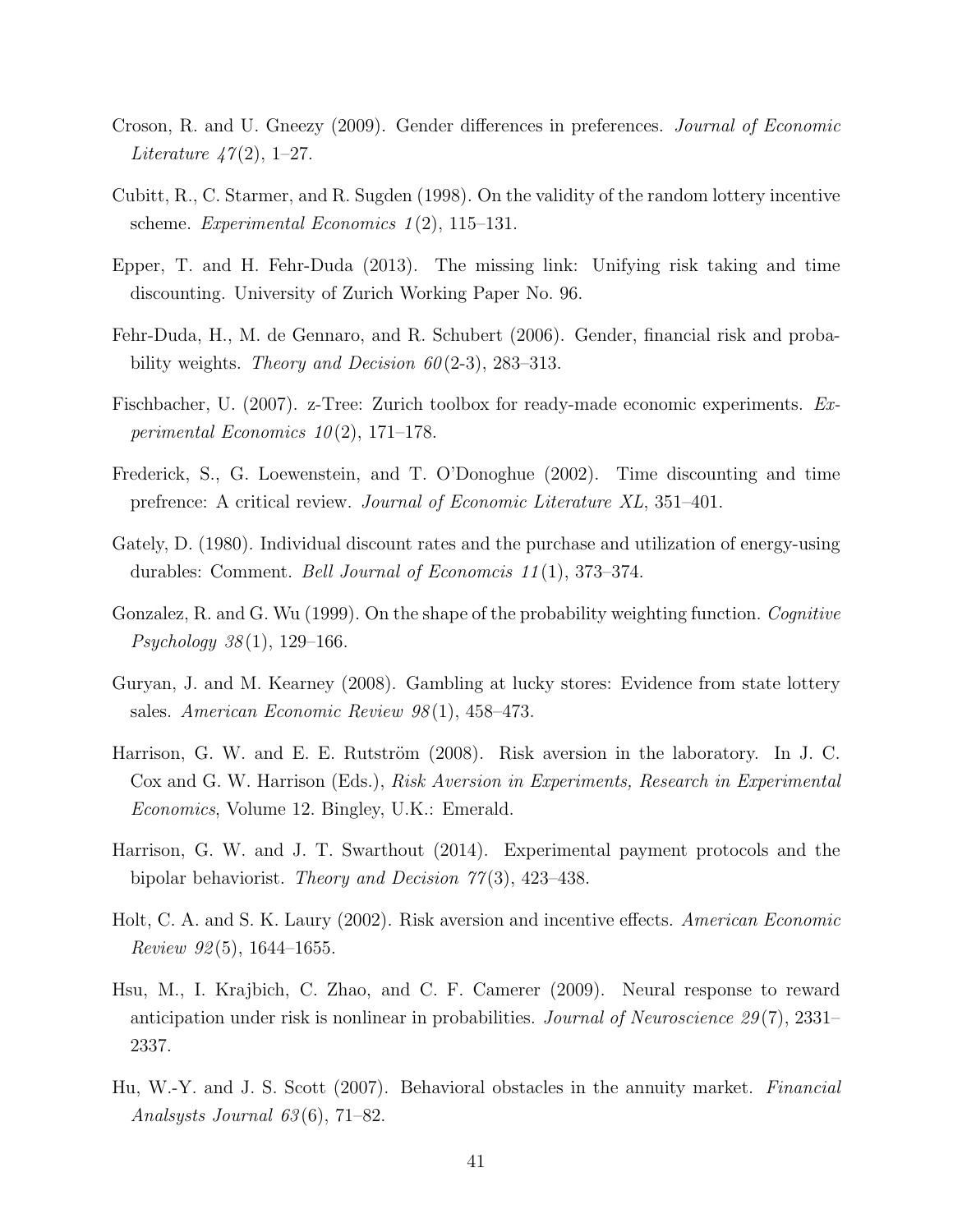- <span id="page-41-14"></span>Jullien, B. and B. Salanié (2000). The case of racetrack bettors. *Journal of Political Econ* $omy\ 108(3),\ 503-530.$
- <span id="page-41-11"></span>Kearney, M. (2005). State lotteries and consumer behavior. Journal of Public Economics 89, 2269–2299.
- <span id="page-41-3"></span>Kearney, M., P. Tufano, J. Guryan, and E. Hurst (2010). Making savers winners: An overview of prize-linked savings products. NBER Working Paper 16433.
- <span id="page-41-7"></span>Keren, G. and P. Roelofsma (1995). Immediacy and certainty in intertemporal choice. Organizational Behavior and Human Decision Processes 63 (3), 287–297.
- <span id="page-41-10"></span>Laury, S. K., M. M. McInnes, and J. T. Swarthout (2012). Avoiding the curves: Direct elicitation of time preferences. Journal of Risk and Uncertainty  $44(3)$ , 181–217.
- <span id="page-41-9"></span>Lichtenstein, S., P. Slovic, B. Fischhoff, M. Layman, and B. Combs (1978). Judged frequency of lethal events. Journal of Experimental Psychology: Human Learning and Memory  $\mathcal{L}(6)$ , 551–578.
- <span id="page-41-12"></span>Luce, R. D. (1959). Individual Choice Behavior: A Theoretical Analysis. New York: Wiley.
- <span id="page-41-1"></span>Lusardi, A., D. J. Schneider, and P. Tufano (2011). Financially fragile households: Evidence and implications. NBER Working Paper 17072.
- <span id="page-41-0"></span>Madrian, B. and D. F. Shea (2001). The power of suggestion: Inertia in 401(k) participation and savings behavior. *Quarterly Journal of Economics 116*(4), 1149–1187.
- <span id="page-41-2"></span>Mitton, T. and K. Vorkink (2007). Equilibrium underdiversification and the preference for skewness. Review of Financial Studies  $20(4)$ , 1255–1288.
- <span id="page-41-5"></span>Ottaviani, M. and P. N. Sørensen (2009). Surprised by the parimutuel odds? American Economic Review 99 (5), 2129–2134.
- <span id="page-41-6"></span>Ottaviani, M. and P. N. Sørensen (2010). Noise, information, and the favorite-longshot bias in parimutuel predictions. American Economic Journal: Microeconomics  $2(1)$ , 58–85.
- <span id="page-41-8"></span>Prelec, D. (1998). The probability weighting function. *Econometrica* 66(3), 497–527.
- <span id="page-41-13"></span>Roger, P. (2011). Testing alternative theories of financial decision making: A survey with lottery bonds. Journal of Behavioral Finance 12 (4), 219–232.
- <span id="page-41-4"></span>Snowberg, E. and J. Wolfers (2010). Explaining the favorite-long shot bias: Is it risk-love or misperceptions? Journal of Political Economy 118(4), 723-746.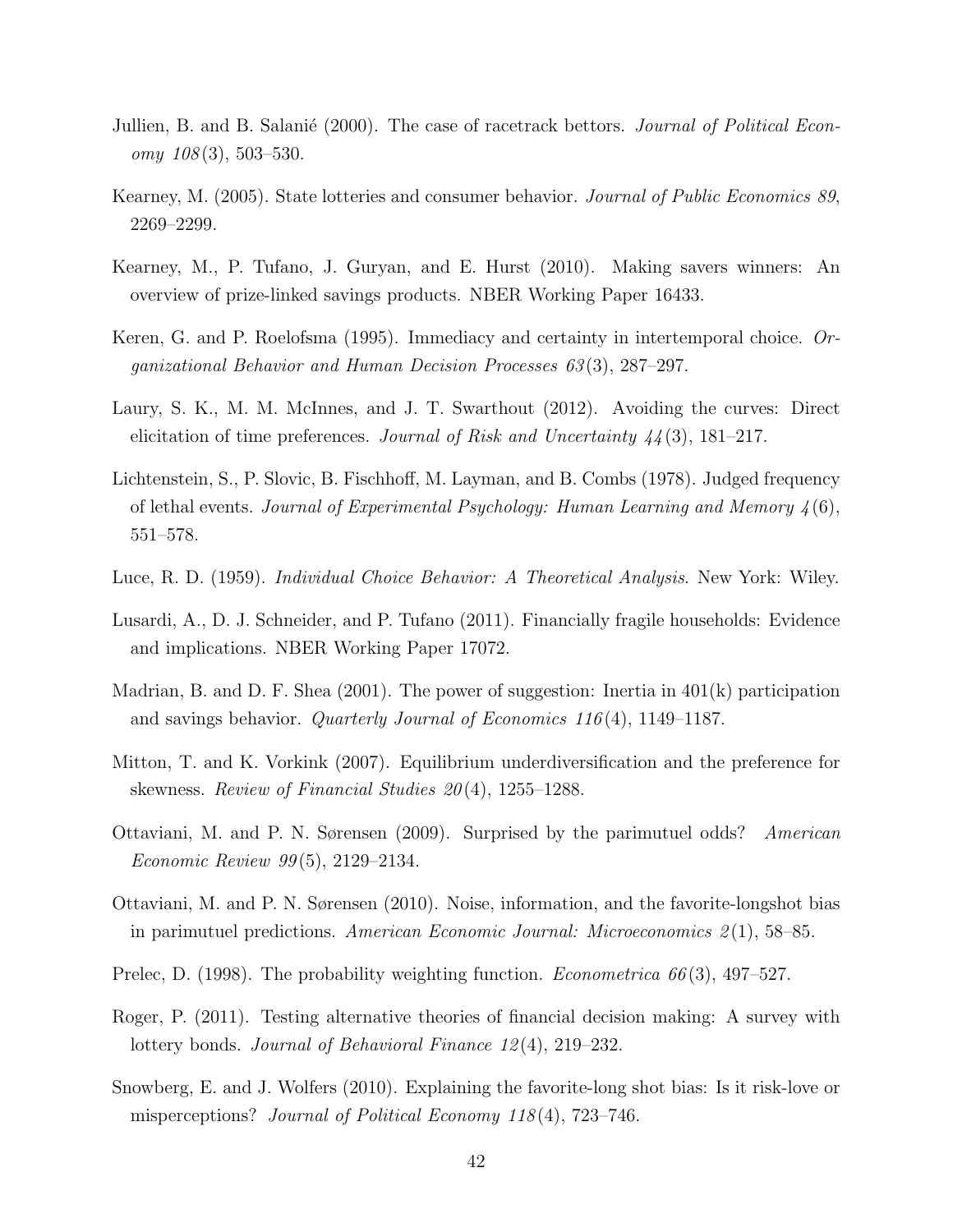- <span id="page-42-1"></span>Starmer, C. (2000). Developments in non-expected utility theory: The hunt for a descriptive theory of choice under risk. *Journal of Economic Literature 38*(2), 332–382.
- <span id="page-42-11"></span>Stevenson, M. K. (1992). The impact of temporal context and risk on the judged value of future outcomes. Organizational Behavior and Human Decision Processes 52 (3), 455–491.
- <span id="page-42-6"></span>Stott, H. (2006). Cumulative prospect theory's functional menagerie. Journal of Risk and Uncertainty 32 (2), 101–130.
- <span id="page-42-3"></span>Sydnor, J. (2010). (Over)insuring modest risks. American Economic Journal: Applied Economics  $2(4)$ , 177–199.
- <span id="page-42-0"></span>Thaler, R. and S. Benartzi (2004). Save more tomorrow: Using behavioral economics to increase employee saving. Journal of Political Economy  $112(1)$ , S164–187.
- <span id="page-42-2"></span>Thaler, R. H. and C. R. Sunstein (2008). Nudge: Improving Decisions About Health, Wealth, and Happiness. Yale University Press.
- <span id="page-42-10"></span>Train, K. E. (2003). Discrete Choice Methods with Simulation. Cambridge University Press.
- <span id="page-42-5"></span>Tversky, A. and D. Kahneman (1992). Advances in prospect theory: Cumulative representation of uncertainty. Journal of Risk and Uncertainty 5, 297–323.
- <span id="page-42-9"></span>Vuong, Q. H. (1989). Likelihood ratio tests for model selection and non-nested hypotheses. Econometrica  $57(2)$ , 307-333.
- <span id="page-42-8"></span>Wu, G. and R. Gonzalez (1996). Curvature of the probability weighting function. Management Science  $42(12)$ , 1676–1690.
- <span id="page-42-4"></span>Yaari, M. E. (1987). The dual theory of choice under risk. *Econometrica*  $55(1)$ , 95–115.

## <span id="page-42-7"></span>A Instructions

Welcome and thank you for coming to participate in today's experiment. This experiment is funded by the University of Maryland.

This is a two-part study. In the first part, you will face 10 sets of decision questions, which will take less than 1 hour. In the second part, you need to fill out a questionnaire, which will take about 15 minutes. Today, you will receive \$7 for showing-up on time and \$3 for completing the questionnaire at the end of the experiment. Additionally, you may earn a substantial amount of money in the first part of the experiment. You are required to come back to the lab again to receive those additional earnings.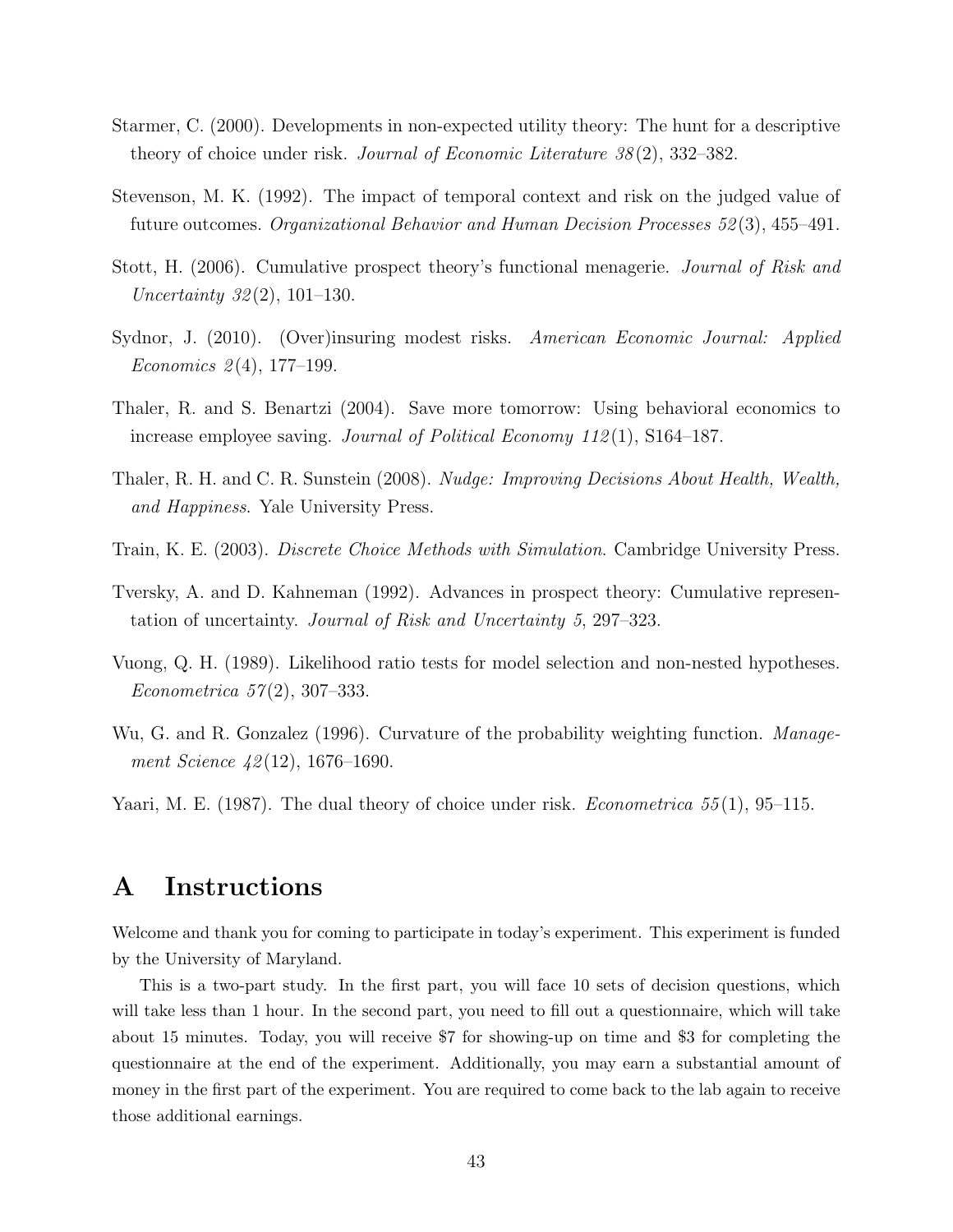During the experiment it is important not to talk to any other subjects, surf the web or use your cell phones. So please turn your cell phones off and remember if you have any questions, just raise your hand and we will come by to answer them.

#### PART I:

In this experiment, you will face 10 sets of decision questions. On each set of decision questions, you will be asked to make 10 decisions. Each decision is a paired choice between "Option A" and "Option B". Therefore, in total, you will make 100 decisions today.

All of the decisions you must make have the same general form. You are choosing between "Option A" and "Option B". Each option is either a lottery with two possible outcomes or a sure payment. Each option also specifies the date that it will be paid.

An example of the screen you will see for a set of decision questions is given in Figure [8.](#page-43-0) Note that you are asked to make 10 decisions on this screen. As you can see, for each decision, you must choose between Option A and Option B. You may choose Option A for some decisions and Option B for others, and you may change your decisions and make them in any order. Once you have made all of your decisions, press the Submit button and you will be taken to the next, if any decision problem. Note that after you have pressed the submit button, you will no longer be able to change your decisions.

<span id="page-43-0"></span>

| Below you will find 10 questions. For each question you are asked to state whether you would prefer to have the bundle<br>described in Option A or Option B. Note that any payments made for Option A will be paid in 2 weeks, while any payments for<br>Option B will be paid in 6 weeks. |                      |                                  |       |            |                 |                      |                               |            |       |            |
|--------------------------------------------------------------------------------------------------------------------------------------------------------------------------------------------------------------------------------------------------------------------------------------------|----------------------|----------------------------------|-------|------------|-----------------|----------------------|-------------------------------|------------|-------|------------|
|                                                                                                                                                                                                                                                                                            | Option A<br>Option B |                                  |       |            |                 |                      |                               |            |       |            |
|                                                                                                                                                                                                                                                                                            |                      | Pays in 2 weeks - April 11, 2012 |       |            | I prefer        | I prefer<br>Option B | Pays in 6 weeks - May 9, 2012 |            |       |            |
|                                                                                                                                                                                                                                                                                            | Prob.                | <b>USD</b>                       | Prob. | <b>USD</b> | <b>Option A</b> |                      | Prob.                         | <b>USD</b> | Prob. | <b>USD</b> |
| 1)                                                                                                                                                                                                                                                                                         | $\mathbf{1}$         | \$15                             |       |            | $\Box$          | $\Box$               | 0.1                           | \$25       | 0.9   | \$15       |
| 2)                                                                                                                                                                                                                                                                                         | $\mathbf{1}$         | \$15                             |       |            | $\Box$          | $\Box$               | 0.2                           | \$25       | 0.8   | \$15       |
| 3)                                                                                                                                                                                                                                                                                         | $\overline{1}$       | \$15                             |       |            | $\Box$          | $\Box$               | 0.3                           | \$25       | 0.7   | \$15       |
| 4)                                                                                                                                                                                                                                                                                         | $\overline{1}$       | \$15                             |       |            | $\Box$          | $\Box$               | 0.4                           | \$25       | 0.6   | \$15       |
| 5)                                                                                                                                                                                                                                                                                         | $\mathbf{1}$         | \$15                             |       |            | $\Box$          | $\Box$               | 0.5                           | \$25       | 0.5   | \$15       |
| 6)                                                                                                                                                                                                                                                                                         | $\overline{1}$       | \$15                             |       |            | $\Box$          | $\Box$               | 0.6                           | \$25       | 0.4   | \$15       |
| $\sqrt{2}$                                                                                                                                                                                                                                                                                 | $\overline{1}$       | \$15                             |       |            | $\Box$          | $\Box$               | 0.7                           | \$25       | 0.3   | \$15       |
| 8)                                                                                                                                                                                                                                                                                         | $\overline{1}$       | \$15                             |       |            | $\Box$          | $\Box$               | 0.8                           | \$25       | 0.2   | \$15       |
| 9)                                                                                                                                                                                                                                                                                         | $\overline{1}$       | \$15                             |       |            | $\Box$          | $\Box$               | 0.9                           | \$25       | 0.1   | \$15       |
| 10)                                                                                                                                                                                                                                                                                        | $\overline{1}$       | \$15                             |       |            | $\Box$          | $\Box$               | 1.0                           | \$25       | 0.0   | \$15       |

Figure 8: Experimental Interface: Sample Screen

In this example, Option A pays in two weeks, and Option B pays in six weeks. Note that in all the questions, Option A pays \$15 for sure; Option B is a lottery that pays either \$25 or \$15. In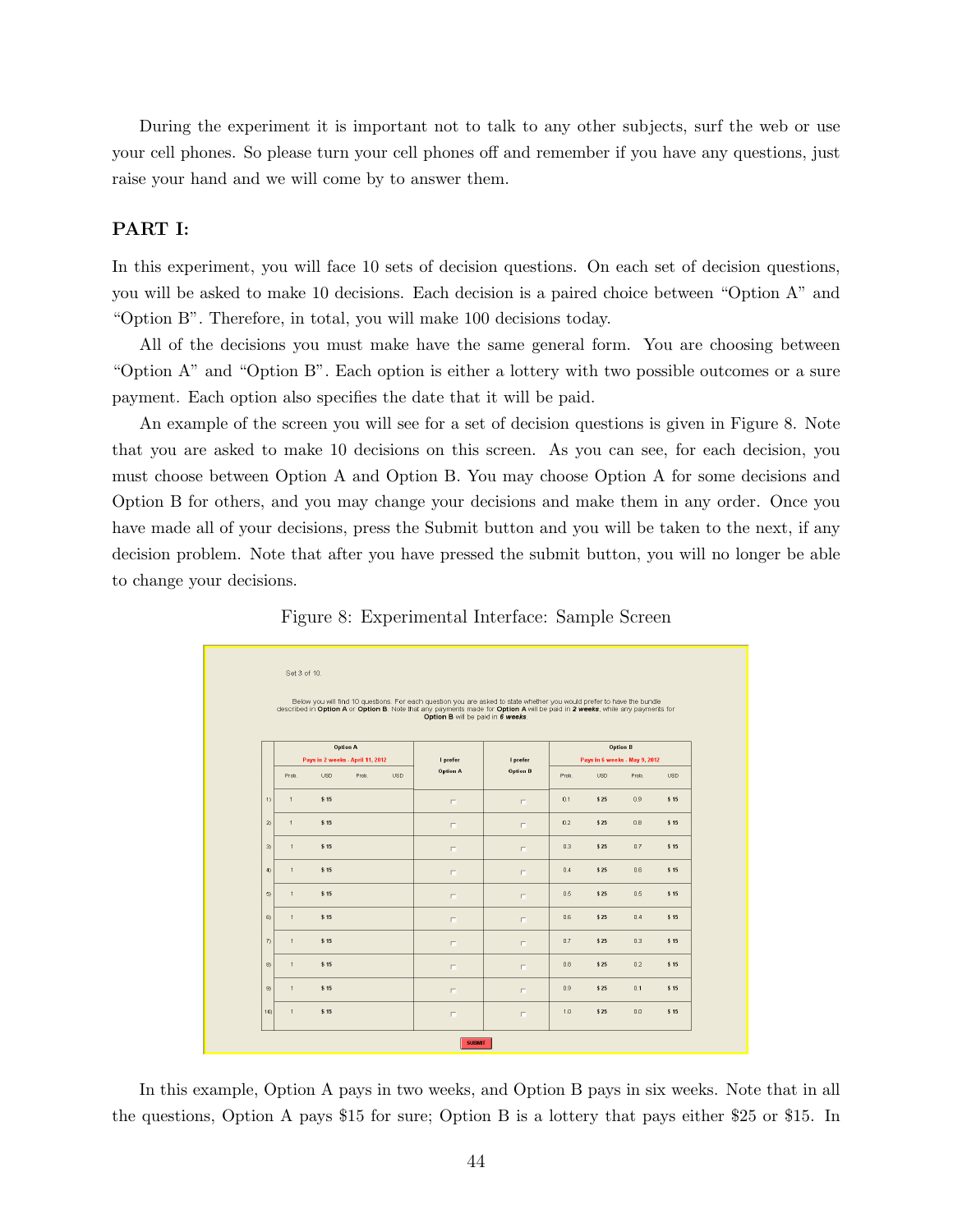Question 1, Option B pays \$25 with probability 0.1 and pays \$15 with probability 0.9. In Question 2, Option B pays \$25 with probability 0.2 and pays \$15 with probability 0.8, etc. In Question 10, Option B pays \$25 with probability 1 (i.e. \$25 for sure).

#### Notes:

- 1. Your payment will be based on one of the 100 decisions that will be randomly selected. Here is a ten-sided die that will be used to determine payoffs; the faces are numbered 0 to 9. After you have made all of your choices, and you have completed the questionnaire, the experimenter will come and let you throw the die twice. The first time you roll the die, will determine which of the 10 sets of decision questions will be used in determining your payoff. The second time you roll the die, will determine which of the decisions will be used to determine your payoff. For example, if you roll a 7 and then a 3, then this means that the 3rd decision on the 7th set of decision questions will be used to determine your payoff. If you roll 0, it will correspond to 10. Since each decision is equally likely to be selected, you should pay equal attention to each question.
- 2. Depending on your choice, there are two possibilities:
	- (a) If the Option you chose in the randomly determined decision question is paying an amount for sure, then you will receive that amount at the specified date for that option.
	- (b) If the Option you chose in the randomly determined decision question is a lottery, you will roll the die to determine the outcome of the lottery. For example, suppose that that Option pays \$25 with probability 0.1 and \$21 with probability 0.9 in two weeks. In this case, you will roll the ten-sided die one more time. If a 1 comes up, then you will receive \$25 in two weeks, while if a 2, 3, 4, 5, 6, 7, 8, 9, or 0 comes up, then you will receive \$21 in two weeks.

As a further example, suppose that that Option pays \$215 with probability 0.035 and \$15 with probability 0.965 in five weeks. In this case, you will roll the die three times. These three rolls will correspond to a number from 000 to 999. For example:

- If you roll a 4, a 6 and an 8 (in that order), then the number corresponds to 468.
- If you roll 0 three times, then this corresponds to the number 000.
- If you roll a 7, a 0 and a 2 (in that order), then the number corresponds to 702.

In this example, if the corresponding number you roll is  $001, 002, \ldots$ , or  $035$ , then you will receive \$215 in five weeks. If you roll 036, 037, . . . , 999, or 000, then you will receive \$15 in five weeks.

3. The date at which you will be paid for Option A may be different than the date at which you will be paid for Option B. For all problems Option B will pay either at the same time or strictly later than Option A.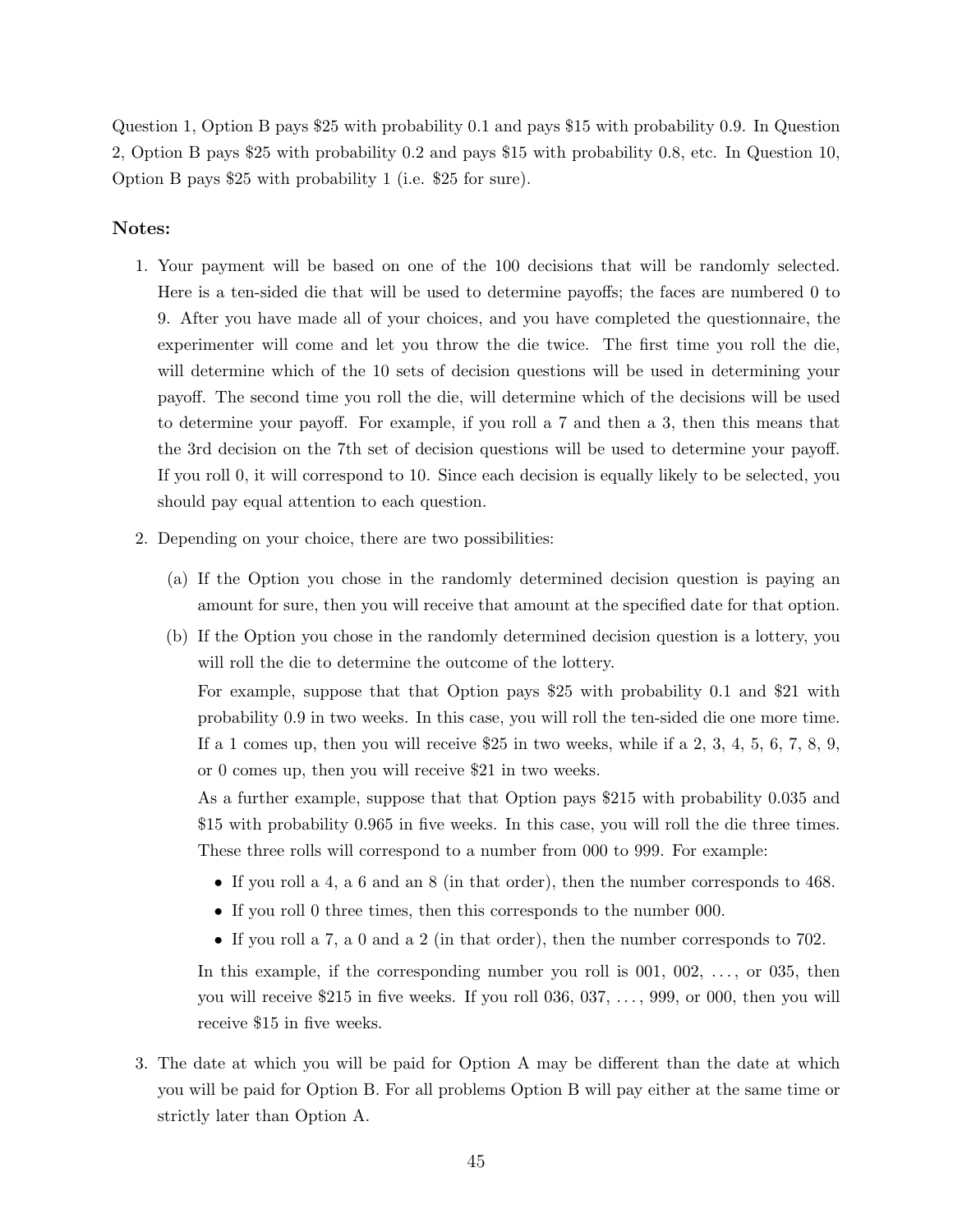- 4. For all decision questions, the date at which you will be paid is in the future. Once, the amount you will receive and the payment date are determined as explained above, you will be given an envelope to write your name, email address, the amount and the payment date. This information will be seen only by Professor Ozbay, Director of the Experimental Economics Laboratory at the UMD, and his assistants. Your identity will not be a part of the data analysis and any identifying information will be destroyed after the payment. You will be assigned a participant number, and only the participant number will remain in the data set.
- 5. When you come to the lab on the specified date anytime from 9:00am to 5:00pm, one of Professor Ozbay's assistants will be here to give your envelope with your specified amount. As a reminder to you, the day before you are scheduled to receive your payment, we will send you an e-mail notifying you the payment date. You may find Professor Ozbay's business card on your desk. If there is any problem regarding your payment, you should immediately contact Professor Ozbay.

#### Part II:

Once you have finished all ten sets of decision questions, you will be asked to fill a questionnaire.

If you have any questions, please raise your hand now, otherwise we will begin with the experiment.

## <span id="page-45-0"></span>B Survey Questions

- 1. Age:
- 2. Gender:
- 3. Academic major:
- 4. Do you work in paid employment?
- 5. Do you have a checking account?
- 6. At the end of last month (after you paid all your monthly bills and did all your monthly spending), about how much money remained in your checking accounts?
- 7. Do you have a separate savings account that differs from your checking account?
- 8. At the end of last month (after you paid all your monthly bills and did all your monthly spending), about how much money was in your savings accounts?
- 9. Do you have any credit cards?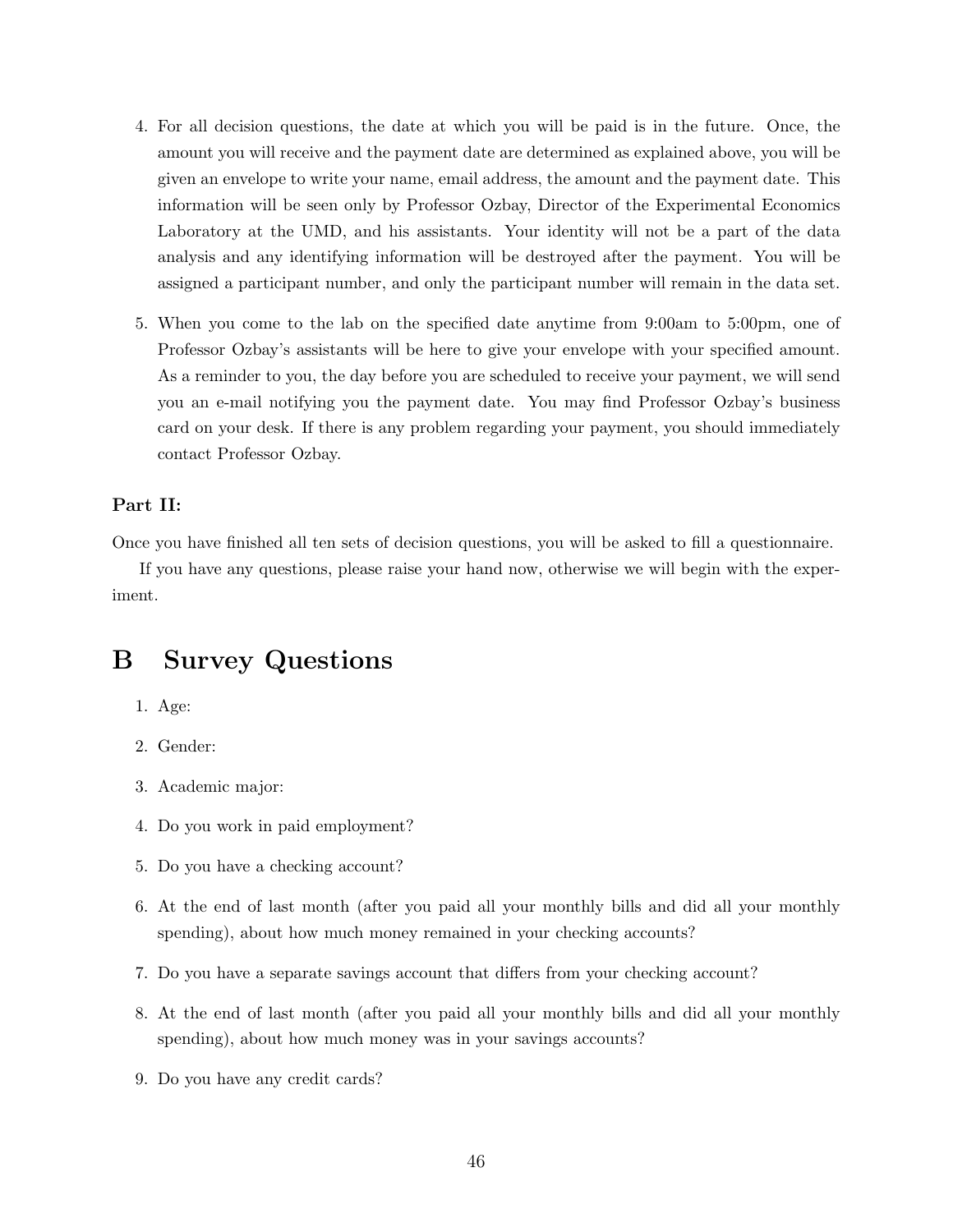- 10. At the end of last month (after you made your monthly payments to your credit card companies), what was the total remaining outstanding balances on all of your credit cards?
- 11. What is the average annual savings account interest rate in the United States?
- 12. Suppose you had \$100 in a savings account and the interest rate was 2% per year. After 5 years, how much do you think you would have in the account if you left the money to grow?
	- (a) More than \$102
	- (b) Exactly \$102
	- (c) Less than \$102
	- (d) Do not know
	- (e) Refuse to answer
- 13. Imagine that the interest rate on your savings account was 1% per year and inflation was 2% per year. After 1 year, how much would you be able to buy with the money in this account?
	- (a) More than today
	- (b) Exactly the same
	- (c) Less than today
	- (d) Do not know
	- (e) Refuse to answer
- 14. A fair coin will be flipped 3 times. What is the probability that the coin will land on tails exactly once?
	- (a) 1/8
	- (b) 1/3
	- (c) 3/8
	- (d) 5/8
- 15. During the last twelve months, have you or anyone in your household ever bought lottery ticket for games like Lotto or Powerball, dailies like pick-4, or instant and scratch-off tickets? If answer to 15 is yes:
- 16. During the past twelve months, think about how often you or someone in your household bought such lottery tickets? Choose one of the following:
	- (a) About every day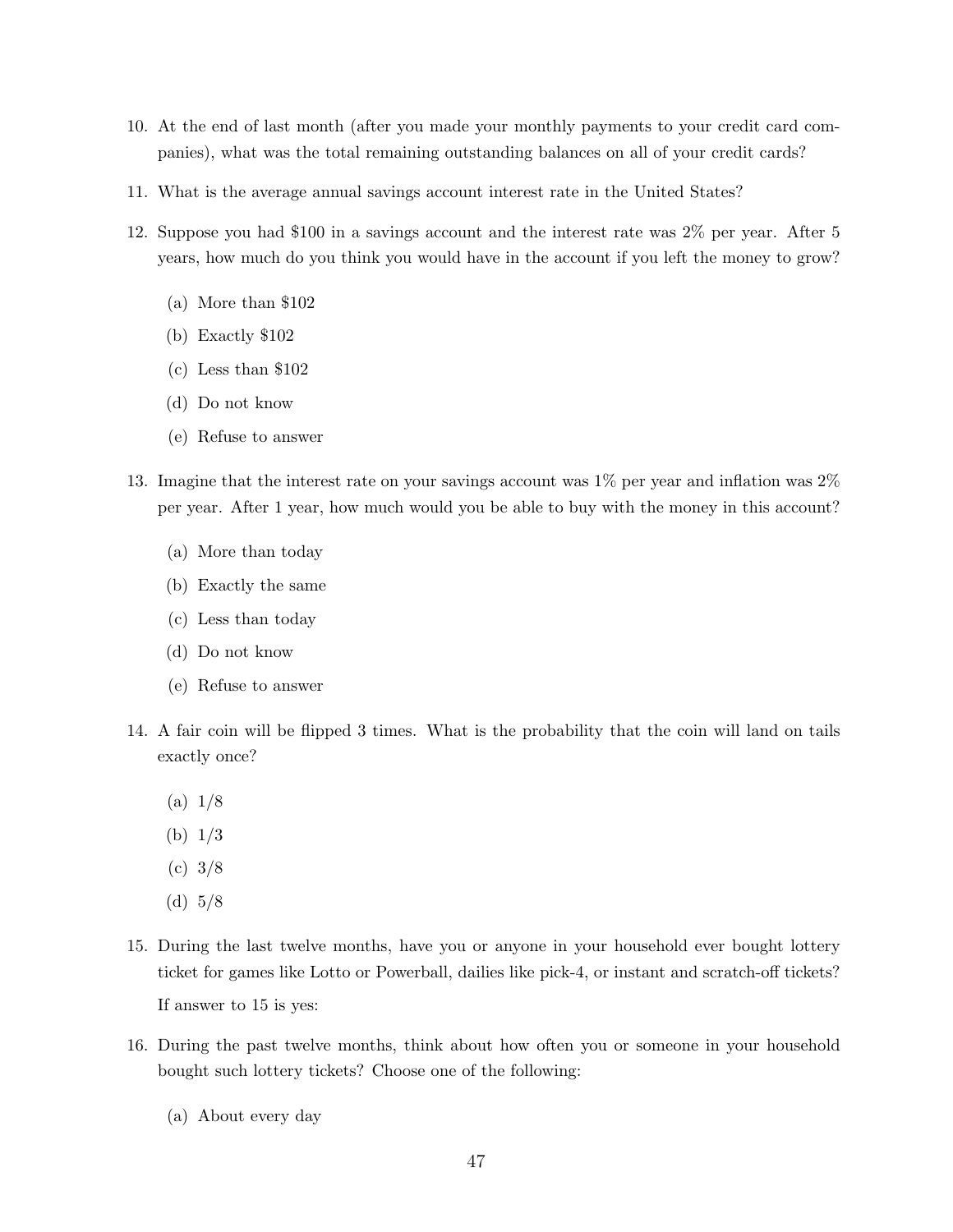- (b) One to three times a week
- (c) Once or twice a month
- (d) A few times all year
- (e) Only once in the past year

If answer to 15 is yes:

- 17. What is your favorite lottery game? Choose one of the following:
	- (a) Large Multi-state lotteries like Mega Millions or Powerball
	- (b) Other big jackpot lotteries like Michigan Lotto
	- (c) Daily Games like Pick-3 or Pick-4
	- (d) Instant/Scratch-off Tickets
	- (e) No Favorite.
- 18. During the last twelve months, have you or anyone in your household ever gambled at a casino or in any other non-lottery outlet?

If answer to 18 is yes:

- 19. During the past twelve months, think about how often you or someone in your household bought such lottery tickets? Choose one of the following:
	- (a) About every day
	- (b) One to three times a week
	- (c) Once or twice a month
	- (d) A few times all year
	- (e) Only once in the past year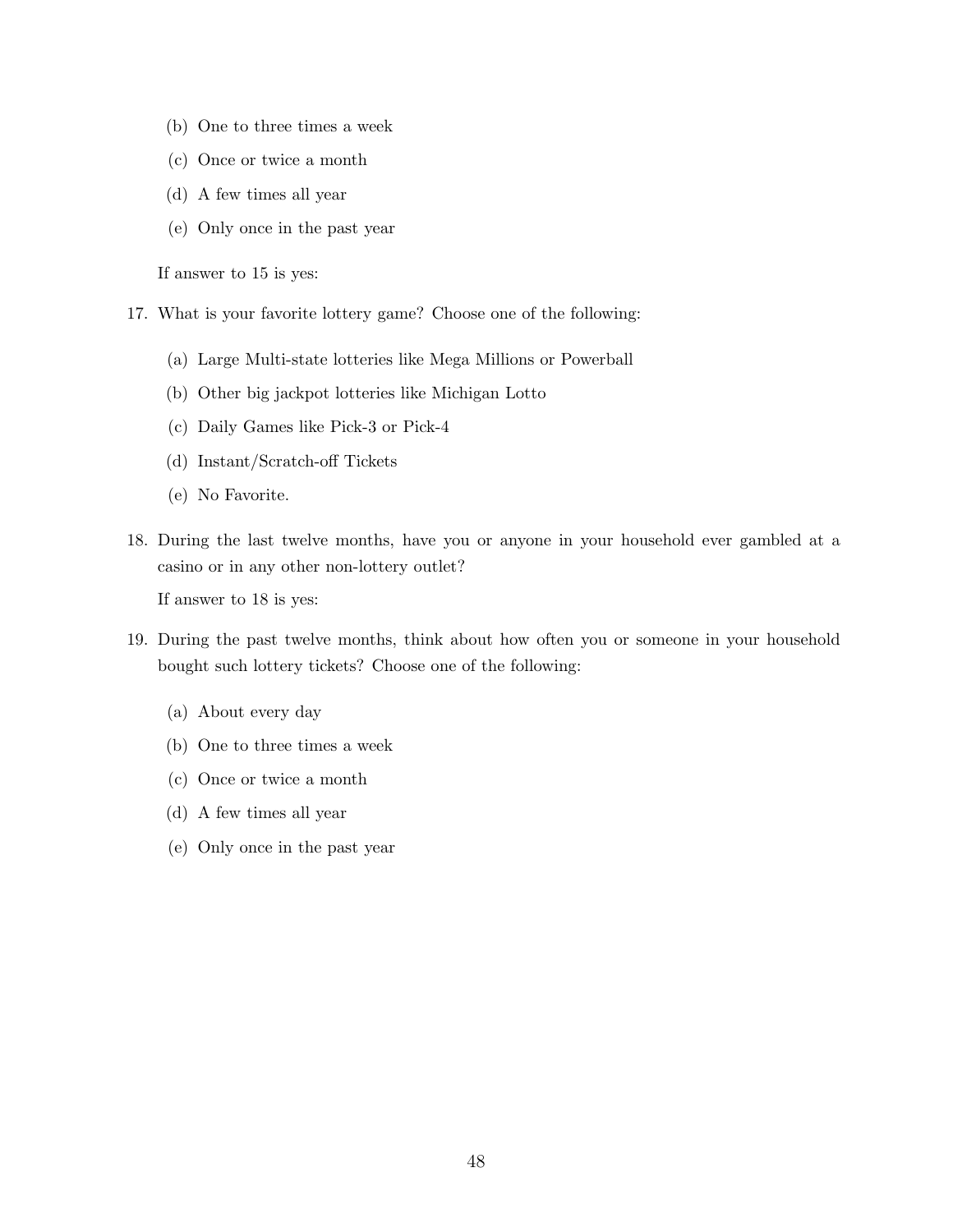## <span id="page-48-0"></span>C Supplemental Results

### <span id="page-48-1"></span>C.1 Heterogeneity in PLS

|                             |            | Delay payment    |                  | Switch point     |
|-----------------------------|------------|------------------|------------------|------------------|
|                             | (1)        | $\overline{(2)}$ | $\overline{(3)}$ | $\left(4\right)$ |
|                             |            |                  |                  |                  |
| $PLS \cdot Lottery$ player  | $0.103**$  | $0.105**$        | $-1.073**$       | $-1.089**$       |
|                             | (0.043)    | (0.041)          | (0.445)          | (0.415)          |
| $PLS \cdot Female$          | $-0.069*$  | $-0.078*$        | $0.801*$         | $0.866**$        |
|                             | (0.041)    | (0.041)          | (0.415)          | (0.419)          |
|                             |            |                  |                  |                  |
| $PLS \cdot Savings > $1000$ |            | $-0.075**$       |                  | $0.724*$         |
|                             |            | (0.036)          |                  | (0.369)          |
| Lottery player              | $-0.103$   | $-0.109*$        | $1.140*$         | $1.184**$        |
|                             | (0.062)    | (0.058)          | (0.632)          | (0.594)          |
| Female                      | $0.012\,$  | $0.034\,$        | $-0.330\,$       | $-0.499$         |
|                             | (0.066)    | (0.063)          | (0.689)          | (0.637)          |
|                             |            |                  |                  |                  |
| Savings $> $1000$           |            | $0.197***$       |                  | $-1.888***$      |
|                             |            | (0.056)          |                  | (0.587)          |
| <b>PLS</b>                  | $0.072***$ | $0.111***$       | $-0.704***$      | $-1.083***$      |
|                             | (0.025)    | (0.035)          | (0.252)          | (0.353)          |
|                             |            |                  |                  |                  |
| Constant                    | $0.752***$ | $0.650***$       | $3.451***$       | $4.437***$       |
|                             | (0.051)    | (0.062)          | (0.511)          | (0.631)          |
| $\overline{R^2}$            | $0.018\,$  | 0.049            | 0.031            | 0.080            |
| $\mathbf N$                 | 6720       | 6720             | 644              | 644              |

Table C.1: Regression estimates of heterogeneous responses to PLS

Note: Each column presents the results from a regression in which the dependent variable is either an indicator for choosing option B ("Delay payment") or the switch point. In the delay payment regressions, each observation is a subject making a choice in a question in a problem; in the switch point regressions, each observation is a subject's switch point for a problem. The regressions in columns (2) and (4) include the following regressors: an indicator for being a PLS problem, an indicator for being a self-reported lottery player, an indicator for having greater than \$1000 in combined savings and checking account balances, and interactions between the PLS indicator and each of the three heterogeneity variables (lottery, female, savings). Standard errors are robust to heteroskedasticity and account for subject-level correlation in random errors. Asterisks indicate standard levels of statistical significance. ∗∗∗: p < 0.01, ∗∗: p < 0.05, <sup>∗</sup>: p < 0.10.

In Table [C.2,](#page-50-0) we report difference-in-difference results based on other observable characteristics obtained from our survey data. The eleven variables that we consider are (i) whether or not the subject was an Economics or Finance major; (ii) whether or not the subject was engaged in paid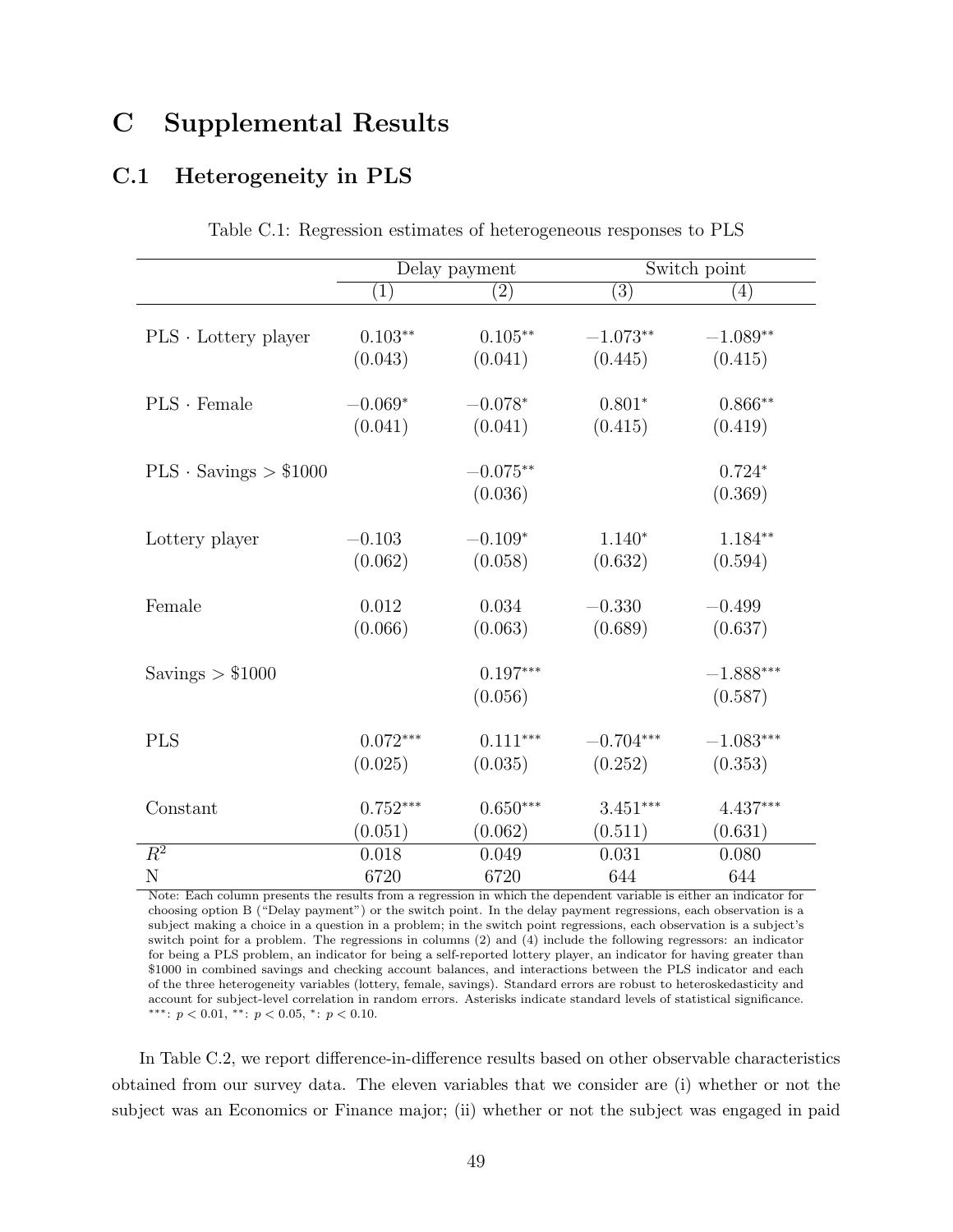employment; (iii) whether or not the subject had a savings account; (iv) whether or not the subject had a credit card; (v) whether the subject had a positive credit card balance or not; (vi) whether the savings + checking account balance net of any credit card balance was greater or less than \$1,000; (vii) whether or not the subject engaged in casino or other non-lottery gambling; (viii) whether the subject was older or younger than 21 years; (ix) whether the subject correctly answered a probability question or not; (x) hether or not the subject correctly answered a question on future purchasing power of savings and (xi) whether the subject thought that the current interest rate on savings was greater or less than  $1\%$ . As can be seen, in only one instance—positive v. zero credit card balance—do we detect that the introduction of PLS affects savings differently for one group over the the other comparison group. We find that the (small) group of subjects with a positive credit card do not respond at all to the introduction of PLS, while the (much larger) group of subjects with no credit card balance strongly increase savings with the introduction of PLS. This finding explains why we find a weak effect that people with low (gross of credit card balance) account balances respond more to PLS while net of the credit card balance, there is no effect.

One might be interested in whether the distribution of changes in switch points are affected by the introduction of PLS for different subgroups. In order to address this, we calculated the difference in switch points between problems (a)–(b), (a)–(c), (d)–(e), (d)–(f) and (d)–(g) and then summed these numbers up for each subject. We then conducted a series of  $t$ -tests (mean), Mann-Whitney tests (median) and Epps-Singleton (distribution) for each of the characteristics in Tables [5](#page-17-0) and [C.2.](#page-50-0) The former two tests largely replicate the same results as we have just reported. Specifically, a significant effect for gender and lottery status and a just insignificant effect on savings  $(p = .126)$ ; they do not, however, detect a difference depending on whether or not a positive credit card balance is carried. The Epps-Singleton test, in contrast, gives the same significance patterns for those gender, lottery status and savings; however, it does detect a difference based on credit card balance (1% level) and also whether or not the subject is an economics or finance major (6% level).

### <span id="page-49-0"></span>C.2 Structural Estimation Results: Restricted Models

Here we expand upon Table [6](#page-24-0) from the main body of the text to further demonstrate the importance of jointly estimating risk, time and probability weighting parameters. Specifically, in Table [C.3](#page-52-1) we repeat the unrestricted model results but also consider two restricted models: no probability weighting ( $\alpha = 1$ ) and no probability weighting and risk neutrality ( $\alpha = 1$  and  $\rho = 0$ ). As can be seen, when we restrict  $\alpha = 1$ , subjects appear substantially less risk averse and more patient. Furthermore, behavior appears much more random, with our estimates of  $\lambda$  significantly lower. When we additionally impose  $\rho = 0$  (i.e., risk neutrality), we continue to observed biased estimates of time preferences, and a further decent into randomness, with our estimates of  $\lambda$  closer yet to 0.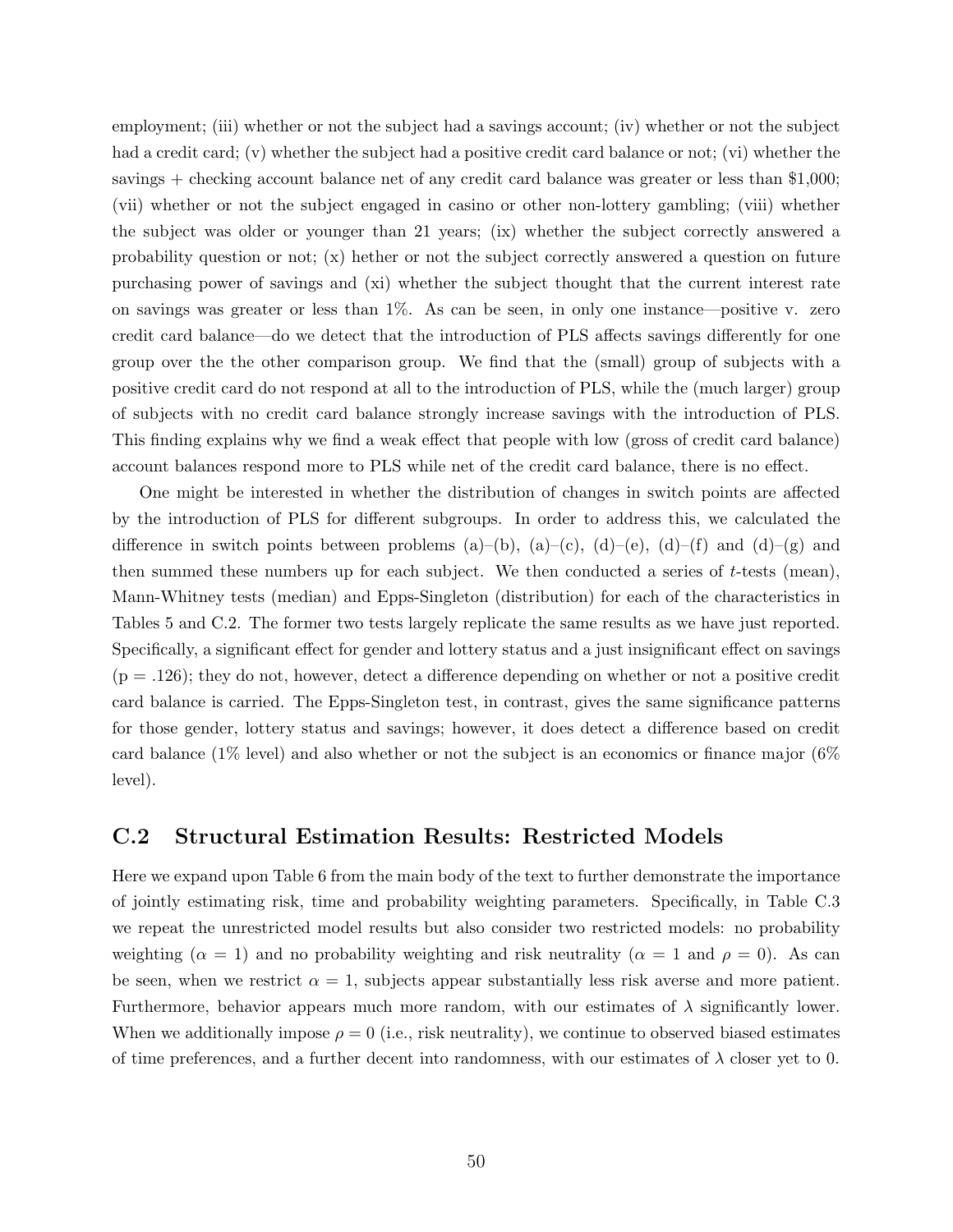|       |                               | PLS v. Standard interest |                        |                                  |
|-------|-------------------------------|--------------------------|------------------------|----------------------------------|
|       | Subgroup:                     | Share of sample          | $\Delta$ Delay payment | $\overline{\Delta}$ Switch point |
|       | Econ/Finance Major            | 0.313                    | $0.091***$             | $-0.831**$                       |
|       |                               |                          | (0.034)                | (0.344)                          |
|       |                               | 0.687                    | $0.088***$             | $-0.852***$                      |
| (i)   | Other Major                   |                          | (0.024)                | (0.247)                          |
|       |                               |                          |                        |                                  |
|       | $Eco/Fin - Other$             |                          | 0.003                  | 0.021                            |
|       | $(\Delta - in - \Delta)$      |                          | (0.041)                | (0.425)                          |
|       | Paid Employment               | 0.458                    | $0.115***$             | $-1.119***$                      |
|       |                               |                          | (0.029)                | (0.309)                          |
| (ii)  | Unemployed                    | 0.542                    | $0.067***$             | $-0.616**$                       |
|       |                               |                          | (0.025)                | (0.259)                          |
|       |                               |                          |                        |                                  |
|       | Employed - Unemployed         |                          | 0.048                  | $-0.503$                         |
|       | $(\Delta - in - \Delta)$      |                          | (0.039)                | (0.403)                          |
|       | Have Savings Account          | 0.771                    | $0.082***$             | $-0.761***$                      |
|       |                               |                          | (0.022)                | (0.231)                          |
| (iii) | Don't Have Savings Account    | 0.687                    | $0.112***$             | $-1.115***$                      |
|       |                               |                          | (0.040)                | (0.404)                          |
|       |                               |                          |                        |                                  |
|       | Savings Account Yes - No      |                          | $-0.030$               | 0.354                            |
|       | $(\Delta - in - \Delta)$      |                          | (0.046)                | (0.466)                          |
|       | Have Credit Card              | 0.479                    | $0.093***$             | $-0.938***$                      |
|       |                               |                          | (0.025)                | (0.258)                          |
| (iv)  | Don't Have Credit Card        | 0.521                    | $0.084***$             | $-0.757**$                       |
|       |                               |                          | (0.029)                | (0.305)                          |
|       | Credit Card Yes $-$ No        |                          | 0.009                  | $-0.181$                         |
|       | $(\Delta - in - \Delta)$      |                          | (0.039)                | (0.400)                          |
|       | Credit Card Balance $>0$      | 0.132                    | 0.003                  | 0.033                            |
|       |                               |                          | (0.029)                | (0.305)                          |
|       |                               |                          |                        |                                  |
| (v)   | Credit Card Balance $= 0$     | 0.868                    | $0.095***$             | $-0.902***$                      |
|       |                               |                          | (0.021)                | (0.222)                          |
|       | Credit Card Balance $> 0 - 0$ |                          | $-0.092**$             | $0.934**$                        |
|       | $(\Delta - in - \Delta)$      |                          | (0.036)                | (0.378)                          |
|       | Net Balance $\geq$ \$1000     | 0.500                    | $0.069**$              | $-0.\overline{659^{**}}$         |
|       |                               |                          | (0.029)                | (0.301)                          |
|       |                               |                          |                        |                                  |
| (vi)  | Net Balance $<$ \$1000        | 0.500                    | $0.108***$             | $-1.040***$                      |
|       |                               |                          | (0.025)                | (0.261)                          |
|       | Net Balance High/Low          |                          | $-0.039$               | $-0.381$                         |
|       | $(\Delta - in - \Delta)$      |                          | (0.039)                | (0.399)                          |
|       | $\overline{\text{N}}$         |                          | 6720                   | 644                              |

<span id="page-50-0"></span>Table C.2: Heterogeneous responses to PLS v. standard interest (Other characteristics)

Note: This table mimics Table [5](#page-17-0) in the main text, but uses other observable characteristics. Standard errors reported in parentheses are robust to heteroskedasticity and account for subject-level correlation in random errors. Asterisks indicate standard levels of statistical significance. \*\*\*:  $p < 0.01$ , \*\*:  $p < 0.05$ , \*:  $p < 0.10$ .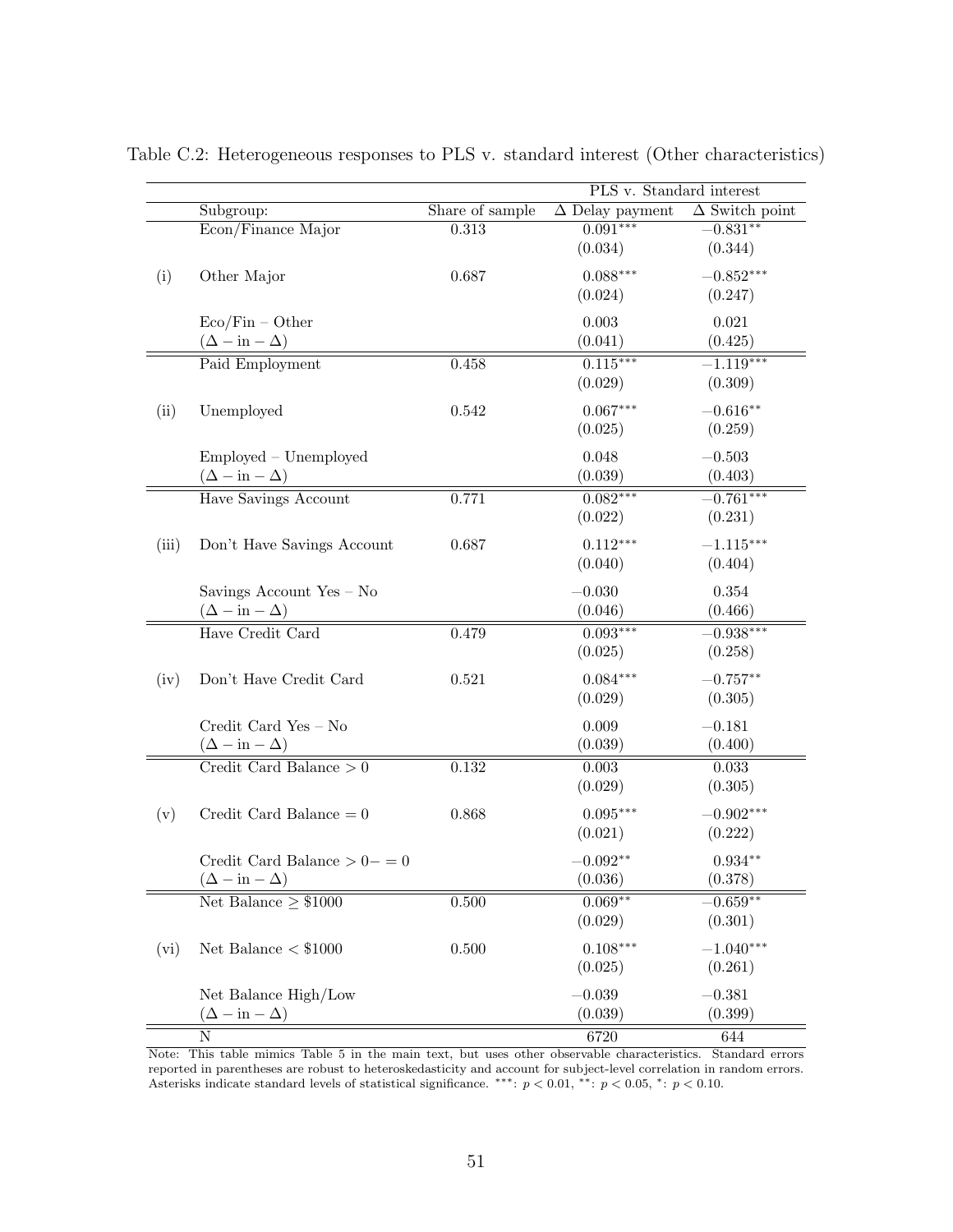|        | PLS v. Standard interest                  |                 |                        |                       |  |
|--------|-------------------------------------------|-----------------|------------------------|-----------------------|--|
|        | Subgroup:                                 | Share of sample | $\Delta$ Delay payment | $\Delta$ Switch point |  |
|        | $\overline{\text{Casino Gambling (Yes)}}$ | 0.385           | $0.091***$             | $-0.893**$            |  |
|        |                                           |                 | (0.034)                | (0.346)               |  |
| (vi)   | Casino Gambling $(No)$                    | 0.615           | $0.082***$             | $-0.814***$           |  |
|        |                                           |                 | (0.023)                | (0.244)               |  |
|        | $Casino Yes - No$                         |                 | 0.003                  | $-0.079$              |  |
|        | $(\Delta - in - \Delta)$                  |                 | (0.041)                | (0.424)               |  |
|        | Age > 21                                  | 0.573           | $0.092***$             | $-0.921***$           |  |
|        |                                           |                 | (0.026)                | (0.266)               |  |
| (vii)  | Age $< 21$                                | 0.427           | $0.084**$              | $-0.738**$            |  |
|        |                                           |                 | (0.029)                | (0.305)               |  |
|        | Age Old/Young                             |                 | 0.008                  | $-0.183$              |  |
|        | $(\Delta - in - \Delta)$                  |                 | (0.038)                | (0.405)               |  |
|        | Fair Coin (Correct)                       | 0.292           | $0.094***$             | $-0.884***$           |  |
|        |                                           |                 | (0.026)                | (0.280)               |  |
| (viii) | Fair Coin (Incorrect)                     | 0.708           | $0.086***$             | $-0.830*$             |  |
|        |                                           |                 | (0.025)                | (0.257)               |  |
|        | $Correct - Incorrect$                     |                 | 0.008                  | $-0.054$              |  |
|        | $(\Delta - \text{in} - \Delta)$           |                 | (0.036)                | (0.381)               |  |
|        | Savings/Inflation (Correct)               | 0.854           | $0.088***$             | $-0.844***$           |  |
|        |                                           |                 | (0.021)                | (0.217)               |  |
| (ix)   | Savings/Inflation (Incorrect)             | 0.146           | $0.093**$              | $-0.854*$             |  |
|        |                                           |                 | (0.044)                | (0.511)               |  |
|        | $Correct - Incorrect$                     |                 | $-0.005$               | 0.010                 |  |
|        | $(\Delta - in - \Delta)$                  |                 | (0.049)                | (0.555)               |  |
|        | Interest Rate $> 1\%$                     | 0.563           | $0.102***$             | $-0.978***$           |  |
|        |                                           |                 | (0.028)                | (0.293)               |  |
| (x)    | Interest Rate $\leq 1\%$                  | 0.437           | $0.078***$             | $-0.743***$           |  |
|        |                                           |                 | (0.026)                | (0.274)               |  |
|        | $IR > 1\% - IR \leq 1\%$                  |                 | 0.024                  | $-0.234$              |  |
|        | $(\Delta - \text{in} - \Delta)$           |                 | (0.039)                | (0.402)               |  |
|        | $\overline{\text{N}}$                     |                 | 6720                   | 644                   |  |

Table C.2: Heterogeneous responses to PLS v. standard interest (Other characteristics), Cont'd

Note: This table mimics Table [5](#page-17-0) in the main text, but uses other observable characteristics. Standard errors reported in parentheses are robust to heteroskedasticity and account for subject-level correlation in random errors. Asterisks indicate standard levels of statistical significance. \*\*\*:  $p < 0.01$ , \*\*:  $p < 0.05$ , \*:  $p < 0.10$ .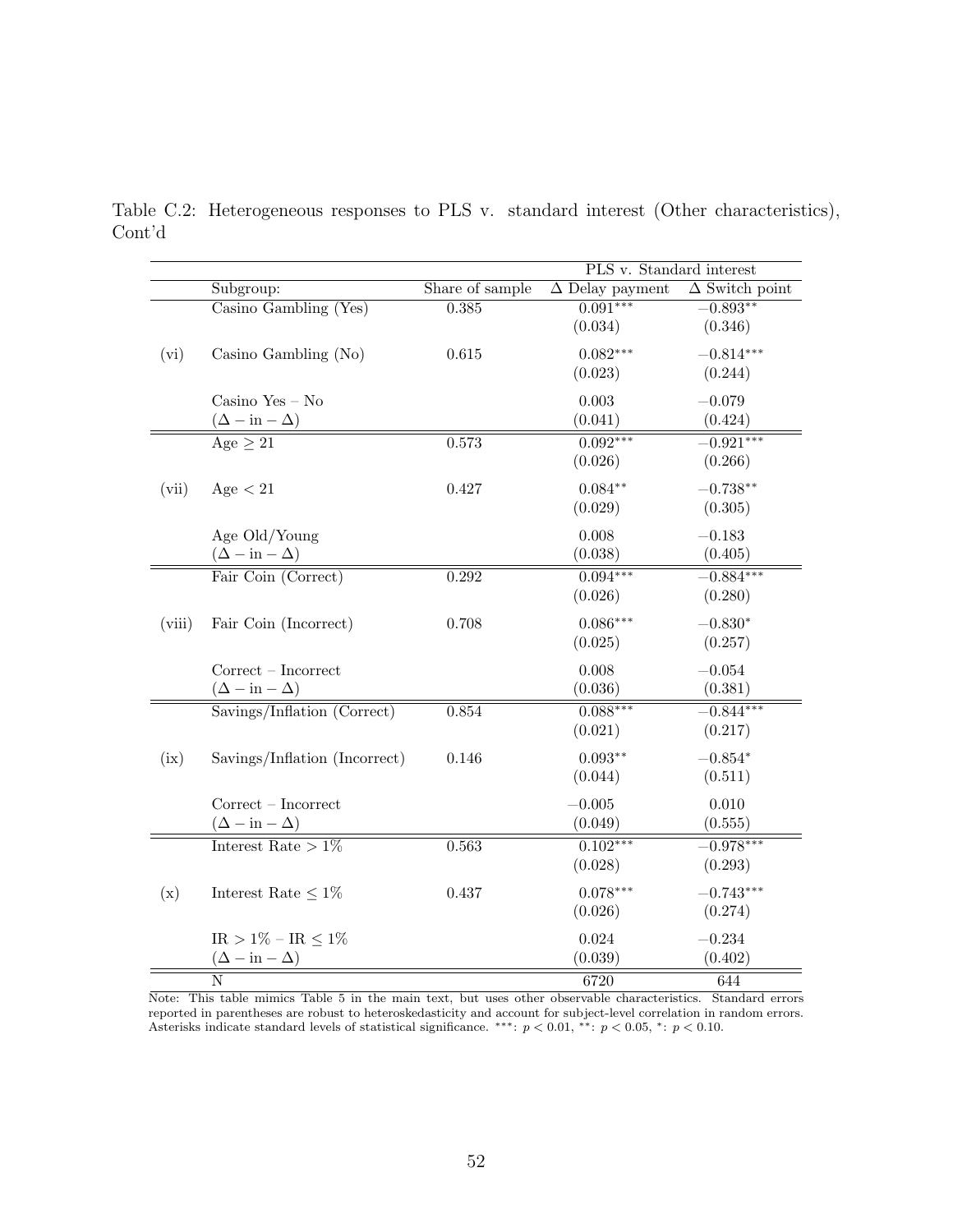<span id="page-52-1"></span>

|                        |                   | One Rationality Parameter |                           | Separate Rationality Parameters |                   |                           |  |  |
|------------------------|-------------------|---------------------------|---------------------------|---------------------------------|-------------------|---------------------------|--|--|
| Parameter              | <b>Full Model</b> | Restricted Models         |                           | <b>Full Model</b>               | Restricted Models |                           |  |  |
|                        |                   | $\alpha=1$                | $\rho = 0$ ; $\alpha = 1$ |                                 | $\alpha=1$        | $\rho = 0$ ; $\alpha = 1$ |  |  |
| $\rho$                 | 0.514             | 0.155                     | 0                         | 0.497                           | 0.164             | $\theta$                  |  |  |
|                        | [0.44, 0.58]      | [0.09, 0.22]              |                           | [0.42, 0.57]                    | [0.08, 0.25]      |                           |  |  |
| $\mathcal{r}$          | 0.834             | 0.030                     | 0.000                     | 0.856                           | 0.579             | 0.798                     |  |  |
|                        | [0.30, 1.30]      | [0.00, 0.97]              | [0.00, 0.64]              | [0.34, 1.33]                    | [0.00, 1.33]      | [0.00, 1.85]              |  |  |
| $\alpha$               | 0.752             | 1                         | 1                         | 0.768                           | 1                 | 1                         |  |  |
|                        | [0.70, 0.81]      |                           |                           | [0.72, 0.83]                    |                   |                           |  |  |
| $\lambda$              | 1.641             | 0.426                     | 0.227                     |                                 |                   |                           |  |  |
|                        | [1.25, 2.14]      | [0.34, 0.57]              | [0.20, 0.27]              |                                 |                   |                           |  |  |
| $\lambda_{\tt time}$   |                   |                           |                           | 1.47                            | 0.442             | 0.283                     |  |  |
|                        |                   |                           |                           | [1.10, 2.02]                    | [0.31, 0.67]      | [0.22, 0.39]              |  |  |
| $\lambda_{\text{PLS}}$ |                   |                           |                           | 1.651                           | 0.617             | 0.342                     |  |  |
|                        |                   |                           |                           | [1.22, 2.20]                    | [0.43, 0.87]      | [0.29, 0.41]              |  |  |
| $\lambda_{\tt risk}$   |                   |                           |                           | 1.482                           | 0.381             | 0.169                     |  |  |
|                        |                   |                           |                           | [1.10, 2.00]                    | [0.26, 0.57]      | [0.15, 0.20]              |  |  |
| obs                    | 9600              | 9600                      | 9600                      | 9600                            | 9600              | 9600                      |  |  |
| LL.                    | $-4717.78$        | $-4845.71$                | $-4954.29$                | $-4715.09$                      | $-4802.66$        | $-4880.63$                |  |  |

Table C.3: Estimation Results: Unrestricted and Restricted Models

<sup>∗</sup> Confidence intervals were obtained via a bootstrap procedure. In each of 400 iterations, we drew a random sample of subjects, with replacement, and then estimated the model's parameters. We then take the 2.5 and 97.5 percentiles from the distribution of estimates as our confidence interval. Note that we draw our random sample at the level of the subject, taking each selected subject's 100 observations. In the two right-hand columns, we report the results of estimations which restrict  $\alpha = 1$  or the joint restriction  $\alpha = 1$  and  $\rho = 0$ . Cells in italics indicate that the parameter was restricted to the particular value.

## <span id="page-52-0"></span>D Omitted Proofs

**Proposition 1.** For any  $\alpha < 1$  there exists a  $p^* \in (0,1)$  such that for all  $p < p^*$ ,  $U^{pls} > U^{int}$ .

*Proof.* To prove this, it is enough to show that as p goes to 0,  $U^{PLS}/U^{INT}$  goes to infinity. This is equivalent to show that  $\lim_{p\to 0} w(p)(1+i/p)^{1-\rho} = \infty$ .

$$
\lim_{p \to 0} w(p)(1 + i/p)^{1-\rho} = \lim_{p \to 0} \frac{(1 + i/p)^{1-\rho}}{e^{(-\ln p)^{\alpha}}}
$$

$$
= \lim_{p \to 0} \left( \frac{1 + i/p}{e^{\frac{(-\ln p)^{\alpha}}{1-\rho}}} \right)^{1-\rho}
$$

$$
= \lim_{z \to \infty} \left[ e^{-\frac{z^{\alpha}}{1-\rho}} + ie^{z - \frac{z^{\alpha}}{1-\rho}} \right]^{1-\rho}
$$

$$
= \infty
$$

The first and second equalities rearrange the expression; the third equality comes from the change of variables  $z = -\ln p$ . The final equality comes from the fact that for  $\alpha, \rho \in (0, 1)$ ,  $z-\frac{z^{\alpha}}{1-z}$  $rac{z^{\alpha}}{1-\rho}\to\infty.$  $\Box$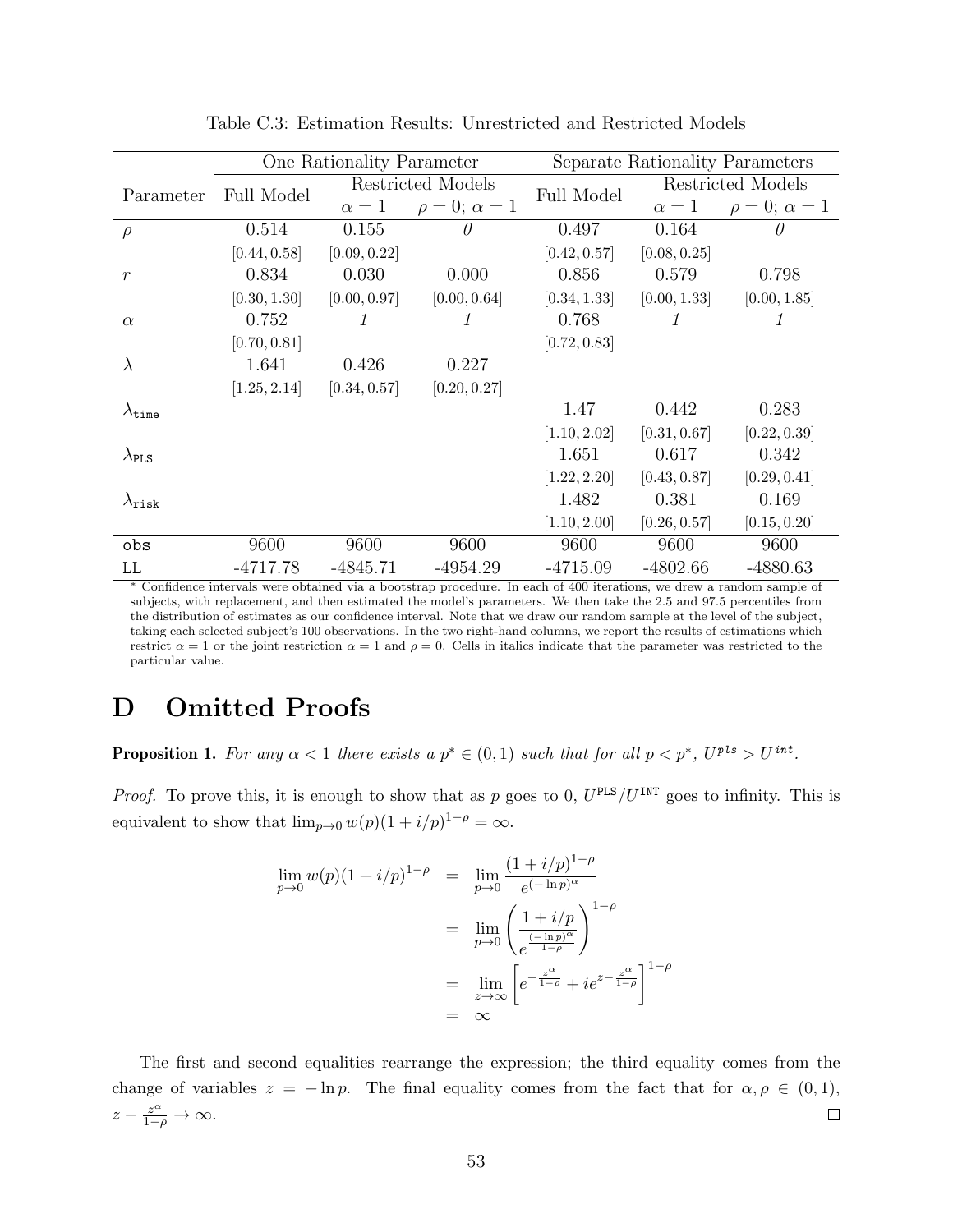**Proposition 2.** For all  $\alpha \in (0,1)$  and all  $\rho \in (0,1)$ , there exists  $\hat{p} < 1$  such that for  $p < \hat{p}$ , the decision maker allocates all future consumption to the PLS device and that the amount of money devoted to future consumption,  $x_{f,p}^{PLS}$  is larger than the amount devoted,  $x_{f,i}^{INT}$  when only interest-only savings are available.

*Proof.* We begin by showing that for  $p$  small enough, the consumer places all savings in the PLS device. To show this, it is enough to show that  $1 - A(1 + i/p) > 0$  and  $(A - 1)(1 + i) < 0$  for p sufficiently small. The proof will be complete if we can show that  $\lim_{p\to 0} A = 0$  and  $\lim_{pt \to 0} A/p = 0$ . Indeed, consider the first limit:

$$
\lim_{p \to 0} A = \lim_{p \to 0} \left( \frac{(1 - w(p))}{w(p)(1/p - 1)} \right)^{1/\rho}
$$
  
= 
$$
\lim_{z \to \infty} \left( \frac{1 - e^{-z^{\alpha}}}{e^{-z^{\alpha}}(e^{z} - 1)} \right)^{1/\rho}
$$
  
= 
$$
\lim_{z \to \infty} \left( \frac{1}{e^{z - z^{\alpha}} - e^{-z^{\alpha}}} - \frac{1}{e^{z} - 1} \right)^{1/\rho}
$$
  
= 0,

where the second equality comes from the change of variables  $p = e^{-z}$  and the final equality comes from the fact that  $\alpha \in (0,1)$  so that  $z - z^{\alpha} \to \infty$  as  $z \to \infty$ .

Consider now the second limit:

$$
\lim_{p \to 0} \frac{A}{p} = \lim_{p \to 0} \frac{1}{p} \left( \frac{(1 - w(p))}{w(p)(1/p - 1)} \right)^{1/p}
$$
\n
$$
= \lim_{z \to \infty} e^{z} \left( \frac{1 - e^{-z^{\alpha}}}{e^{-z^{\alpha}}(e^{z} - 1)} \right)^{1/p}
$$
\n
$$
= \lim_{z \to \infty} \left( \frac{e^{\rho z} - e^{\rho z - z^{\alpha}}}{e^{-z^{\alpha}}(e^{z} - 1)} \right)^{1/p}
$$
\n
$$
= \lim_{z \to \infty} \left( \frac{1}{e^{(1 - \rho)z - z^{\alpha}} - e^{-(\rho z + z^{\alpha})}} - \frac{1}{e^{(1 - \rho)z} - e^{-\rho z}} \right)^{1/p}
$$
\n
$$
= 0,
$$

where again the second equality comes from the change of variables  $p = e^{-z}$  and the final equality comes from the fact that  $\rho, \alpha \in (0, 1)$ , so that  $(1 - \rho)z - z^{\alpha} \to \infty$  and  $(1 - \rho)z \to \infty$  as  $z \to \infty$ .

To prove the second part of the proposition — that the consumer will save more for future consumption with PLS than an interest-only device, we must show that:

$$
\frac{\pi}{\left[e^{-rt}(w(p)(1+i/p)^{1-\rho}+1-w(p))\right]^{-1/\rho}+1} > \frac{\pi}{\left[e^{-rt}(1+i)^{1-\rho}\right]^{-1/\rho}+1}.
$$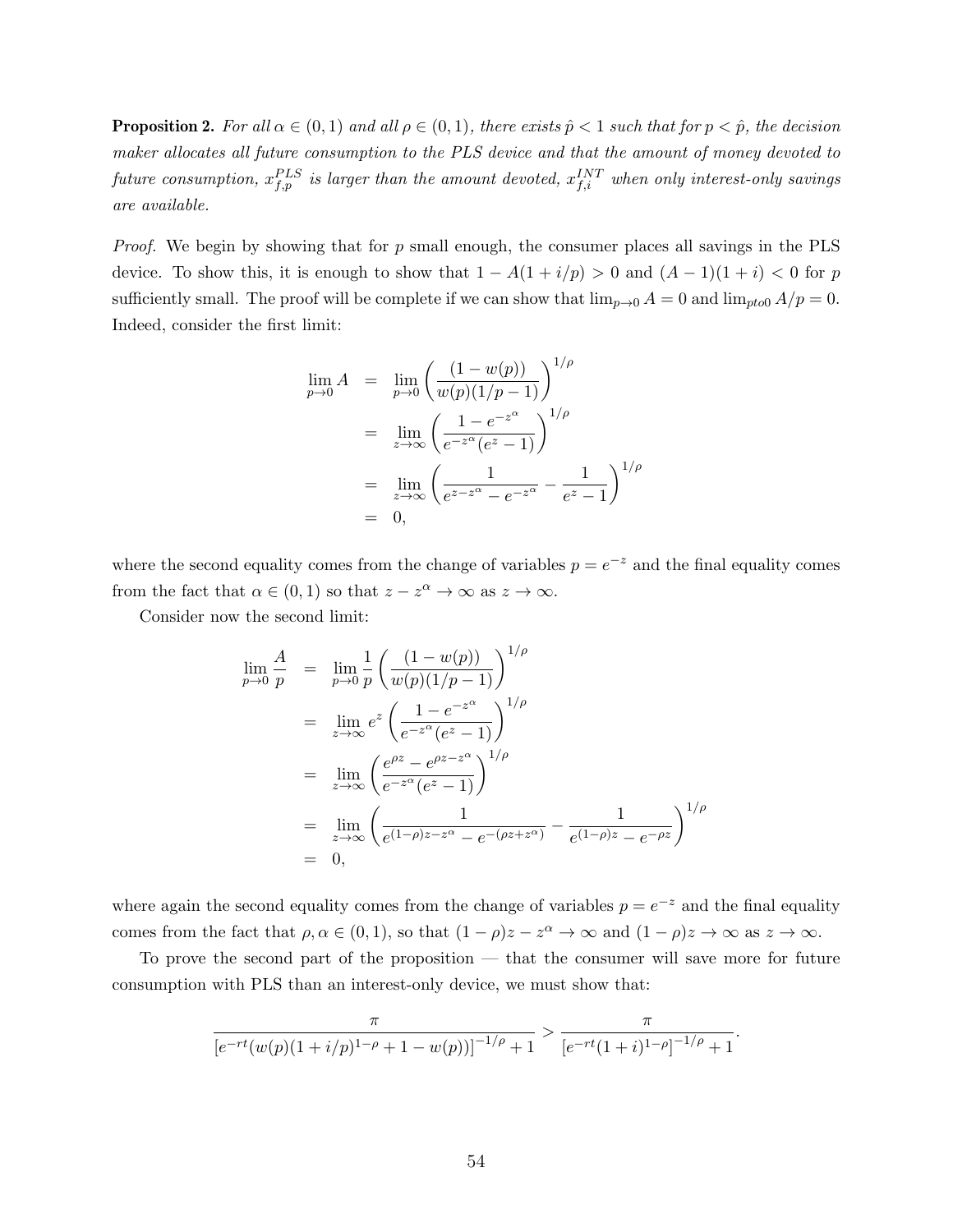We can rewrite the above expression as:

$$
\left[e^{-rt}(1+i)^{1-\rho}\right]^{-1/\rho} > \left[e^{-rt}(w(p)(1+i/p)^{1-\rho}+1-w(p))\right]^{-1/\rho},\,
$$

which can further be rewritten as:

$$
(1+i)^{1-\rho} < w(p)(1+i/p)^{1-\rho} + 1 - w(p).
$$

 $\Box$ 

By Proposition [1,](#page-31-0) we know that this inequality will be satisfied for  $p$  small enough.

# <span id="page-54-0"></span>E Preference for Skewness and the Attractiveness of PLS

In this section, we show that the analogs of Propositions [1](#page-31-0) and [2](#page-33-0) do not hold if decision makers have a preference for skewness à la [Mitton and Vorkink](#page-41-2) [\(2007\)](#page-41-2). To this end, suppose that a decision maker has \$1 to invest either in an interest-only account, which will generate a payment of  $1 + i$ at time  $t > 0$  or in a PLS account, which will generate a payment of  $1 + \frac{i}{p}$  with probability p and a payment of 1 with probability  $1 - p$ . Trivially, the undiscounted utility to the the interest-only account is  $1 + i$ . On the other hand, with a little algebra (to compute the variance and skewness of the lottery), one can show that the undiscounted utility of the PLS account is:

$$
U^{\text{pls}} = 1 + i - \frac{\tau}{2}i^2 \left( \frac{1-p}{p} \right) + \frac{\phi}{3} \frac{1-2p}{\sqrt{p(1-p)}}.
$$

Therefore, the preference for PLS vs. interest-only is determined by the sign of:

$$
-\frac{\tau}{2}i^2\left(\frac{1-p}{p}\right)+\frac{\phi}{3}\frac{1-2p}{\sqrt{p(1-p)}}.
$$

It is not difficult to see that, since  $\tau > 0$ , the limit of this expression as  $p \to 0$  is  $-\infty$ . This follows because  $\frac{1}{p} \to \infty$  faster than does  $\frac{1}{\sqrt{p(1)}}$  $\frac{1}{p(1-p)}$ . Thus, as  $p \to 0$ , the variance of the lottery increases faster than the skewness, which leads the decision maker to prefer the interest-only option. This is in contrast to the behavior of a decision maker who suffers from non-linear probability weighting of the form presented in Proposition [1.](#page-31-0)

Move now to the analog of Proposition [2.](#page-33-0) Letting  $\delta = e^{-rt}$  for simplicity, the utility of a decision maker who invests  $x_c$  in current consumption,  $x_{f,i}$  in an interest-only account paying interest i at time t and  $x_{f,p}$  in a PLS account paying  $i/p$  with probability p at time t, is given by:

$$
U(x_c, x_{f,i}, x_{f,p}) = x_c + \delta \left( (1+i)(x_{f,i} + x_{f,p}) - \frac{\tau}{2} i^2 x_{f,p}^2 \left( \frac{1-p}{p} \right) + 1[x_{f,p} > 0] \cdot \left( \frac{\phi}{3} \frac{1-2p}{\sqrt{p(1-p)}} \right) \right).
$$